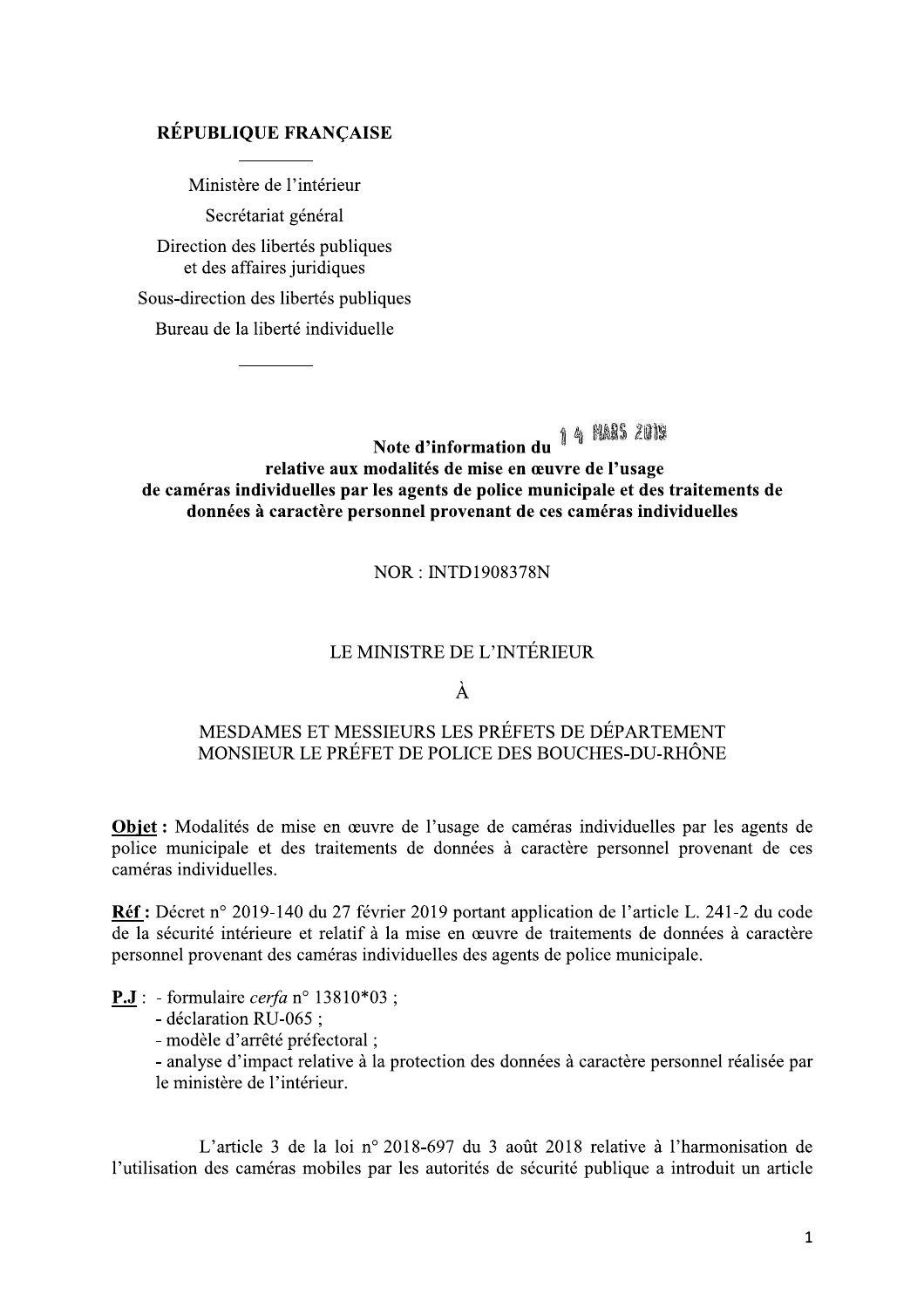L. 241-2 au code de la sécurité intérieure qui dispose que « les agents de police municipale peuvent être autorisés, par le représentant de l'Etat dans le département, à procéder en tous Iieux, au moven de caméras individuelles, à un enregistrement audiovisuel de leurs interventions lorsque se produit ou est susceptible de se produire un incident, eu égard aux circonstances de l'intervention ou au comportement des personnes concernées ».

Cette disposition législative permet de pérenniser l'expérimentation de l'usage des caméras mobiles par les agents de police municipale, autorisée par l'article 114 de la loi n° 2016-731 du 3 juin 2016 renforçant la lutte contre le crime organisé, le terrorisme et leur financement, et améliorant l'efficacité et les garanties de la procédure pénale.

Les modalités d'application de l'article L. 241-2 du code de la sécurité intérieure sont précisées par les articles R. 241-8 à R. 241-15 du même code, créés par le décret nº 2019-140 du 27 février 2019 portant application de l'article L. 241-2 du même code et relatif à la mise en œuvre de traitements de données à caractère personnel provenant des caméras individuelles des agents de police municipale.

Ce décret précise, d'une part, la procédure d'autorisation préalable d'emploi des caméras mobiles par les agents de police municipale délivrée par le préfet et, d'autre part, autorise les communes à mettre en œuvre des traitements de données à caractère personnel issues des enregistrements audiovisuels.

La présente note vise à rappeler le cadre juridique prévu par l'article L. 241-2 du code de la sécurité intérieure, les modalités de délivrance de l'autorisation d'emploi des caméras individuelles par les services préfectoraux ainsi que les caractéristiques des éléments complémentaires à l'analyse d'impact devant, le cas échéant, être effectués par les communes utilisatrices de ces caméras individuelles.

#### 1. Sur l'emploi des caméras individuelles par les agents de la police municipale

Dans l'exercice de leurs missions de prévention des atteintes à l'ordre public et de protection de la sécurité des personnes et des biens ainsi que de leurs missions de police judiciaire, les agents de police municipale peuvent procéder en tous lieux, y compris des lieux privés, au moven de caméras individuelles, à un enregistrement audiovisuel de leurs interventions lorsque se produit ou est susceptible de se produire un incident, eu égard aux circonstances de l'intervention ou au comportement des personnes concernées.

Cet enregistrement, qui n'est pas permanent, a pour finalités la prévention des incidents au cours des interventions des agents de police municipale, le constat des infractions et la poursuite de leurs auteurs par la collecte de preuves ainsi que la formation et la pédagogie des agents.

Les caméras sont portées de façon apparente par les agents et un signal visuel spécifique indique si la caméra enregistre.

Sauf si les circonstances y font obstacle, les personnes filmées sont informées du déclenchement de l'enregistrement. Par ailleurs, une information générale du public sur l'emploi de ces caméras doit être délivrée par la commune sur son site internet ou, à défaut, par voie d'affichage en mairie.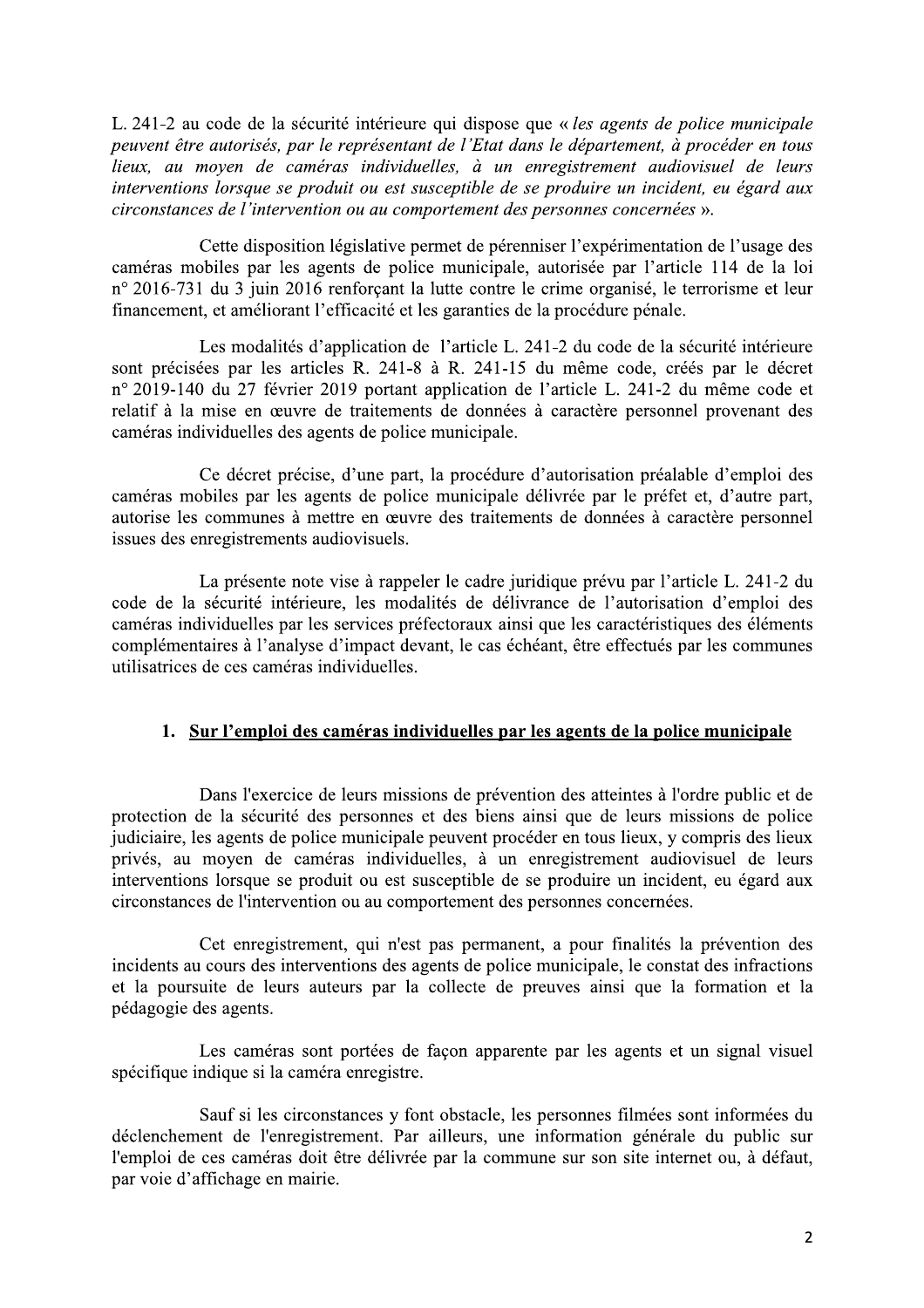Les personnels auxquels les caméras individuelles sont fournies ne peuvent avoir accès directement aux enregistrements auxquels ils procèdent. Les données enregistrées par les caméras individuelles sont transférées sur un support informatique sécurisé dès leur retour au service. Les enregistrements ne peuvent être consultés qu'à l'issue de l'intervention et après leur transfert sur le support informatique sécurisé.

Hors les cas où ils sont utilisés dans le cadre d'une procédure judiciaire, administrative ou disciplinaire, les enregistrements sont effacés au bout de six mois.

Les projets d'équipements des polices municipales en caméras individuelles sont éligibles au fonds interministériel pour la prévention de la délinquance défini à l'article 5 de la loi nº 2007-297 du 5 mars 2007 relative à la prévention de la délinquance.

#### 2. Sur les modalités d'autorisation d'emploi des caméras individuelles par l'autorité préfectorale

#### 2.1. Un dispositif distinct des systèmes de vidéoprotection

Dans la mesure où les caméras mobiles des agents de police municipale ne sont pas des systèmes de vidéoprotection, au sens du titre V du livre II du code de la sécurité intérieure relatif à la vidéoprotection, il n'y a pas lieu :

> - d'utiliser le cerfa n° 13806\*03 relatif aux demandes d'autorisation d'un système de vidéoprotection :

- de solliciter l'avis de la commission départementale de vidéoprotection;

- de solliciter l'avis des référents sûreté ;

- d'exiger la conformité technique du dispositif à des normes prédéfinies telles que l'arrêté du 3 août 2007 portant définition des normes techniques des systèmes de vidéosurveillance ;

- d'exiger la certification du fournisseur des caméras individuelles et du support informatique sécurisé.

#### 2.2. Le dossier de demande d'autorisation

La demande d'autorisation doit être présentée par le maire. Lorsque les agents susceptibles d'être équipés de caméras mobiles sont employés par un établissement public de coopération intercommunale et mis à disposition de plusieurs communes dans les conditions prévues à l'article L. 512-2 du code de la sécurité intérieure, la demande doit être présentée par l'ensemble des maires des communes auprès desquelles les agents sont mis à disposition.

Contrairement aux demandes d'autorisation d'installation d'un système de vidéoprotection, les demandes relatives aux caméras mobiles des agents de police municipale ne font pas l'objet d'un formulaire cerfa. Ces demandes sont présentées sous la forme d'une lettre simple signée par le ou les maires concernés.

La demande d'autorisation doit être accompagnée d'un dossier composé des pièces suivantes :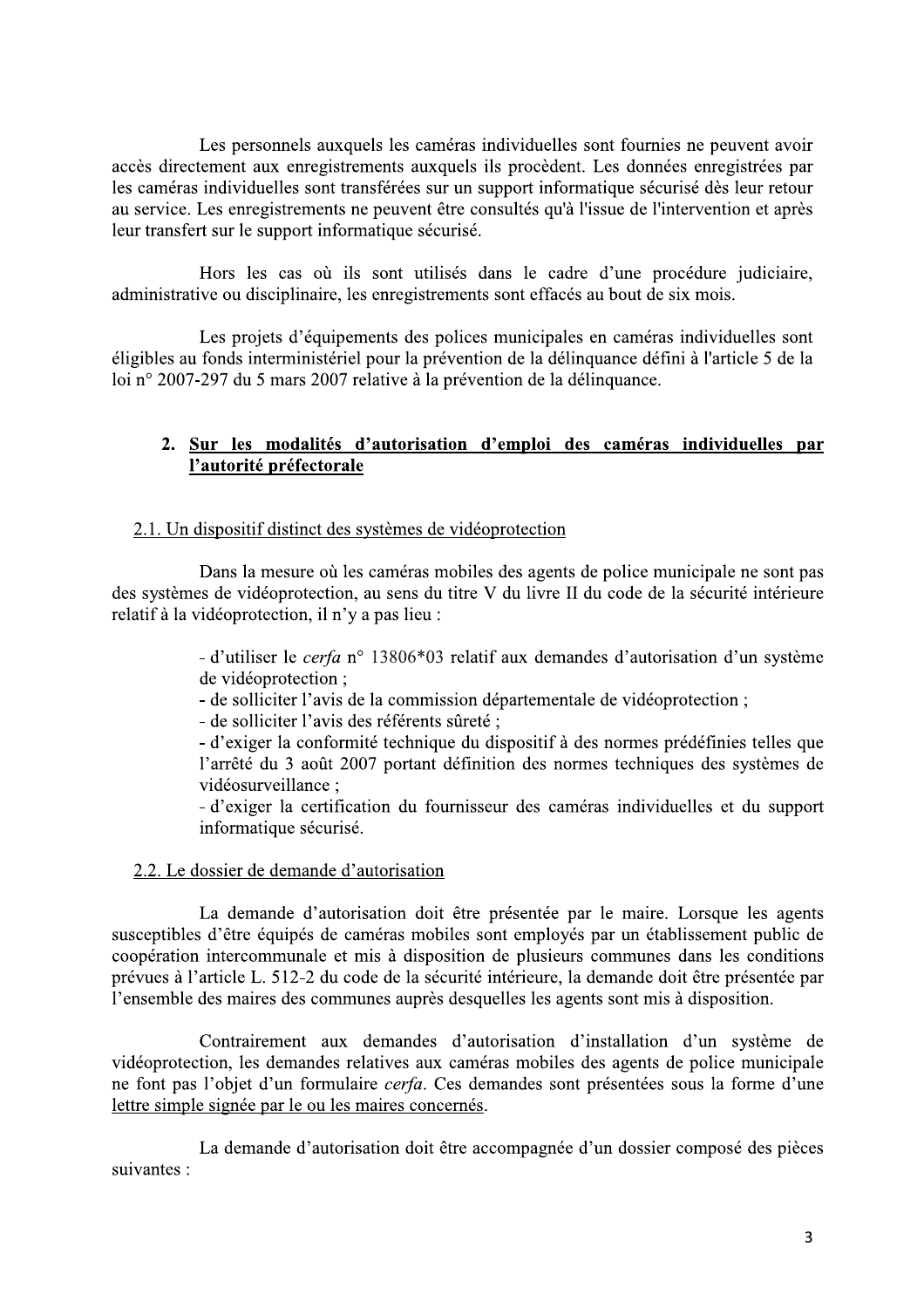#### - La convention de coordination des interventions de la police municipale et des forces de sécurité de l'État

L'existence d'une convention de coordination des interventions de la police municipale et des forces de sécurité de l'État, prévue aux articles L. 512-4 à L. 512-7 du code de la sécurité intérieure, est une condition obligatoire. Si la conclusion de cette convention est notamment obligatoire lorsque le service de police municipale comporte au moins cinq emplois d'agent de police municipale, le dernier alinéa de l'article L. 512-4 prévoit que cette convention peut être conclue à la demande du maire lorsqu'un service de police municipale compte moins de cinq emplois. Toute commune souhaitant équiper ses agents de police municipale en caméras individuelles, et ce quel que soit leur nombre, devra donc conclure cette convention et la joindre au dossier.

#### - Un dossier technique de présentation du traitement envisagé

Ce dossier devra être composé d'une présentation technique des caméras et du support informatique sécurisé. Dans la mesure où la déclaration simplifiée signée par le ou les maires les engage à respecter l'ensemble des conditions posées par les articles R. 241-8 et suivants du code de la sécurité intérieure, le dossier technique de présentation du traitement pourra se limiter à la notice technique des caméras utilisées et du support informatique sécurisé.

> - Le cas échéant, des éléments nécessités par les circonstances locales de mise en ceuvre du traitement, complémentaires à l'analyse d'impact relative à la protection des données à caractère personnel adressée à la Commission nationale de l'informatique et des libertés par le ministère de l'intérieur

Ces éléments font l'objet d'un développement spécifique au point 3 de la présente note d'information.

#### - L'engagement de conformité

Le formulaire cerfa n° 13810\*03, joint en annexe, intitulé « déclaration simplifiée – engagement de conformité » est destiné à la Commission nationale de l'informatique et des libertés (CNIL). Par cette déclaration, le ou les maires s'engagent à ce que les dispositifs qui vont être utilisés par leurs agents de police municipale respectent l'ensemble des exigences posées par les articles R. 241-8 et suivants du code de la sécurité intérieure.

À la rubrique 2 de ce formulaire « Texte de référence », la case « Acte réglementaire unique » devra être cochée et complétée par le « N° de référence », en l'occurrence RU-065.

Le ou les maires concernés devront également y avoir indiqué le nombre de caméras et le service utilisateur. Dans la mesure où il n'existe pas de case spécifique pour cette information, ces mentions pourront être ajoutées à la rubrique 1 « déclarant ». Le code APE pour les mairies est le 84.11Z « Administration publique générale ».

- Le cas échéant, le nom de la commune dans laquelle est installé le support informatique sécurisé, lorsque la demande est présentée par l'ensemble des maires des communes pour les agents de police municipale employés par un établissement public de coopération intercommunale et mis à disposition de plusieurs communes.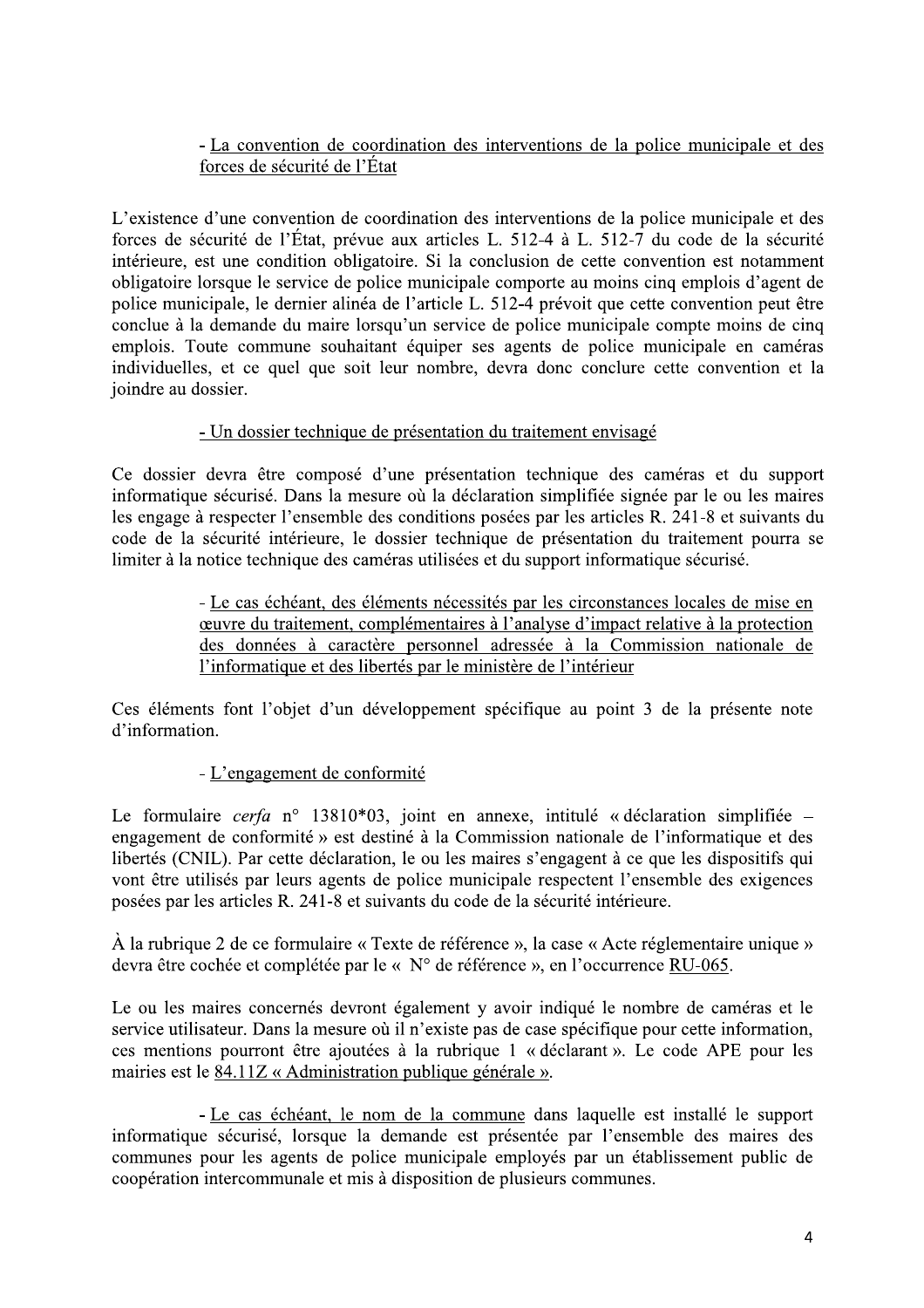#### 2.3. L'autorisation préfectorale

Si le dossier est complet, l'autorisation de procéder à l'enregistrement audiovisuel des interventions des agents de police municipale est délivrée par un arrêté du préfet du département, et dans le département des Bouches-du-Rhône, du préfet de police des Bouchesdu-Rhône. Vous trouverez un modèle d'arrêté en annexe.

L'arrêté sera notifié au maire et publié au recueil des actes administratifs de la préfecture.

#### 2.4. L'information du public

Quel que soit le support choisi par la commune pour informer le public (site internet ou affichage en mairie), cette information devra être effectuée à compter du jour de la délivrance par la CNIL de l'accusé de réception de l'engagement de conformité et tant que l'autorisation préfectorale est en vigueur.

Cette information devra comprendre les éléments suivants :

- les références des textes applicables (article L. 241-2 et R. 241-8 et suivants du code de la sécurité intérieure, arrêté préfectoral);

- le nombre de caméras équipant les agents de police municipale de la commune concernée ;

- une description, au besoin illustrée, du fonctionnement des caméras dans la mesure où le public doit pouvoir être en mesure d'identifier les modèles utilisés et le signal visuel d'enregistrement :

- l'identité et les coordonnées du responsable du traitement, et le cas échéant, du délégué à la protection des données ;

- les finalités poursuivies par le traitement ;

- la durée de conservation des données à caractère personnel ;

- les catégories d'accédants et de destinataires des données à caractère personnel;

- les modalités d'exercice des droits de la personne concernée conformément aux dispositions de l'article R. 241-15 du code de la sécurité intérieure ;

- le droit d'introduire une réclamation auprès de la CNIL et les coordonnées de la CNIL.

#### 3. Sur les éléments nécessités par les circonstances locales de mise en œuvre du traitement, complémentaires à l'analyse d'impact relative à la protection des données à caractère personnel adressée à la CNIL par le ministère de l'intérieur

En application de l'article 70-4 de la loi n° 78-17 du 6 janvier 1978 modifiée relative à l'informatique, aux fichiers et aux libertés, les traitements de données à caractère personnel doivent faire l'objet d'une analyse d'impact lorsqu'ils sont susceptibles d'engendrer un risque élevé pour les droits et libertés des personnes physiques notamment parce qu'ils portent sur des données mentionnées au I de l'article 8 de cette même loi. Cette analyse d'impact doit être réalisée par le responsable du traitement, en l'espèce, la commune mettant en œuvre le traitement de données à caractère personnel provenant des caméras individuelles fournies aux agents de police municipale.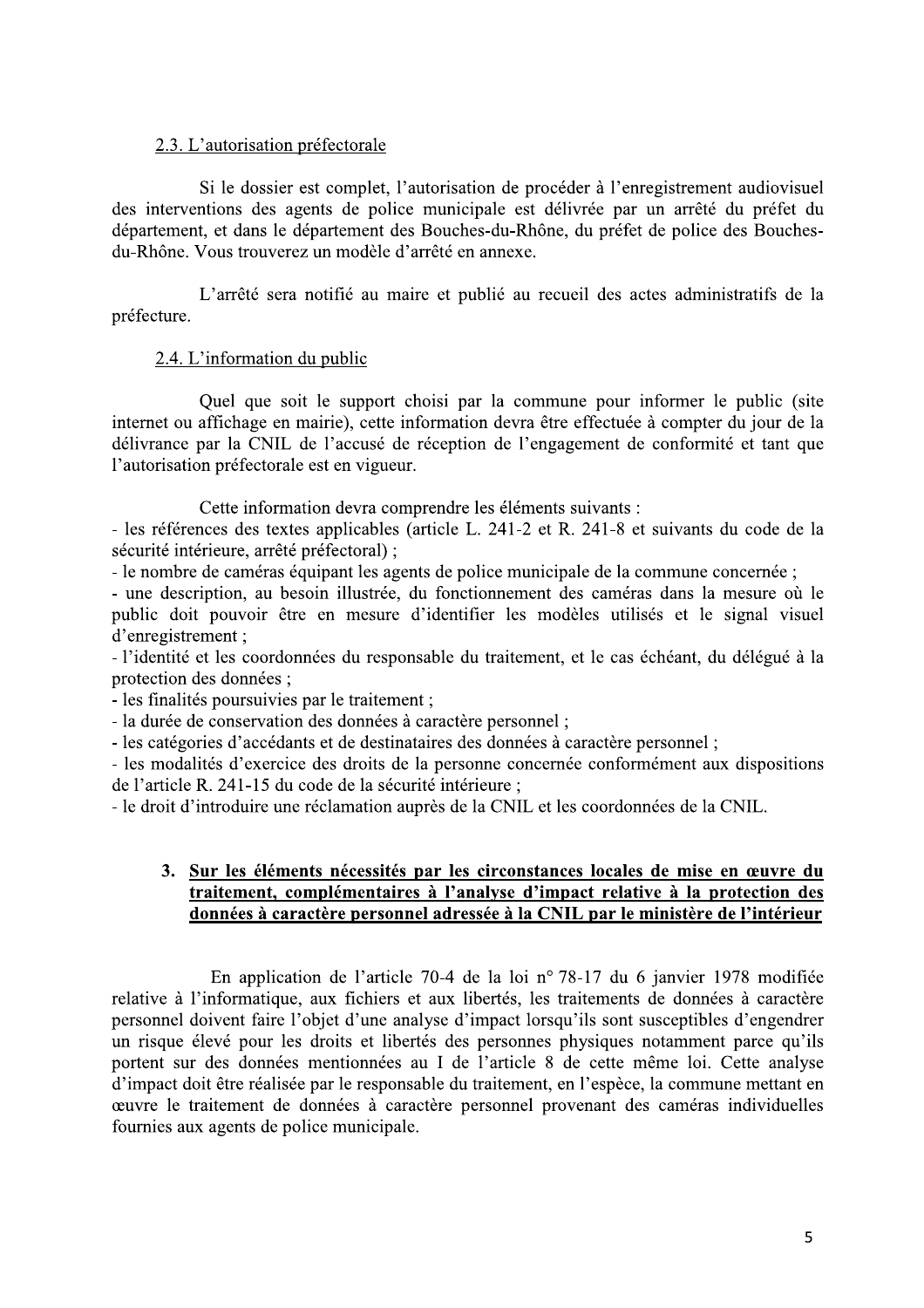Dans le cadre de l'élaboration du décret n° 2019-140 du 27 février 2019 portant application de l'article L. 241-2 du code de la sécurité intérieure et relatif à la mise en œuvre de traitements de données à caractère personnel provenant des caméras individuelles des agents de police municipale, le ministère de l'intérieur a réalisé une analyse d'impact relative à la protection des données à caractère personnel. Cette analyse d'impact porte sur les caractéristiques essentielles des traitements envisagés : elle contient une description générale des opérations de traitement envisagées, une évaluation des risques pour les droits et libertés des personnes concernées ainsi que les garanties, mesures et mécanismes minimaux de sécurité pour faire face à ces risques et assurer la protection des données à caractère personnel en conformité avec les exigences de la loi. Cette analyse d'impact permet de dispenser les responsables de traitement, que sont les communes, de réaliser une nouvelle analyse d'impact.

Toutefois, certaines rubriques de l'analyse d'impact n'ont pas pu être complétées par le ministère de l'intérieur. Plusieurs caractéristiques, tenant aux choix techniques, aux mécanismes de sécurité et aux mesures organisationnelles, sont en effet propres à chaque traitement et à chaque commune.

Ainsi, dans l'hypothèse où le traitement de données à caractère personnel déployé localement par la commune comporte des éléments circonstanciels de nature à présenter des risques spécifiques, il appartient au seul responsable du traitement de compléter l'analyse d'impact réalisée par le ministère de l'intérieur de ces données locales et d'apprécier la manière de traiter les risques envisagés. Par suite, si le maire de la commune concernée, responsable de traitement, estime que des risques élevés pour les droits et libertés des personnes concernées demeurent au niveau local à raison des modalités propres de mise en œuvre du traitement, il doit apporter des éléments complémentaires à l'analyse d'impact réalisée par le ministère de l'intérieur, jointe en annexe à la présente note d'information. Ce complément doit être réalisé avant la demande d'autorisation de mise en œuvre du traitement adressée au préfet et y être joint.

Les éléments nécessités par les circonstances locales de mise en œuvre du traitement sont susceptibles de porter sur les points suivants :

- Point 1.1.1. (traitements considérés) : en cas de recours par la commune à un sous-traitant pour la mise en œuvre du traitement, il convient d'en préciser le nom et les coordonnées dans la dernière ligne du tableau ;

- Point 1.2.2. (description des processus et supports) : s'agissant des transferts des données, il convient de préciser dans la dernière colonne le mode opératoire de déchargement de la caméra (soit en plaçant la caméra sur une station de déchargement qui transfère directement les données sur le serveur sécurisé, soit en connectant la caméra au PC dédié via le cordon USB fourni par le système) ;

- Point 2.1.4. (qualité des données) :

- s'agissant de l'horodatage et localisation des images et sons captés, il convient de préciser dans la dernière colonne si les agents de police municipale sont équipés d'une caméra disposant d'un GPS ;
- s'agissant de la qualité infrarouge pour l'enregistrement des images nocturnes, il convient de préciser dans la dernière colonne si les agents de police municipale sont équipés de caméras infrarouges :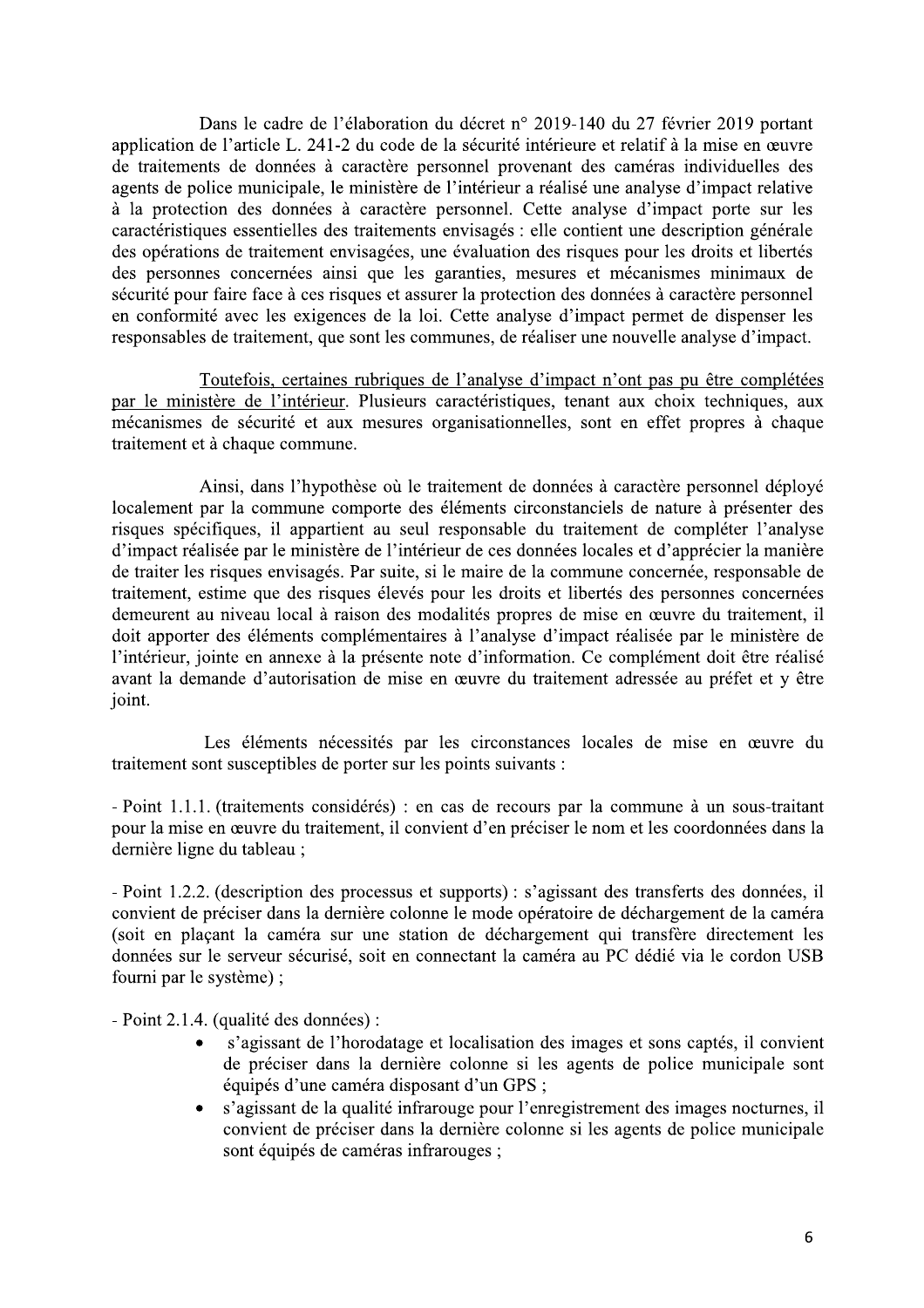- Point 2.2.1. (mesures pour l'information des personnes) : il convient de préciser dans la dernière colonne, pour chacune des lignes correspondantes, les modalités d'information des personnes concernées, à savoir sur le site internet de la commune ou à défaut par voie d'affichage en mairie;

- Point 2.2.6. (mesures pour la sous-traitance) : il convient de modifier ce paragraphe si la commune recourt à un sous-traitant, en particulier pour l'hébergement en *cloud*, en précisant les mesures protectrices des droits des personnes envisagées et de procéder à l'évaluation de la mesure au Point 2.2.8;

- Point 3.1.1. (mesures contribuant à traiter des risques liés à la sécurité des données) : s'agissant du chiffrement, de la protection des sites web, du cloisonnement des données, de la sécurité physique et de la journalisation, il convient d'apporter des précisions dans la deuxième colonne du tableau, relative aux modalités de mise en œuvre et d'évaluer les mesures mises en ceuvre:

- Point 3.1.2. (mesures générales de sécurité) :

- s'agissant de la lutte contre les logiciels malveillants, de la sécurité des canaux informatiques (réseaux), il convient d'en préciser, dans la deuxième colonne, les modalités de mise en œuvre, notamment dans l'hypothèse d'une prestation d'hébergement en *cloud* et d'évaluer les mesures mises en œuvre ;
- s'agissant du contrôle d'accès physique et de la protection contre les sources de risque non humaines, il convient d'en préciser les modalités de mise en œuvre dans la deuxième colonne du tableau correspondant ;

- Point 3.1.3. (mesures organisationnelles): s'agissant de l'ensemble des mesures organisationnelles de sécurisation des données, il convient d'apporter des précisions dans la deuxième colonne, relative à leurs modalités de mise en œuvre, pour chaque ligne correspondante et d'évaluer les mesures mises en œuvre :

- Point 3.2.2. (analyse et estimation des risques) : il convient d'apporter des précisions dans la colonne relative aux principales mesures réduisant la gravité et la vraisemblance des risques identifiés.

Les services préfectoraux peuvent transmettre aux communes l'analyse d'impact à compléter sur les points mentionnés ci-dessus, qui font l'objet d'un surlignage. Le document est également disponible sur le site internet du ministère de l'intérieur.

#### 4. Documents à transmettre à la Commission nationale de l'informatique et des libertés

Il n'appartient pas aux services préfectoraux d'envoyer des documents à la CNIL.

En application du IV de l'article 26 de la loi n° 78-17 du 6 janvier 1978 modifiée relative à l'informatique, aux fichiers et aux libertés et dès notification de l'arrêté préfectoral d'autorisation d'utilisation des caméras mobiles, le maire de la commune concernée ou, le cas échéant, l'ensemble des maires des communes concernées, doit obligatoirement envoyer à la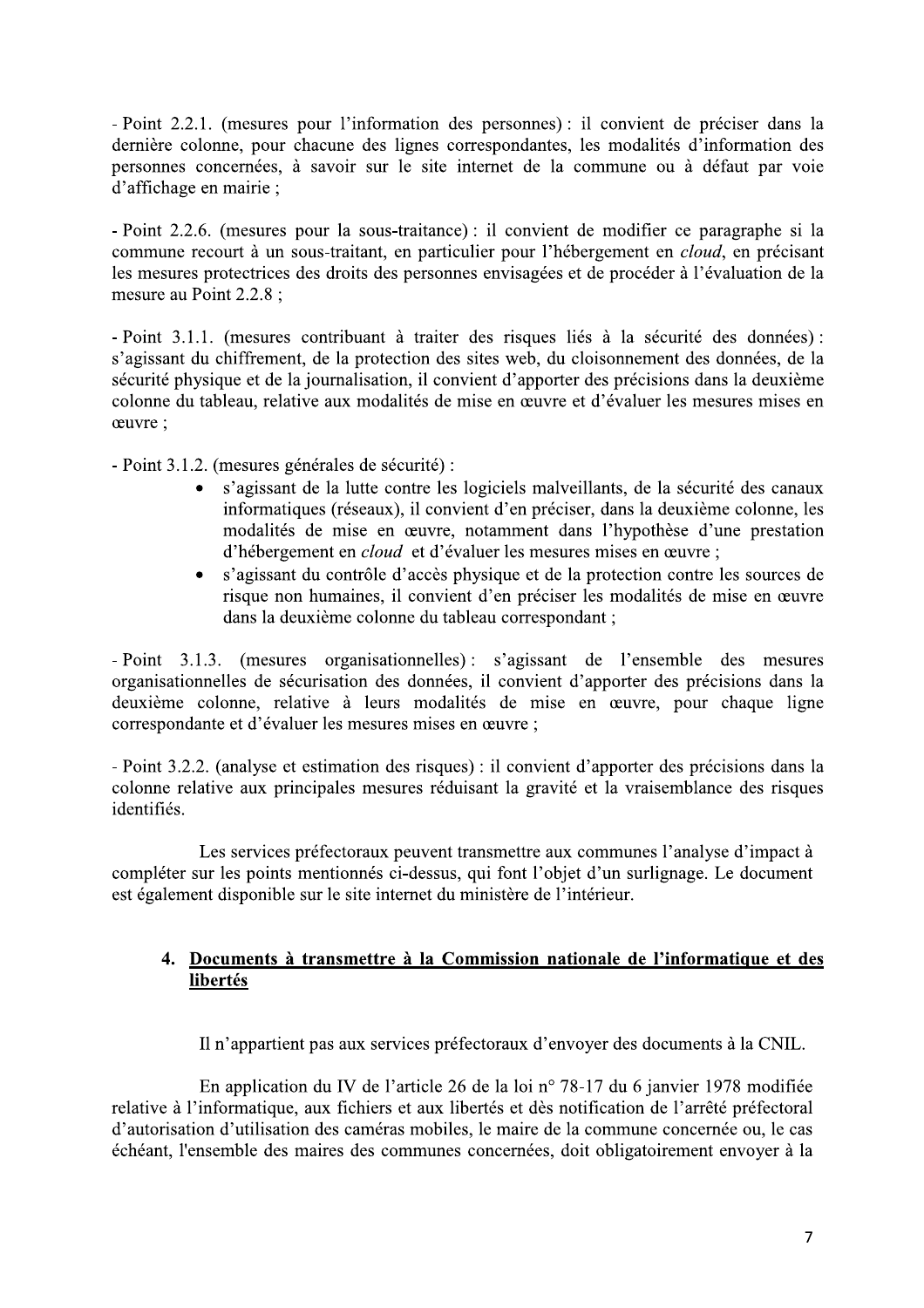CNIL l'engagement de conformité mentionné au 4<sup>°</sup> du I de l'article R. 241-8 du code de la sécurité intérieure.

Par ailleurs, lorsque le maire ou, le cas échéant, l'ensemble des maires des communes concernées, a apporté des éléments nécessités par les circonstances locales de mise en œuvre du traitement, complémentaires à l'analyse d'impact relative à la protection des données à caractère personnel, mentionnés au 3° du I de l'article R. 241-8 du code de la sécurité intérieure, il lui appartient, le cas échéant et s'il l'estime nécessaire, d'en saisir la CNIL. Une telle consultation de la CNIL doit être effectuée préalablement à la mise en œuvre du traitement lorsque l'analyse d'impact relative à la protection des données à caractère personnel, y compris les éléments complémentaires, indique que le traitement présenterait un risque élevé si la commune ne prenait pas de mesures pour atténuer le risque. La CNIL fournit un avis écrit dans un délai de huit semaines, pouvant être renouvelé de six semaines.

Le maire ou, le cas échéant, l'ensemble des maires des communes concernées, doit conserver l'ensemble des pièces mentionnées à l'article R. 241-8 du code de la sécurité intérieure et les mettre à la disposition de la CNIL.

> Le directeur des libertés publiques et des affaires juridiques

R. Campiann

**Thomas CAMPEAUX**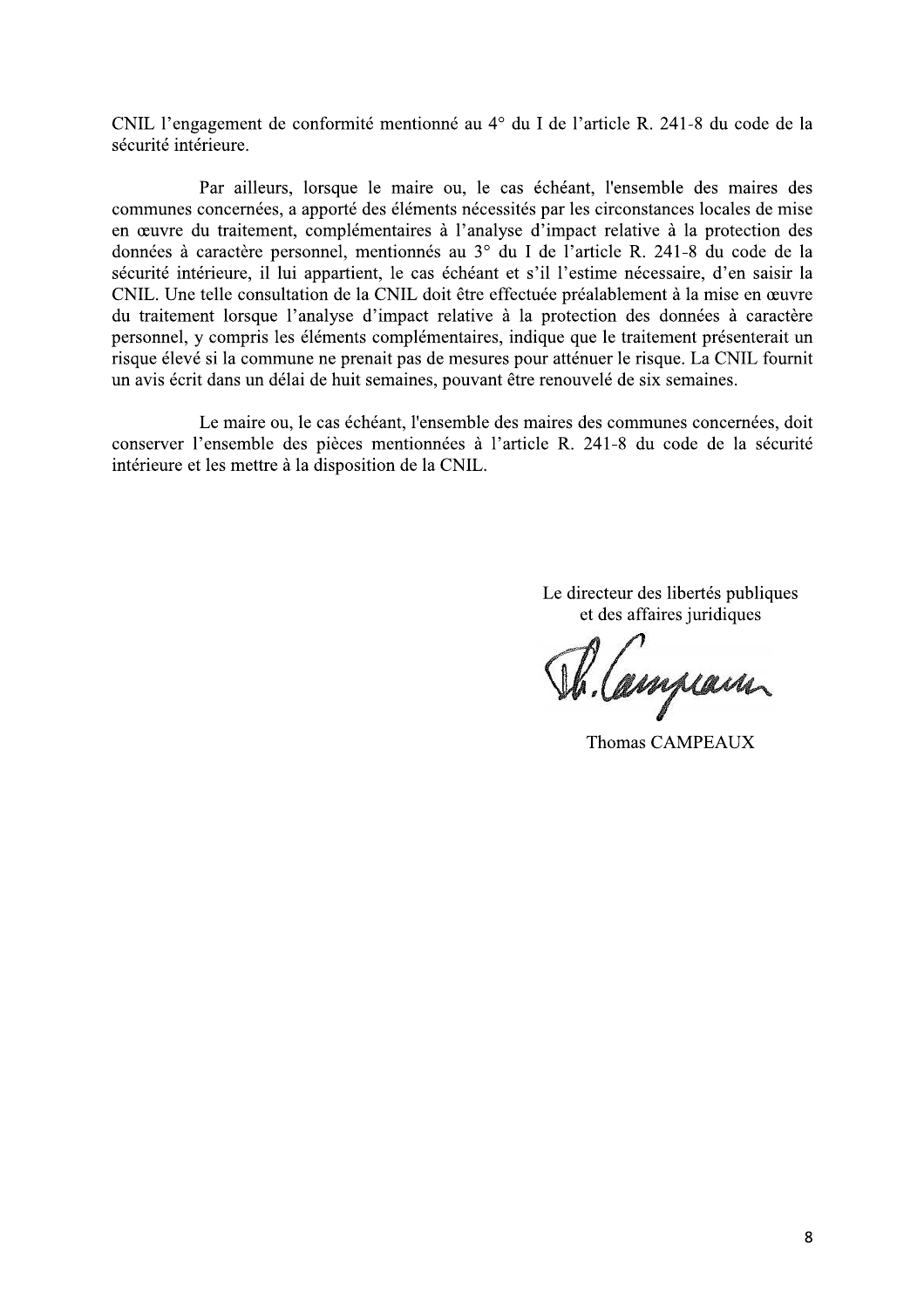3 Place de Fontenov - 75334 PARIS Cedex 07 T. 01 53 73 22 22 - F. 01 53 73 22 00 www.cnil.fr

N° d'enregistrement

 $\mathbf{1}$ 

cer N° CERFA 13810\*03

# **DÉCLARATION SIMPLIFIÉE ENGAGEMENT DE CONFORMITÉ**

(Articles 24-1, 25-11, 26-IV et 27-III de la loi n° 78-17 du 6 janvier 1978 modifiée en 2004)

#### **Déclarant**

□ Vous êtes un organisme (personne morale)

 $\Box$  Vous êtes une personne physique

\* Champs obligatoires

| Service <b>Service</b> in the service of the service of the service of the service of the service of the service of the service of the service of the service of the service of the service of the service of the service of the se | N° SIRET*<br>$(1 + 1 + 1 + 1)$<br><b>CODE ÉTABLISSEMENT</b><br>N° SIREN |
|-------------------------------------------------------------------------------------------------------------------------------------------------------------------------------------------------------------------------------------|-------------------------------------------------------------------------|
| Adresse*<br>Ville* <b>William Strategies</b><br>Code postal*  <br>Adresse électronique*                                                                                                                                             | Code APE*<br>$\frac{1}{2}$ Téléphone*<br>$\vdots$ Fax                   |

Personne destinataire du récépissé et contact au sein de l'organisme déclarant si un complément d'information doit être demandé :

| Nom et prénom*        |  |
|-----------------------|--|
| Adresse électronique* |  |

#### $\overline{\mathbf{2}}$ Texte de référence\*

Vous déclarez par la présente que votre traitement est strictement conforme aux règles énoncées dans le texte de référence. Veuillez sélectionner la case correspondant à votre situation (plusieurs choix sont possibles) et préciser le n° de référence du texte :

| Nature du texte             | N° de référence | $\mid$ N° de référence $\mid$ N° de référence $\mid$ |                           | N° de référence   | N° de référence |
|-----------------------------|-----------------|------------------------------------------------------|---------------------------|-------------------|-----------------|
| $\Box$ Norme simplifiée     | $NS - 1$        | $NS - 1$                                             | $NS -$                    | $\overline{NS}$ - | $NS - 1$        |
| Autorisation unique         | $AU -$          | $AU -$                                               | a al<br>$AU -$<br>$\Box$  | $AU -$            | $AU -$          |
| Acte réglementaire unique   | $RU - 11$       | $-1$<br>$RU -$                                       | $RU - I$                  | $RU -$            | $RU - 1$        |
| □ Méthodologie de référence | $MR -   +  $    | $\sim$ 1 $\sim$ 1 $\sim$<br>$MR - 1$                 | $MR -$                    | $MR - I$          | $MR - 111$      |
| Autorisation unique - BCR   | $BCR - 11$      | $BCR -$                                              | $BCR - \perp \perp \perp$ | $BCR -$           | $BCR -$         |

Transferts de données hors de l'Union Européenne\*

Vous transférez tout ou partie des données enregistrées dans votre traitement vers organisme (filiale, maison mère, prestataire de service, etc.) qui se trouve dans un pays situé hors de l'Union Européenne :

#### 4 **Signature**

Personne responsable de l'organisme déclarant :

| Nom et prénom <sup>*</sup> | $\therefore$ Date <sup>*</sup><br>$\frac{1}{2}$ $\frac{1}{2}$ $\frac{1}{2}$ $\frac{1}{2}$ $\frac{1}{2}$ $\frac{1}{2}$ $\frac{1}{2}$ $\frac{1}{2}$ $\frac{1}{2}$ $\frac{1}{2}$ $\frac{1}{2}$ $\frac{1}{2}$ $\frac{1}{2}$ $\frac{1}{2}$ $\frac{1}{2}$ $\frac{1}{2}$ $\frac{1}{2}$ $\frac{1}{2}$ $\frac{1}{2}$ $\frac{1}{2}$ $\frac{1}{2}$ $\frac{1}{2}$ |
|----------------------------|-------------------------------------------------------------------------------------------------------------------------------------------------------------------------------------------------------------------------------------------------------------------------------------------------------------------------------------------------------|
| Fonction                   | $\frac{1}{2}$ Signature                                                                                                                                                                                                                                                                                                                               |
| Adresse électronique*      |                                                                                                                                                                                                                                                                                                                                                       |

Les informations recueillies font l'objet d'un traitement informatique destiné à permettre à la CNIL l'instruction des déclarations qu'elle reçoit. Elles sont destinées aux membres et services de la CNIL. Certaines données figurant dans ce formulaire sont mises à disposition du public en application de l'article 31 de la loi du 6 janvier 1978 modifiée. Vous pouvez exercer votre droit d'accès et de rectification aux informations qui vous concernent en vous adressant à la CNIL : 3 Place de Fontenoy - TSA 80715 - 75334 PARIS Cedex 07.

 $\mathbf{3}$ 

 $\Box$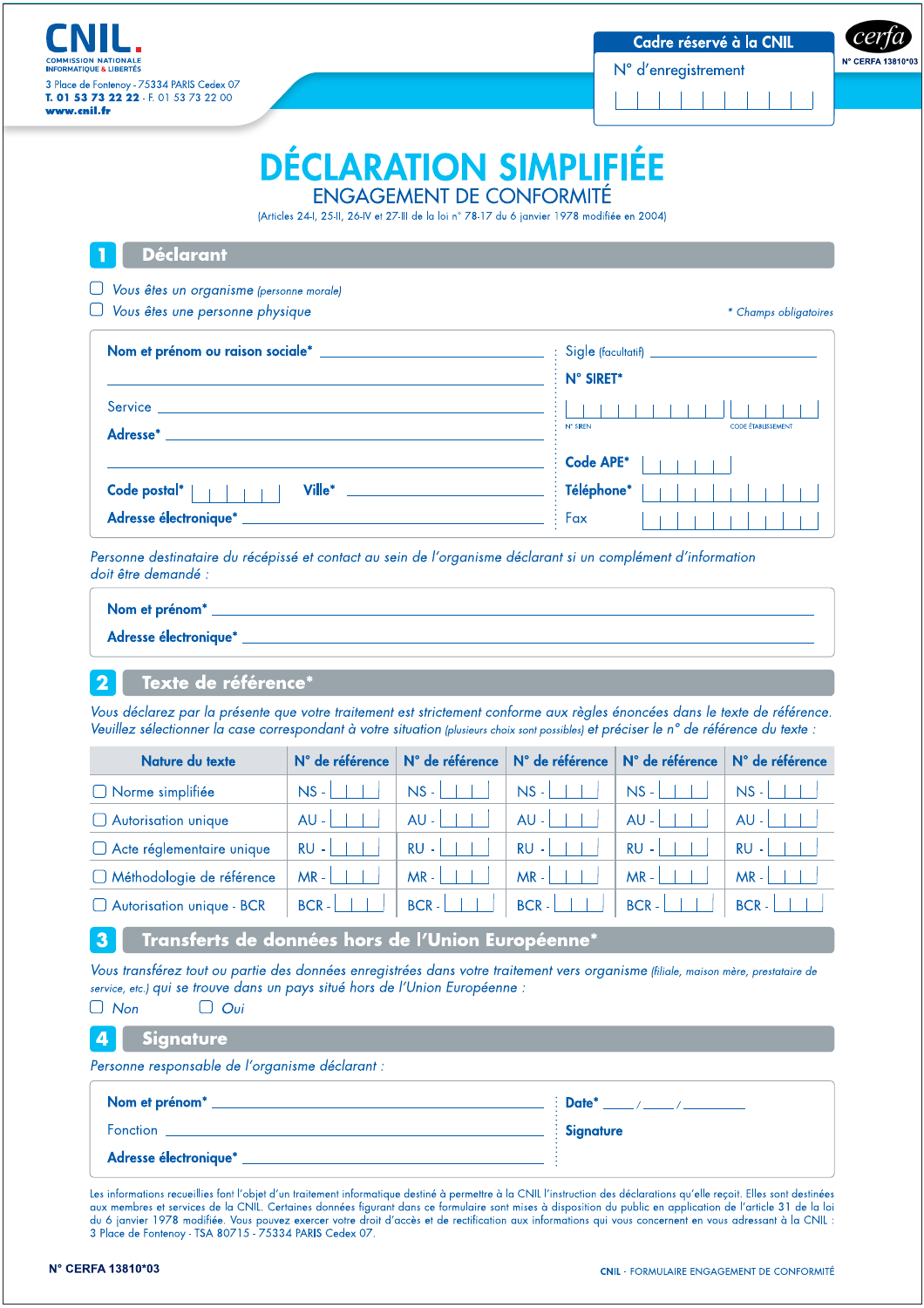

# **DECLARATION**

20/03/2019

**RU 65** Caméras mobiles des agents de police municipale

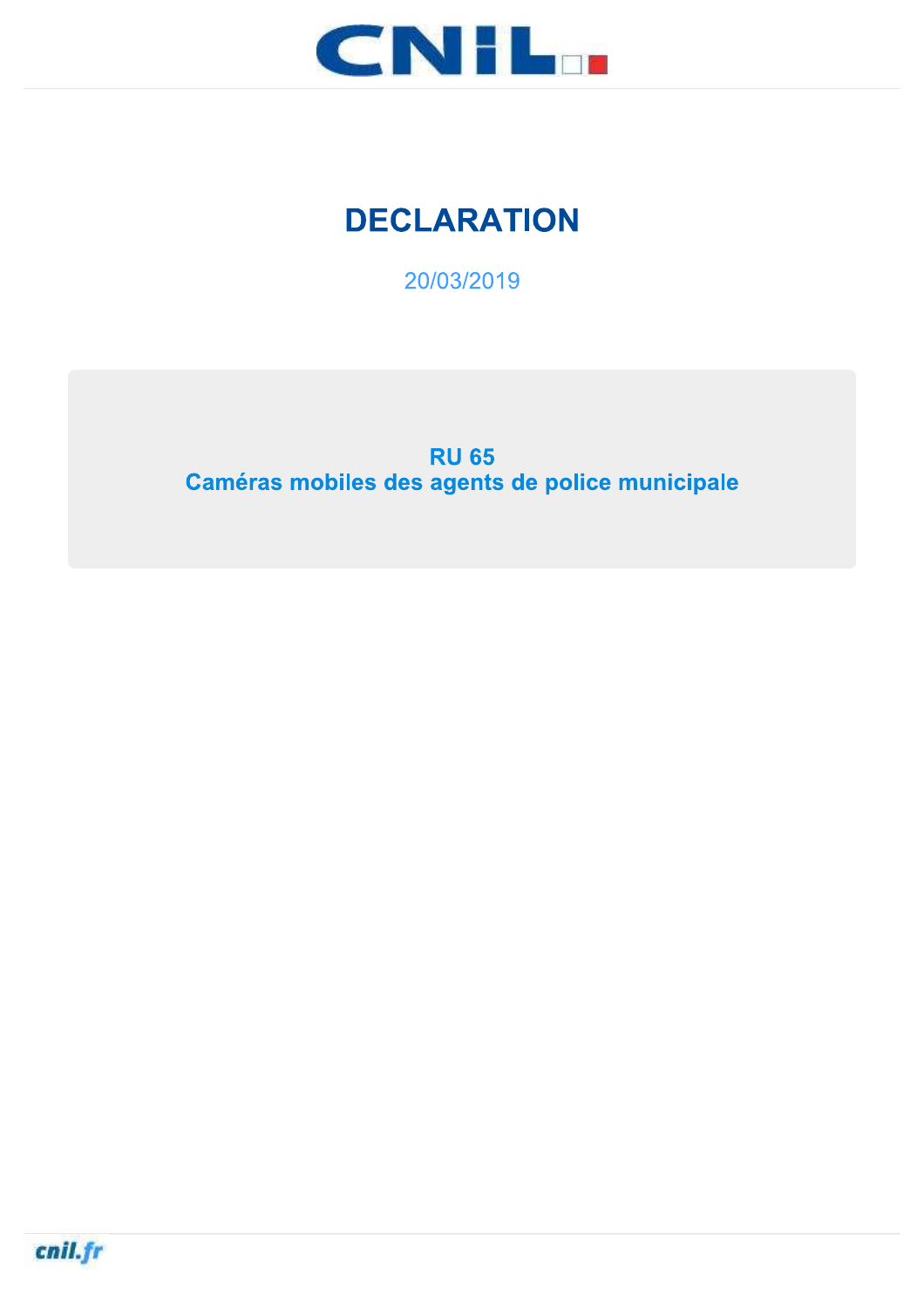

# **CAMÉRAS MOBILES DES AGENTS DE POLICE MUNICIPALE**

(Déclaration N° 65)

Le RU-065 porte sur l'utilisation, par les agents de police municipale, de caméras mobiles pour procéder à l'enregistrement de leurs interventions, lorsque se produit ou est susceptible de se produire un incident. Il prévoit les conditions de mise en œuvre des traitements de données à caractère personnel provenant de ces caméras.

#### Voir aussi:

Délibération n° 2018-358 du 13 décembre 2018 portant avis sur projet de décret portant application de l'article L. 241-2 du code de la sécurité intérieure et relatif à la mise en œuvre de traitements de données à caractère personnel provenant des caméras individuelles des agents de la police municipale

#### **TEXTE OFFICIEL**

Décret n° 2019-140 du 27 février 2019 portant application de l'article L. 241-2 du code de la sécurité intérieure et relatif à la mise en œuvre de traitements de données à caractère personnel provenant des caméras individuelles des agents de la police municipale

# SECTEURS D'ACTIVITE EXCLUS DU CHAMP DE LA NORME

Tous secteurs hors police municipale.

# RESPONSABLES DE TRAITEMENT CONCERNES

Le maire, ou l'ensemble des maires des communes lorsque les agents susceptibles d'être équipés de caméras mobiles sont employés par un établissement public de coopération intercommunale et mis à la disposition de plusieurs communes.

# **OBJECTIF(S) POURSUIVI(S) PAR LE TRAITEMENT** (FINALITES)

- La prévention des incidents au cours des interventions des agents de police municipale :
- Le constat des infractions et la poursuite de leurs auteurs par la collecte de preuves ;
- La formation et la pédagogique des agents de police municipale.

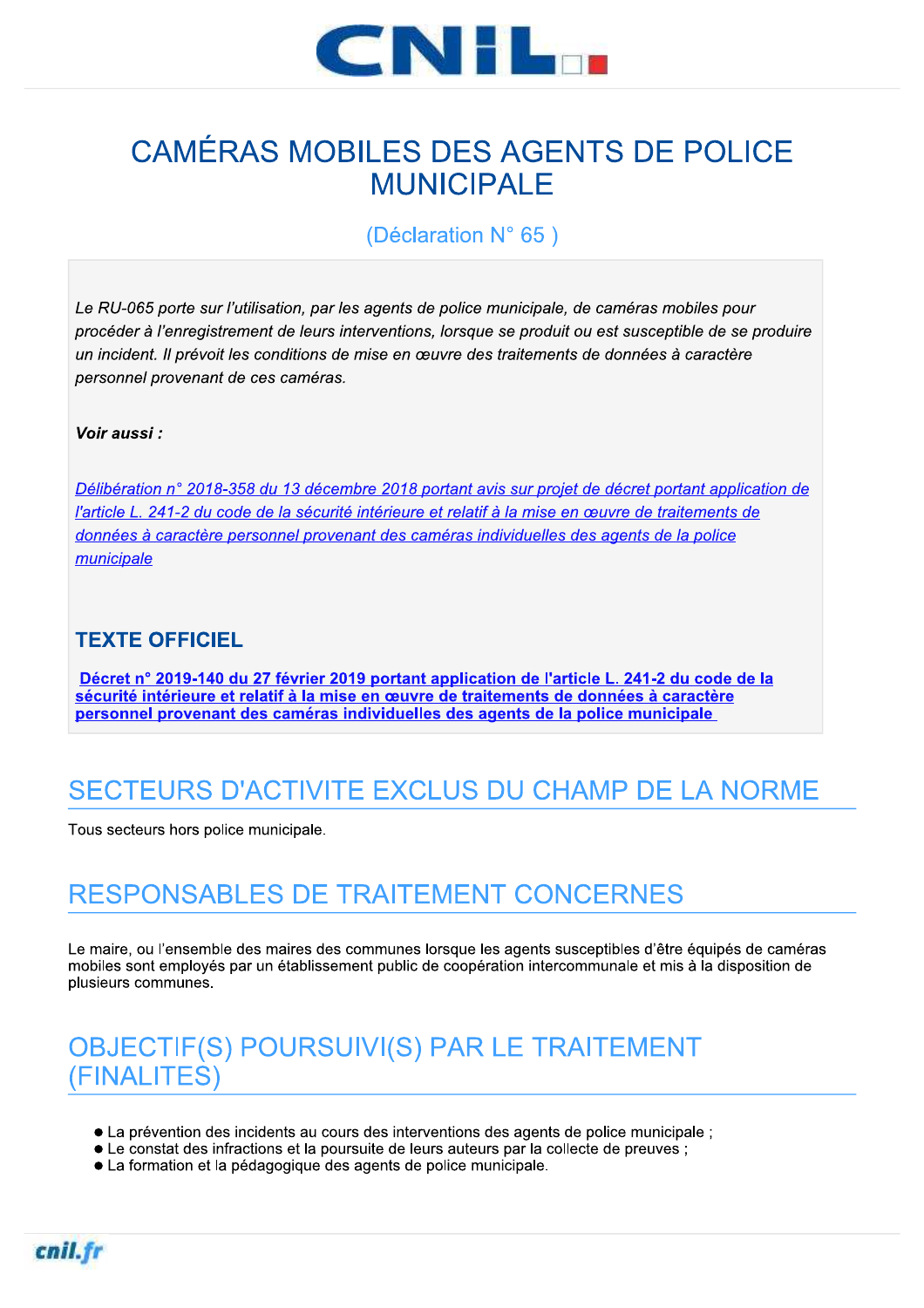

# **FINALITES EXCLUES DU CHAMP DE LA NORME**

Toute finalité autre que la prévention des incidents au cours des interventions des agents de police municipale, le constat des infractions et la poursuite de leurs auteurs par la collecte de preuves ainsi que la formation et la pédagogie des agents

# UTILISATION(S) EXCLUE(S) DU CHAMP DE LA NORME

- L'enregistrement n'est pas permanent.
- Les agents de police municipale ne peuvent utiliser d'autres caméras individuelles que celles qui leur sont fournies par la commune ou l'établissement public de coopération intercommunale au titre de l'équipement des personnels.
- Il est interdit de visionner les enregistrements audiovisuels en dehors de toute procédure judiciaire, administrative ou disciplinaire, ou du cadre d'une formation.

# DONNEES PERSONNELLES CONCERNEES

- Les images et les sons captés par les caméras individuelles utilisées par les agents de police municipale lors de leurs interventions ;
- Le jour et les plages horaires d'enregistrement ;
- L'identification de l'agent porteur de la caméra lors de l'enregistrement des données ;
- Le lieu où ont été collectées les données.

Les données enregistrées sont susceptibles de faire apparaître, directement ou indirectement, des données sensibles.

# DONNEES EXCLUES DU CHAMP DE LA NORME

Aucune s'agissant de la prévention des incidents au cours des interventions et du constat des infractions et la poursuite de leurs auteurs. Une intervention peut ainsi avoir lieu dans un domicile privé.

Lorsque les enregistrements sont utilisés à des fins de formation et de pédagogie des agents de police municipale, ceux-ci sont anonymisés (images et sons).

# DUREE DE CONSERVATION DES DONNEES

6 mois à compter du jour de leur enregistrement, hors le cas où des enregistrements sont utilisés dans le cadre d'une procédure judiciaire, administrative ou disciplinaire.

# **DESTINATAIRES DES DONNEES**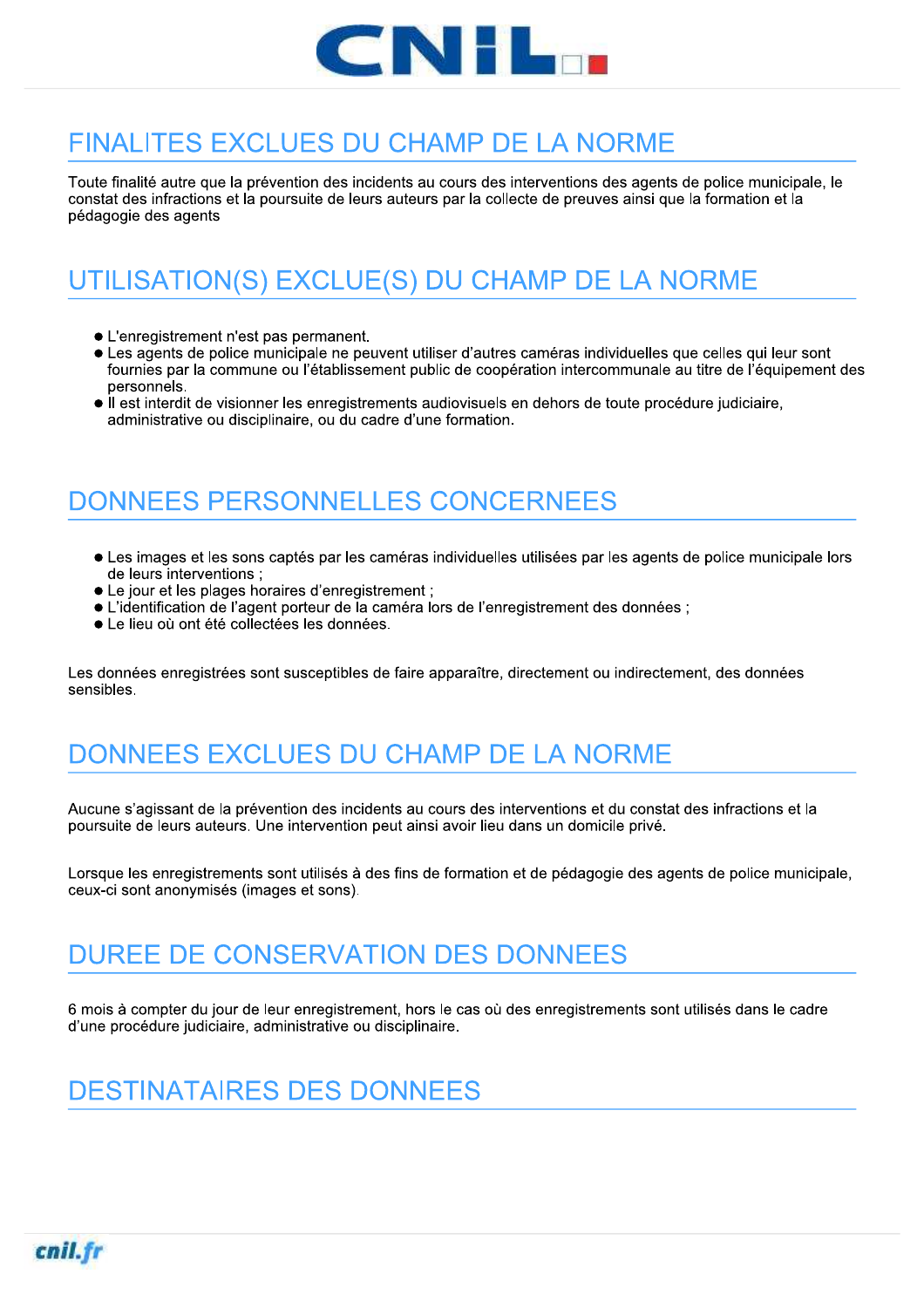

Peuvent accéder aux données, dans la limite de leurs attributions respectives et leur besoin d'en connaître :

- Le responsable du service de la police municipale ;
- Les agents de police municipale individuellement désignés et habilités par le responsable du service.

Seules ces mêmes personnes peuvent procéder à l'extraction de données, pour les besoins exclusifs d'une procédure judiciaire, administrative ou disciplinaire ou dans le cadre d'une action de formation des agents.

Peuvent être destinataires de tout ou partie des données, dans la limite de leurs attributions respectives et de leur besoin d'en connaître dans le cadre d'une procédure judiciaire, administrative ou disciplinaire ou dans le cadre d'une action de formation des agents :

- Les officiers et agents de police judiciaire de la police nationale et de la gendarmerie nationale ;
- Les agents des services d'inspection générale de l'État ;
- Le maire et le président de l'établissement public de coopération intercommunale en qualité d'autorité disciplinaire, ainsi que les membres des instances disciplinaires et les agents en charge de l'instruction des dossiers présentés à ces instances ;
- Les agents chargés de la formation des personnels.

# **INFORMATION DES PERSONNES ET RESPECT DES DROITS** "INFORMATIQUE ET LIBERTES"

- Les caméras sont portées de facon apparente par les agents et un signal visuel spécifique indique si la caméra enregistre.
- Le déclenchement de l'enregistrement fait l'objet d'une information des personnes filmées, sauf si les circonstances l'interdisent.
- · Une information générale du public est délivrée sur le site internet de la commune ou, à défaut, par voie d'affichage en mairie.
- Les droits d'accès et d'effacement peuvent faire l'objet de restrictions afin d'éviter de gêner des enquêtes et des procédures administratives ou judiciaires, ou de nuire à la prévention ou la détection d'infractions pénales, aux enquêtes et aux poursuites en la matière.
- Dans un premier temps, ils s'exercent directement auprès du maire, ou de l'un des maires des communes de l'établissement public de coopération intercommunale le cas échéant. En cas de restriction, de refus ou de silence du responsable de traitement pendant 2 mois, la personne concernée peut saisir la CNIL pour exercer ses droits.
- Le droit d'opposition ne s'applique pas au présent traitement.

# **SECURITE ET CONFIDENTIALITE**

- Pas d'accès direct des personnels aux enregistrements auxquels ils procèdent au moyen des caméras individuelles qui leur sont fournies ;
- · Transfert des enregistrements sur support informatique sécurisé dès le retour des agents au service ;
- Possibilité de consulter les enregistrements seulement à l'issue de l'intervention et après leur transfert sur ce support informatique sécurisé ;
- Conservation des opérations de consultation d'extraction et d'effacement dans le traitement ou, à défaut, dans un registre spécialement ouvert à cet effet pendant trois ans ;
- Le responsable de traitement procède à un engagement de conformité auprès de la CNIL en précisant le nombre de caméras et le service utilisateur.

# **TRANSFERTS DES DONNES HORS DE L'UNION EUROPEENNE**

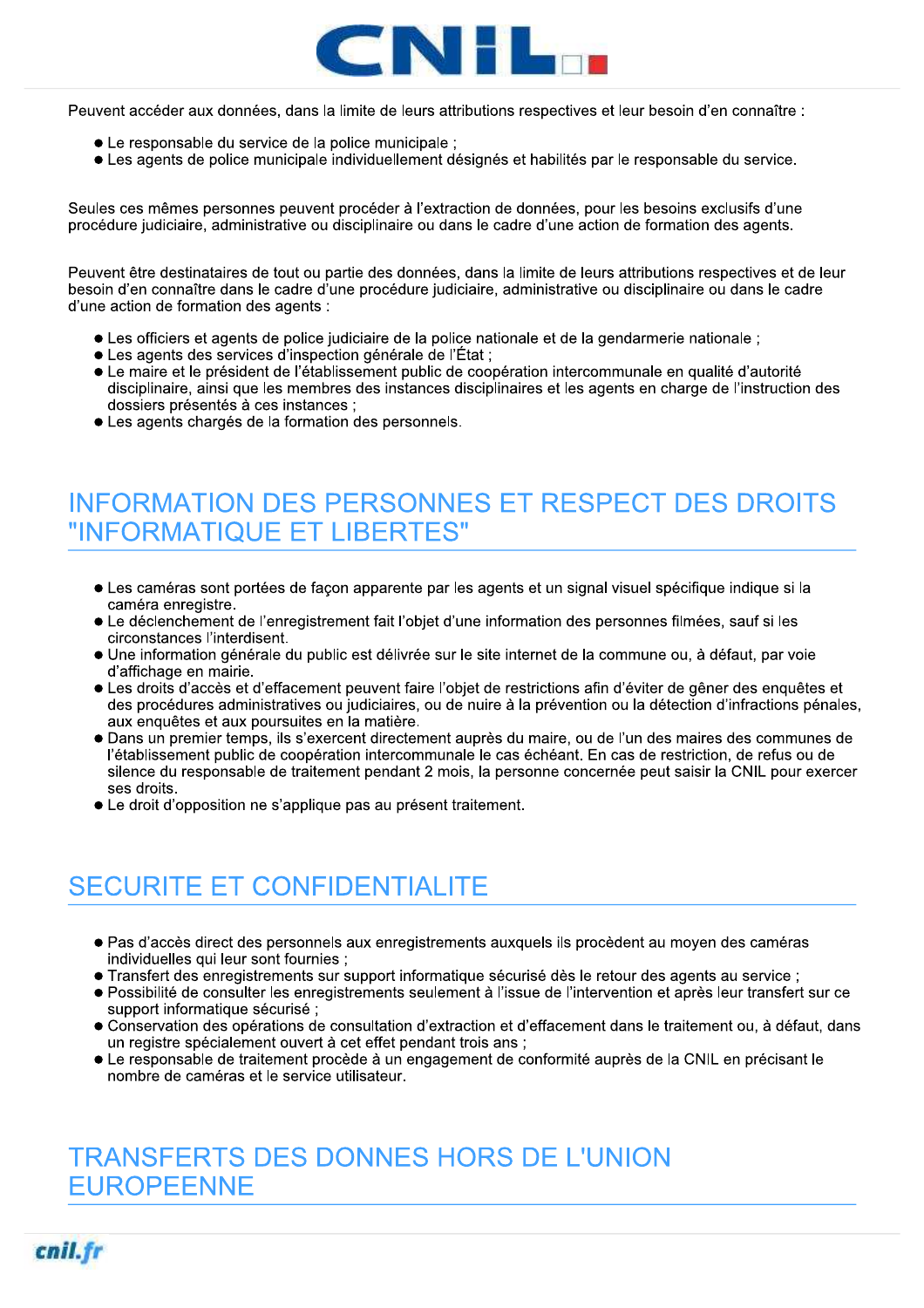

Les données ne peuvent faire l'objet d'un transfert hors de l'Union européenne.

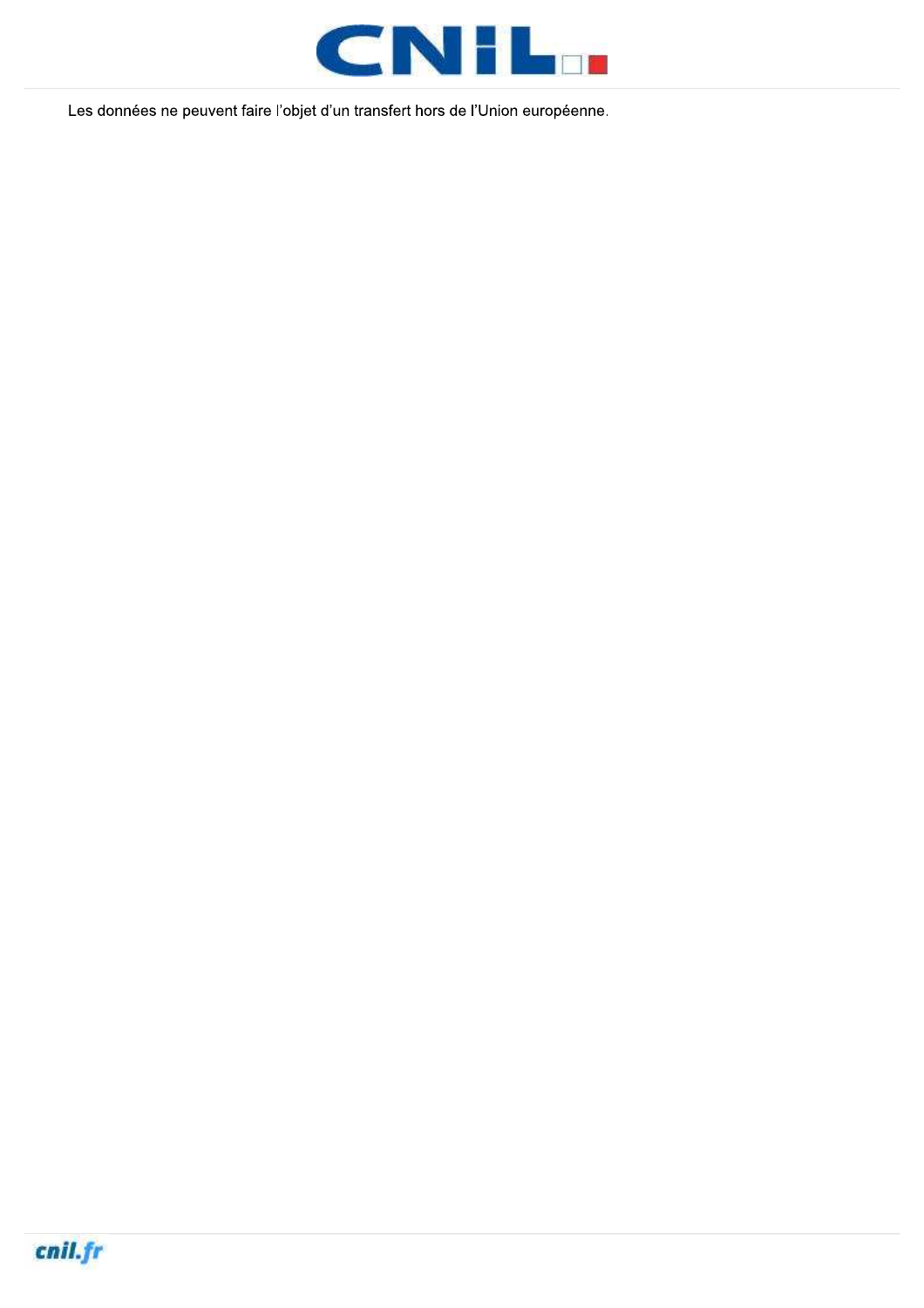Marianne

Timbre du service chargé de délivrer l'autorisation

ARRETE n° xx autorisant l'enregistrement audiovisuel des interventions des agents de police municipale de la ou des commune(s) de xx

Le préfet ou la préfète du xx

------

Vu le code de la sécurité intérieure, notamment ses articles L. 241-2 et R. 241-8 à R. 241-15 ;

Vu la loi n° 78-17 du 6 janvier 1978 modifiée relative à l'informatique, aux fichiers et aux libertés;

Vu la demande adressée par le(s) maire(s) de la ou des commune(s) de xx, en vue d'obtenir l'autorisation de procéder à l'enregistrement audiovisuel des interventions des agents de police municipale de sa ou de leurs commune(s) ;

Vu la convention de coordination des interventions de la police municipale et des forces de sécurité de l'Etat du xx ;

Considérant que la demande transmise par le(s) maire(s) de la ou des commune(s) de xx est complète et conforme aux exigences des articles R. 241-8 à R. 241-15 du code de la sécurité intérieure ;

Sur proposition de xx ;

#### **ARRETE**

#### **Article 1er**

L'enregistrement audiovisuel des interventions des agents de police municipale de la ou des commune(s) de xx est autorisé au moyen de xx caméras individuelles [pour une durée de xx].

[Le support informatique sécurisé sur lequel sont transférées les données enregistrées par les caméras individuelles est installé dans la commune de xx.]

#### **Article 2**

Le public est informé de l'équipement des agents de police municipale de la ou des commune(s) de xx en caméras individuelles et des modalités d'accès aux images.

#### **Article 3**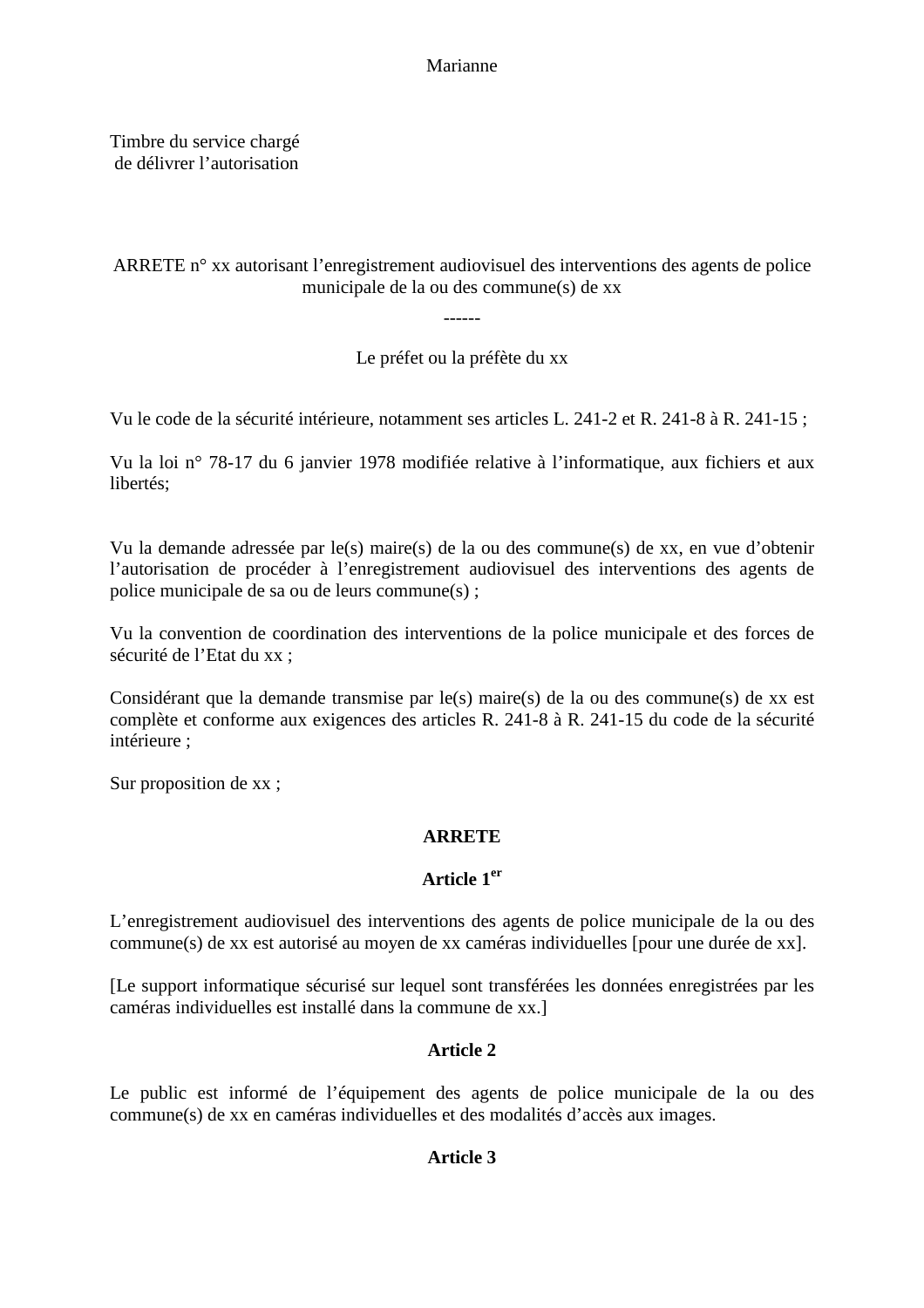#### Marianne

Les enregistrements sont conservés pendant une durée de 6 mois. A l'issue de ce délai, ils sont détruits.

#### **Article 4**

Dès notification du présent arrêté, le(s) maire(s) de la ou des commune(s) de xx adresse(nt) à la Commission nationale de l'informatique et des libertés un engagement de conformité aux dispositions des articles R. 241-8 à R. 241-15 du code de la sécurité intérieure [et les éléments nécessités par les circonstances locales de mise en œuvre du traitement, complémentaires à l'analyse d'impact relative à la protection des données à caractère personnel adressées à la Commission nationale de l'informatique et des libertés par le ministère de l'intérieur.

L'enregistrement audiovisuel des interventions des agents de police municipale autorisé par le présent arrêté ne peut être mis en œuvre qu'après réception du récépissé de la Commission nationale de l'informatique et des libertés [et avis de la Commission nationale de l'informatique et des libertés sur l'analyse d'impact relative à la protection des données à caractère personnel].

#### **Article 5**

La présente autorisation est publiée au recueil des actes administratifs de la préfecture. Elle peut faire l'objet d'un recours devant le tribunal administratif de xx dans un délai de deux mois à compter de sa publication.

#### **Article 6**

Toute modification portant sur le nombre de caméras individuelles [et sur la commune d'installation du support informatique sécurisé] doit faire l'objet d'une demande d'autorisation auprès des services préfectoraux.

#### **Article 7**

Le préfet de xx et le(s) maire(s) de xx sont chargés, chacun en ce qui le concerne, de l'exécution du présent arrêté.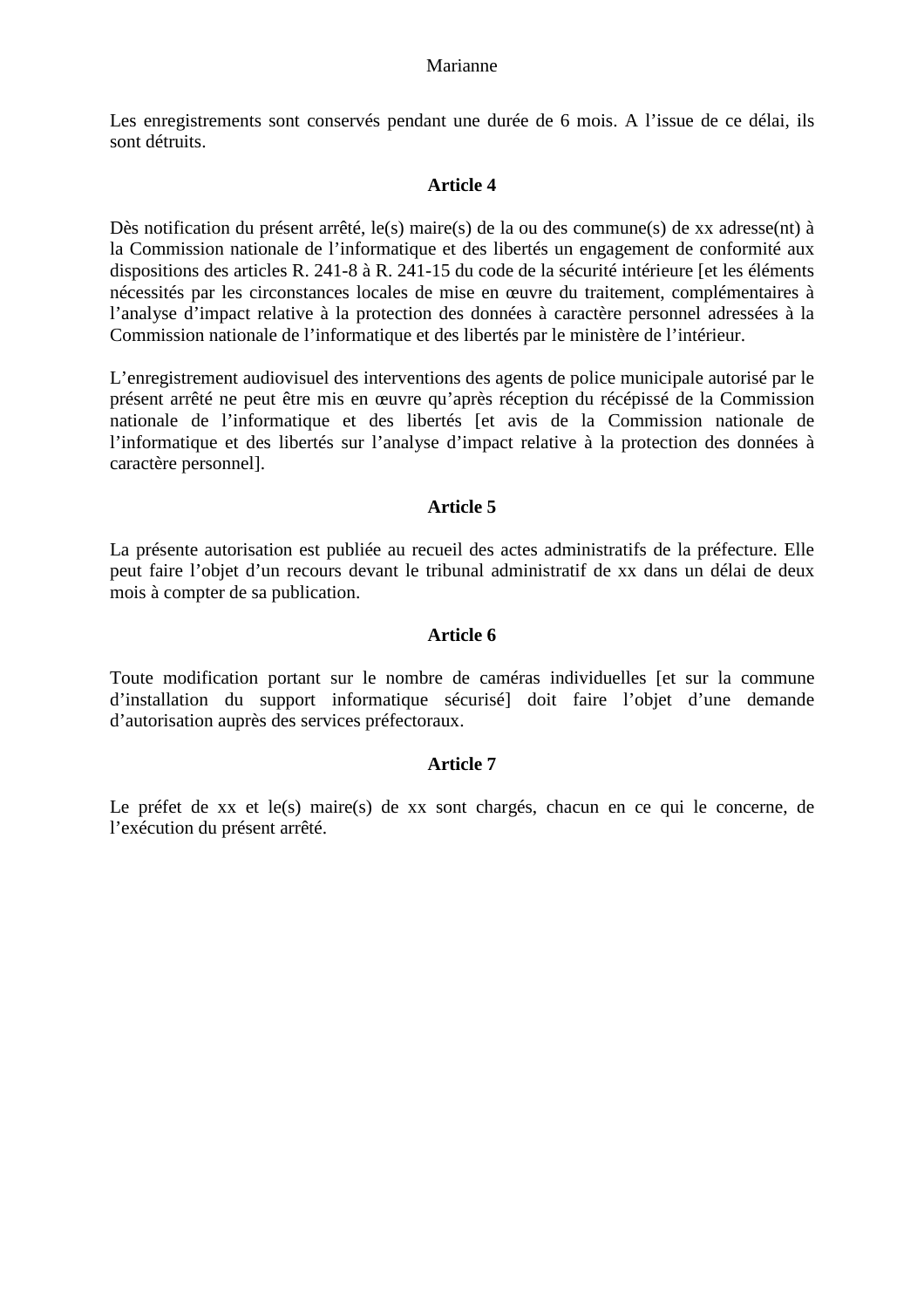#### **ANALYSE D'IMPACT**

#### Traitements relatifs à l'usage de caméras individuelles par les agents de police municipale dans le cadre de leurs interventions

#### Présentation générale

L'article 114 de la loi n° 2016-731 du 3 juin 2016 renforçant la lutte contre le crime organisé, le terrorisme et leur financement et améliorant l'efficacité et les garanties de la procédure pénale a autorisé, à titre expérimental, pour une durée de deux ans, l'utilisation de caméras mobiles par les agents de la police municipale dans les conditions prévues à l'article L. 241-1 du code de la sécurité intérieure.

Les modalités d'application de ce dispositif ont été précisées par le décret n° 2016-1861 du 23 décembre 2016 relatif aux conditions de l'expérimentation de l'usage de caméras individuelles par les agents de police municipale dans le cadre de leurs interventions.

A l'issue de cette expérimentation, le ministère de l'intérieur a reçu des rapports relatifs à l'utilisation de ce dispositif de la part de 242 communes. Les rapports reçus tirent, de manière générale, un bilan particulièrement positif de cette expérimentation.

Dans un rapport d'évaluation du 7 juin 2018, le ministère de l'intérieur a conclu à la nécessité de pérenniser ce dispositif. Cette pérennisation a été permise par l'adoption de la loi n° 2018-697 du 3 août 2018 relative à l'harmonisation de l'utilisation des caméras mobiles par les autorités de sécurité publique.

En effet, l'article 3 de cette loi introduit un article L. 241-2 dans le code de la sécurité intérieure. Cet article autorise les agents de police municipale, dans l'exercice de leurs missions de prévention des atteintes à l'ordre public et de protection de la sécurité des personnes et des biens ainsi que de leurs missions de police judiciaire, à procéder en tous lieux, au moyen de caméras individuelles, à un enregistrement audiovisuel de leurs interventions lorsque se produit ou est susceptible de se produire un incident, eu égard aux circonstances de l'intervention ou au comportement des personnes concernées.

Le décret prévoit les modalités d'autorisation d'emploi de ces caméras par le représentant de l'Etat dans le département et de mise en œuvre par les communes des traitements de données à caractère personnel issues des enregistrements audiovisuels et notamment leurs finalités, les données enregistrées, les modalités et leur durée de conservation, les conditions d'accès aux enregistrements et les modalités d'exercice des droits des personnes concernées.

#### 1.1. Vue d'ensemble

1.1.1. Traitements considérés

| <b>Description des</b><br><b>traitements</b> | Les agents de police municipale sont autorisés à procéder à un enregistrement<br>audiovisuel au moyen de caméras individuelles dans le cadre de leurs interventions dans<br>les conditions définies à l'article L. 241-2 du code de la sécurité intérieure. Ces<br>enregistrements audiovisuels pourront alors permettre aux communes de mettre en<br>œuvre des traitements de données à caractère personnel provenant des caméras<br>individuelles fournies aux agents de police municipale au titre de l'équipement des<br>personnels. |  |  |
|----------------------------------------------|------------------------------------------------------------------------------------------------------------------------------------------------------------------------------------------------------------------------------------------------------------------------------------------------------------------------------------------------------------------------------------------------------------------------------------------------------------------------------------------------------------------------------------------|--|--|
| <b>Finalités des traitements</b>             | Ces traitements ont pour finalités :<br>1) La prévention des incidents au cours des interventions des agents de police<br>municipale;<br>2) Le constat des infractions et la poursuite de leurs auteurs par la collecte de<br>preuves;<br>3) La formation et la pédagogie des agents de police municipale.                                                                                                                                                                                                                               |  |  |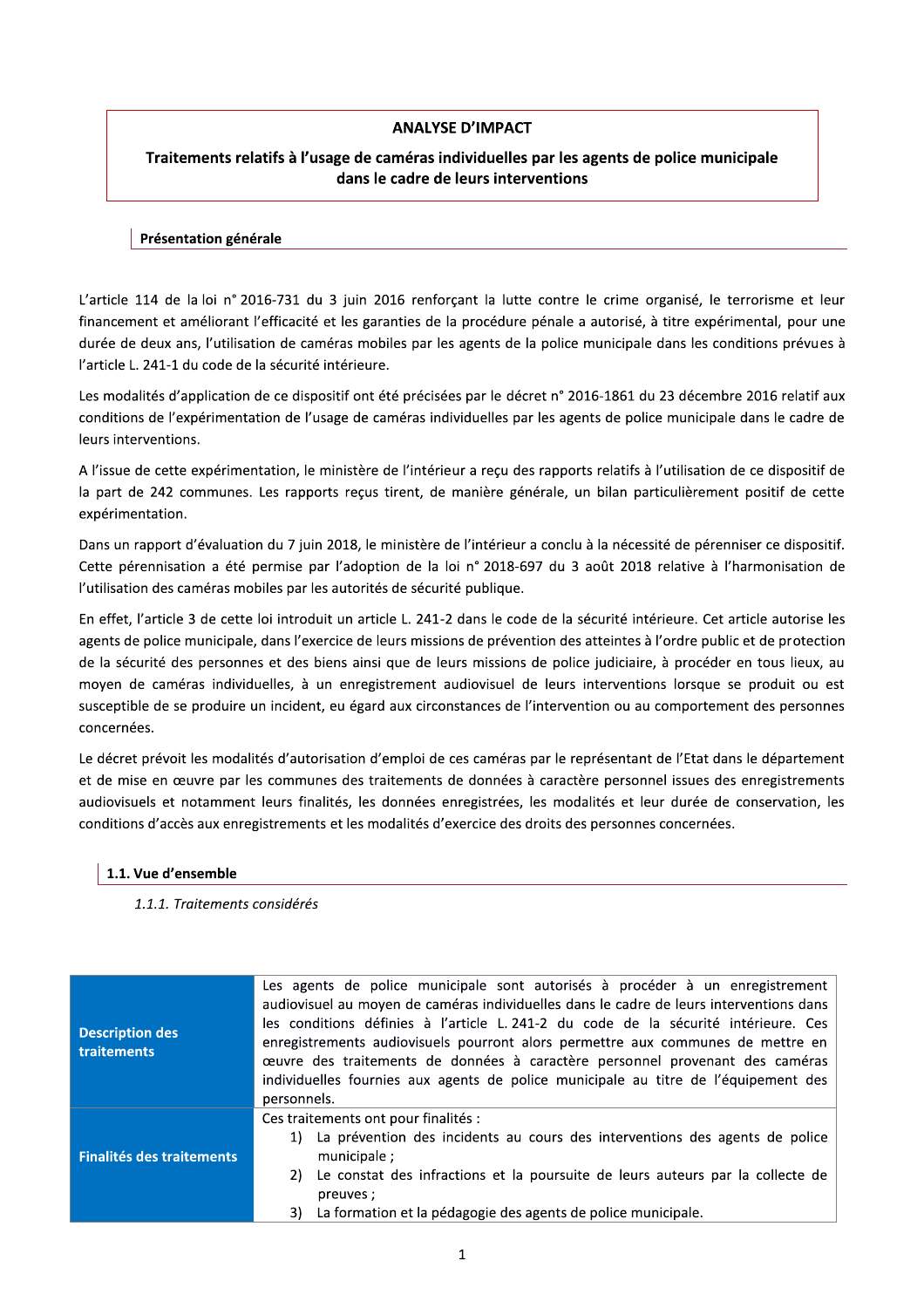| <b>Enjeux des traitements</b>                 | Permettre de collecter des enregistrements audiovisuels afin d'éviter les incidents au<br>cours des interventions des agents de police municipale, de poursuivre les auteurs<br>d'infractions en cas d'incidents et de former les agents de police municipale à l'aide de |
|-----------------------------------------------|---------------------------------------------------------------------------------------------------------------------------------------------------------------------------------------------------------------------------------------------------------------------------|
| <b>Responsables des</b><br><b>traitements</b> | mises en situation concrètes par le biais des enregistrements audiovisuels.<br>Chaque responsable du service de la police municipale sera responsable du traitement<br>dans la commune                                                                                    |
| Sous-traitant(s)                              |                                                                                                                                                                                                                                                                           |

En cas de recours à un sous-traitant pour la mise en œuvre du traitement, veuillez préciser le nom et les coordonnées de ce dernier dans cette rubrique

#### 1.1.2. Textes applicables

| 1.1.2. Textes applicables<br><b>Textes applicables au traitement</b>                                                                                                                                                                                                            | Modalité de prise en compte                                                                                                                                                                                                                                                             |
|---------------------------------------------------------------------------------------------------------------------------------------------------------------------------------------------------------------------------------------------------------------------------------|-----------------------------------------------------------------------------------------------------------------------------------------------------------------------------------------------------------------------------------------------------------------------------------------|
| Textes législatifs et réglementaires                                                                                                                                                                                                                                            |                                                                                                                                                                                                                                                                                         |
| Article L. 241-2 du code de la sécurité intérieure                                                                                                                                                                                                                              | Décret en Conseil d'Etat, pris après avis de<br>la Commission nationale de l'informatique<br>et des libertés                                                                                                                                                                            |
| Dispositions des II et IV de l'article 26 [31] et du chapitre XIII [titre III] de<br>la loi n° 78-17 du 6 janvier 1978 modifiée relative à l'informatique, aux<br>fichiers et aux libertés.                                                                                     | Décret en Conseil d'Etat pris après avis de la<br>Commission nationale de l'informatique et<br>des libertés et engagement de conformité<br>transmis à la Commission nationale de<br>l'informatique<br>libertés<br>des<br>et<br>préalablement à la mise en œuvre de<br>chaque traitement |
| Décret n° 2019-140 du 27 février 2019 portant application de l'article L.<br>241-2 du code de la sécurité intérieure et relatif à la mise en œuvre de<br>traitements de données à caractère personnel provenant des caméras<br>individuelles des agents de la police municipale | Décret en Conseil d'Etat pris après avis de la<br>Commission nationale de l'informatique et<br>des libertés et engagement de conformité<br>transmis à la CNIL préalablement à la mise<br>en œuvre de chaque traitement                                                                  |

#### 1.2. Données, processus et supports

1.2.1. Description des données, destinataires et durées de conservation

| <b>Données</b>                                                                                                                                                                                                                                        | <b>Destinataires</b>                                                                                                                                                                                                                                                                                              | conservation                                                                           | Durée de                |                        |
|-------------------------------------------------------------------------------------------------------------------------------------------------------------------------------------------------------------------------------------------------------|-------------------------------------------------------------------------------------------------------------------------------------------------------------------------------------------------------------------------------------------------------------------------------------------------------------------|----------------------------------------------------------------------------------------|-------------------------|------------------------|
| Images et sons captés par les<br>utilisées<br>individuelles<br>caméras<br>police<br>agents de<br>les.<br>par<br>municipale<br>dans<br>les<br>circonstances et pour les finalités<br>prévues à l'article L. 241-2 du<br>code de la sécurité intérieure | Dans la limite de leurs attributions respectives et de leur<br>besoin d'en connaître ont seuls accès aux données les<br>personnes suivantes :<br>1) Responsable du service de la police municipale;<br>2) Agents de la police municipale individuellement désignés<br>et habilités par le responsable du service. | Six mois à compter<br>du<br>l'enregistrement<br>des<br>Lorsque<br>données<br>extraites | iour<br>données.<br>ont | de<br>les<br>été<br>ou |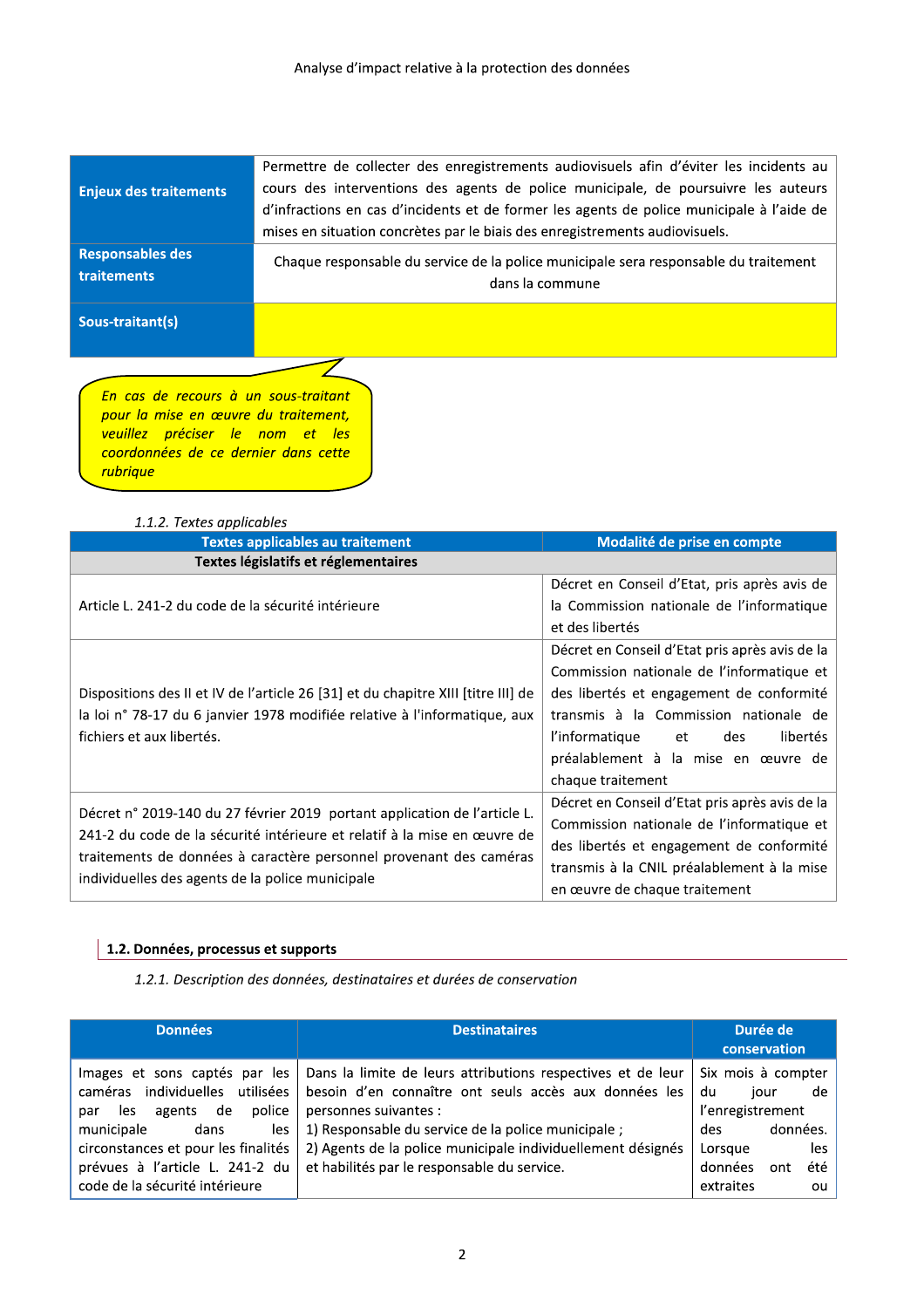| horaires<br>plages<br>et<br>Jour  | Dans la limite de leurs attributions respectives et de leur<br>besoin d'en connaître dans le cadre d'une procédure | transmises pour les<br>besoins<br>d'une |
|-----------------------------------|--------------------------------------------------------------------------------------------------------------------|-----------------------------------------|
| d'enregistrement                  | judiciaire, administrative ou disciplinaire, ou dans le cadre                                                      | procédure                               |
|                                   | d'une action de formation et de pédagogie, peuvent être                                                            | judiciaire,                             |
|                                   | destinataires de tout ou partie des données et informations                                                        | administrative<br>ou                    |
| Identification de l'agent porteur | enregistrées dans le traitement :                                                                                  | disciplinaire, dans le                  |
| de<br>caméra<br>de<br>la<br>lors  | Officiers et agents de police judiciaire de la police<br>1)                                                        | délai de six mois.                      |
| l'enregistrement des données      | nationale et de la gendarmerie nationale;                                                                          | elles<br>sont                           |
|                                   | Agents des services d'inspection générale de l'Etat,<br>2)                                                         | selon<br>conservées                     |
|                                   | dans les conditions prévues à l'article L. 513-1 du                                                                | les règles propres à                    |
|                                   | code de la sécurité intérieure :                                                                                   | chacune<br>de<br>ces                    |
|                                   | Le maire et le président de l'établissement public<br>3)                                                           | procédures<br>par                       |
| Lieu où ont été collectées les    | coopération intercommunale en qualité<br>de                                                                        | l'autorité qui en a la                  |
| données                           | d'autorité disciplinaire ainsi que les membres des                                                                 | charge                                  |
|                                   | instances disciplinaires et les agents en charge de                                                                |                                         |
|                                   | l'instruction des dossiers<br>présentés<br>à<br>ces                                                                |                                         |
|                                   | instances:                                                                                                         |                                         |
|                                   | Les agents chargés de la formation des personnels.<br>4)                                                           |                                         |

#### 1.2.2. Description des processus et supports

| <b>Processus</b>                  | Description détaillée du processus                                                                                                                                                                                                                                                                                                                                                                                                                                                                                                                                                                                                                             | Supports des données concernés |
|-----------------------------------|----------------------------------------------------------------------------------------------------------------------------------------------------------------------------------------------------------------------------------------------------------------------------------------------------------------------------------------------------------------------------------------------------------------------------------------------------------------------------------------------------------------------------------------------------------------------------------------------------------------------------------------------------------------|--------------------------------|
|                                   | Afin de pouvoir équiper leurs agents de police municipale de<br>caméras individuelles, le maire ou l'ensemble des maires des<br>communes lorsque les agents susceptibles d'être équipés de<br>caméras mobiles sont employés par un établissement public<br>de coopération intercommunale et mis à disposition de<br>plusieurs communes dans les conditions prévues au 1 <sup>er</sup> alinéa<br>de l'article L. 512-2 du code de la sécurité intérieure<br>présentent au préfet de département et dans le département<br>des Bouches-du-Rhône, au préfet de police des Bouches-du-<br>Rhône, une demande d'autorisation, accompagnée des<br>pièces suivantes : |                                |
| Autorisation<br>d'utilisation des | 1° La convention de coordination des interventions de la<br>police municipale et des forces de sécurité de l'Etat prévue à<br>la section 2 du chapitre II du titre 1er du livre V du code de la<br>sécurité intérieure ;<br>2° Un dossier technique de présentation du traitement                                                                                                                                                                                                                                                                                                                                                                              |                                |
| caméras                           | envisagé;                                                                                                                                                                                                                                                                                                                                                                                                                                                                                                                                                                                                                                                      |                                |
| individuelles                     | $3^\circ$<br>Le cas échéant, les éléments nécessités par les<br>circonstances locales de mise en œuvre du traitement,<br>complémentaires à l'analyse d'impact relative à la protection<br>des données à caractère personnel adressée à la Commission<br>nationale de l'informatique et des libertés par le ministère de<br>l'intérieur avec la demande d'avis sur les dispositions de la<br>section 2 du chapitre unique du titre IV du livre II du code de<br>la sécurité intérieure ;                                                                                                                                                                        |                                |
|                                   | 4°L'engagement de conformité destiné à la CNIL faisant<br>référence aux dispositions du décret et précisant le nombre<br>de caméras et le service utilisateur ;                                                                                                                                                                                                                                                                                                                                                                                                                                                                                                |                                |
|                                   | 5° Le cas échéant, une mention de la commune dans laquelle<br>est installé le support informatique sécurisé mentionné à<br>l'article R.241-11 du code de la sécurité intérieure lorsque la                                                                                                                                                                                                                                                                                                                                                                                                                                                                     |                                |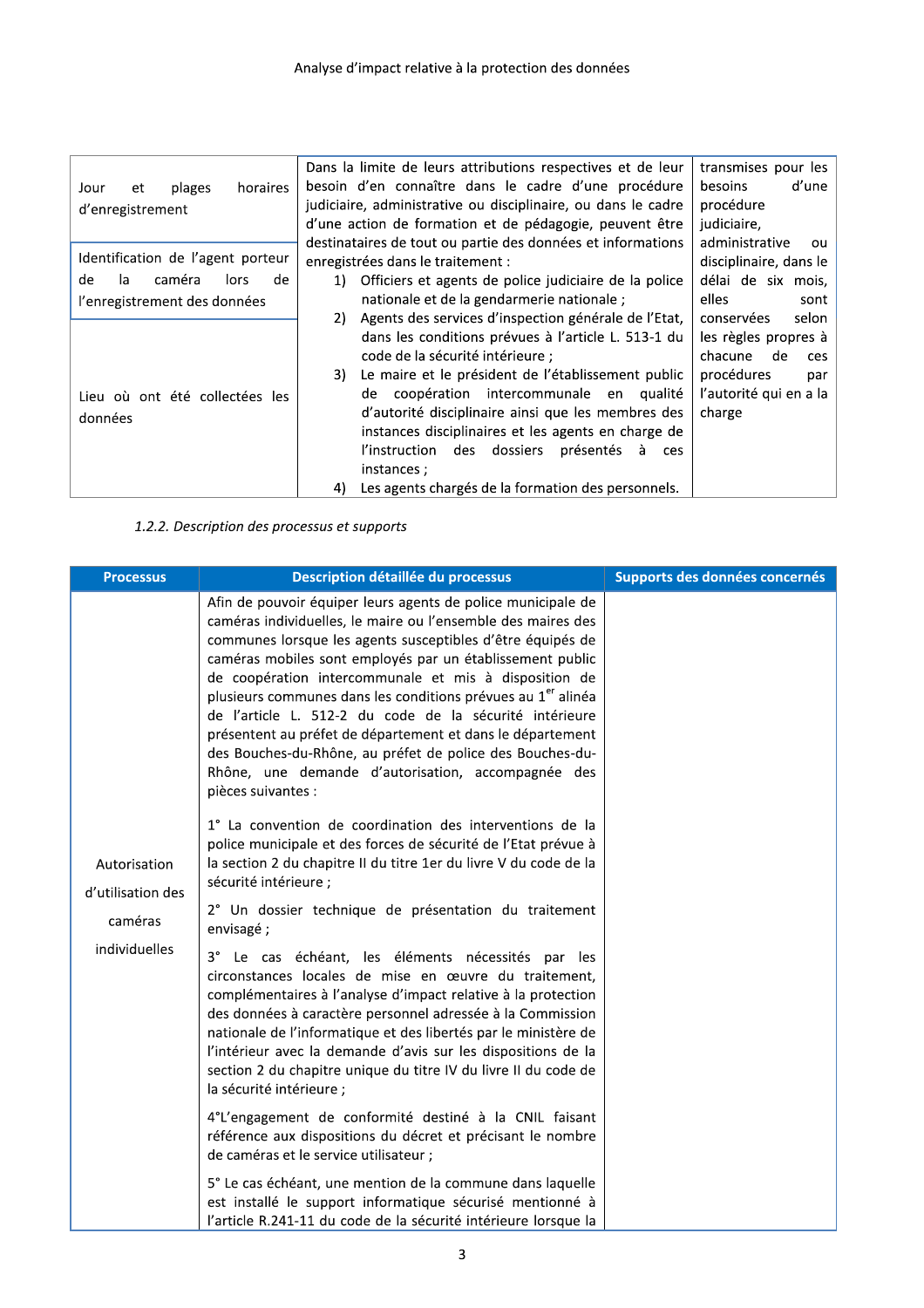|                               | demande est présentée par l'ensemble des maires des<br>communes concernées.                                                                                                                                                                                                                                                                                                                                                                                                                                                                                                             |                                                                                                                                                                                                                                                                                                                     |
|-------------------------------|-----------------------------------------------------------------------------------------------------------------------------------------------------------------------------------------------------------------------------------------------------------------------------------------------------------------------------------------------------------------------------------------------------------------------------------------------------------------------------------------------------------------------------------------------------------------------------------------|---------------------------------------------------------------------------------------------------------------------------------------------------------------------------------------------------------------------------------------------------------------------------------------------------------------------|
|                               | L'enregistrement audiovisuel des interventions des agents de<br>police municipale est autorisé par arrêté du préfet de<br>département, et dans le département des Bouches-du-<br>Rhône, du préfet de police des Bouches-du-Rhône. Cet arrêté<br>précise le nombre de caméras, la ou les communes sur le<br>territoire desquelles elles sont utilisées et, le cas échéant, la<br>commune de l'établissement public de coopération<br>intercommunale dans laquelle est installé le support<br>informatique sécurisé.<br>En application du IV de l'article 26 [31] de la loi n° 78-17 du 6 |                                                                                                                                                                                                                                                                                                                     |
|                               | janvier 1978 modifiée relative à l'informatique, aux fichiers et<br>aux libertés et du 4° du I de l'article R. 241-8 du code de la<br>sécurité intérieure, le maire ou l'ensemble des maires des<br>communes concernées envoie l'engagement de conformité à<br>la CNIL.                                                                                                                                                                                                                                                                                                                 |                                                                                                                                                                                                                                                                                                                     |
| Enregistrement<br>audiovisuel | Dans l'exercice de leurs missions de prévention des atteintes<br>à l'ordre public et de protection de la sécurité des personnes<br>et des biens ainsi que de leurs missions de police judiciaire,<br>les agents de police municipale peuvent procéder au moyen<br>de caméras individuelles à un enregistrement audiovisuel de<br>leurs interventions lorsque se produit ou est susceptible de<br>se produire un incident eu égard aux circonstances de<br>l'intervention<br>au comportement<br>ou<br>des<br>personnes<br>concernées.                                                    | Les enregistrements audiovisuels<br>sont conservés dans les mémoires<br>amovibles<br>des<br>internes non<br>caméras des agents qui en sont<br>dotés jusqu'au retour au service<br>des agents.                                                                                                                       |
|                               | Lorsque les agents de police municipale ont procédé à<br>l'enregistrement d'une intervention dans les conditions<br>précisées ci-dessus, les données enregistrées par les caméras<br>individuelles sont transférées sur un support informatique<br>sécurisé dès leur retour au service.                                                                                                                                                                                                                                                                                                 | enregistrements<br>Les<br>sont<br>intégralement transférés sur le<br>support informatique sécurisé mis<br>en place par la commune : le<br>déchargement de la caméra<br>s'opère soit en plaçant la caméra<br>sur une station de déchargement<br>qui transfère<br>directement les<br>données sur le serveur sécurisé, |
|                               | Veuillez sélectionner ici l'un                                                                                                                                                                                                                                                                                                                                                                                                                                                                                                                                                          | soit en connectant la caméra au                                                                                                                                                                                                                                                                                     |
| Transfert des<br>données      | modes<br>de<br>ces<br>de<br>déchargement de la caméra                                                                                                                                                                                                                                                                                                                                                                                                                                                                                                                                   | PC dédié via le cordon USB fourni<br> e <br>système.<br>par<br>Les                                                                                                                                                                                                                                                  |
|                               |                                                                                                                                                                                                                                                                                                                                                                                                                                                                                                                                                                                         | enregistrements sont conservés                                                                                                                                                                                                                                                                                      |
|                               |                                                                                                                                                                                                                                                                                                                                                                                                                                                                                                                                                                                         | sur ce serveur dans un local aux<br>accès limités doté d'un logiciel                                                                                                                                                                                                                                                |
|                               |                                                                                                                                                                                                                                                                                                                                                                                                                                                                                                                                                                                         | l'effacement<br>permettant                                                                                                                                                                                                                                                                                          |
|                               |                                                                                                                                                                                                                                                                                                                                                                                                                                                                                                                                                                                         | informations<br>automatisé<br>des<br>après six mois et enregistrant la                                                                                                                                                                                                                                              |
|                               |                                                                                                                                                                                                                                                                                                                                                                                                                                                                                                                                                                                         | traçabilité des opérations. Les                                                                                                                                                                                                                                                                                     |
|                               |                                                                                                                                                                                                                                                                                                                                                                                                                                                                                                                                                                                         | données<br>transférées<br>sont<br>systématiquement effacées des                                                                                                                                                                                                                                                     |
|                               |                                                                                                                                                                                                                                                                                                                                                                                                                                                                                                                                                                                         | mémoires de la caméra.                                                                                                                                                                                                                                                                                              |
| Consultation des              | enregistrements effectués à l'aide des caméras<br>Les<br>individuelles ne peuvent être consultés qu'à l'issue de                                                                                                                                                                                                                                                                                                                                                                                                                                                                        | enregistrements<br><b>Les</b><br>sont<br>conservés<br>support<br>sur<br>un                                                                                                                                                                                                                                          |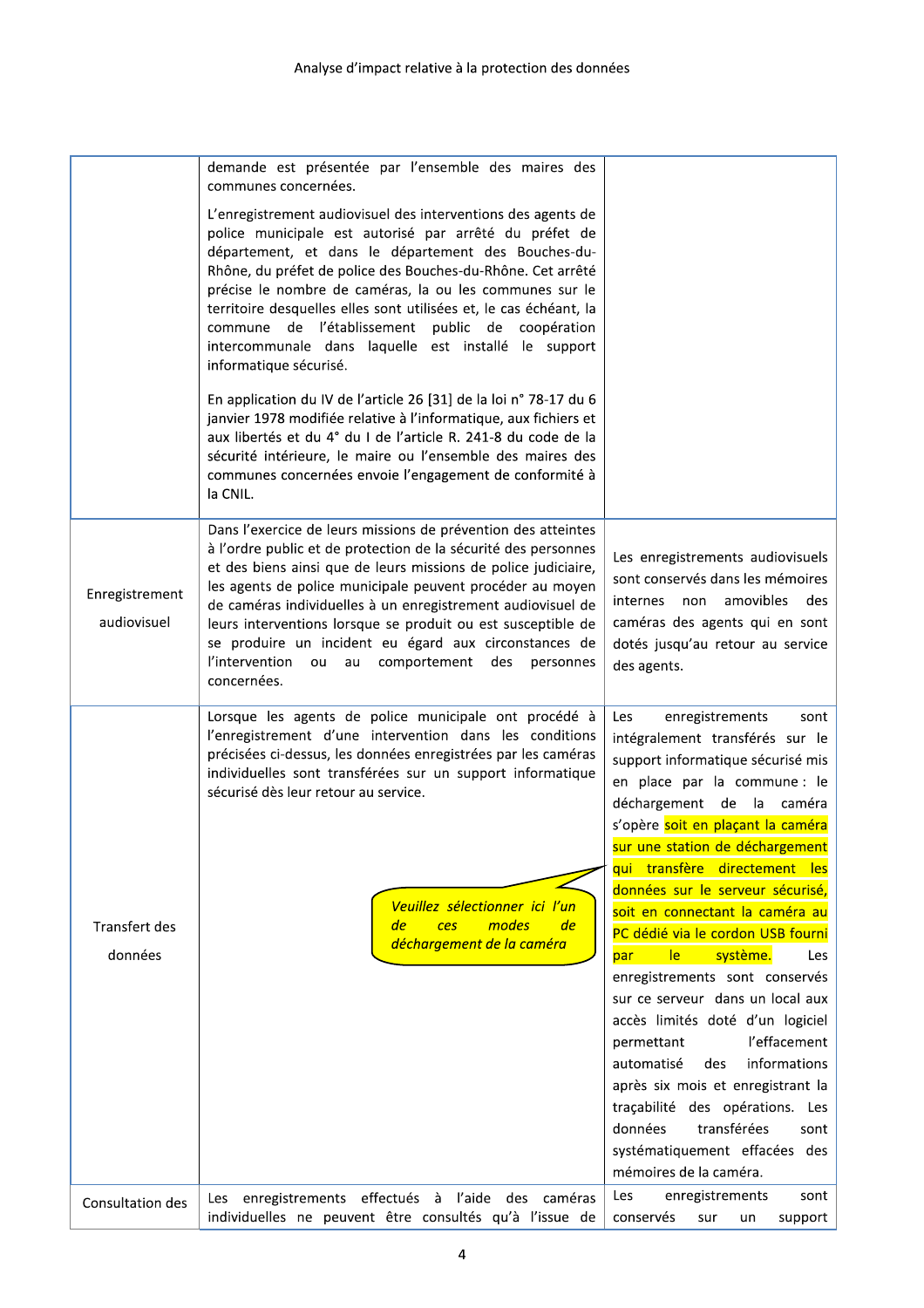| données                          | l'intervention et après leur transfert sur un support<br>informatique sécurisé. Aucun système de transmission<br>permettant de visionner les images à distance en temps réel<br>ne peut être mis en œuvre.                                                                                                                                                                                                                                                                         | informatique sécurisé dans un<br>local aux accès limités doté d'un<br>logiciel permettant l'effacement<br>automatisé des informations<br>après six mois et enregistrant la<br>traçabilité des opérations. La<br>consultation ne peut être réalisée<br>fois<br>données<br>qu'un<br>les<br>transférées et pendant une durée<br>de six mois.   |
|----------------------------------|------------------------------------------------------------------------------------------------------------------------------------------------------------------------------------------------------------------------------------------------------------------------------------------------------------------------------------------------------------------------------------------------------------------------------------------------------------------------------------|---------------------------------------------------------------------------------------------------------------------------------------------------------------------------------------------------------------------------------------------------------------------------------------------------------------------------------------------|
| <b>Extraction des</b><br>données | Le responsable du service de la police municipale et les<br>agents de police municipale individuellement désignés et<br>habilités par le responsable du service peuvent seuls<br>procéder à l'extraction des données et informations<br>mentionnées à l'article R. 241-10 du code de la sécurité<br>intérieure pour les besoins exclusifs d'une procédure<br>judiciaire, administrative ou disciplinaire ou dans le cadre<br>d'une action de formation et de pédagogie des agents. | Les copies des enregistrements<br>qui ont fait<br>l'objet d'une<br>à<br>l'autorité<br>transmission<br>judiciaire, administrative<br>ou<br>hiérarchique dans le cadre des<br>procédures<br>judiciaires,<br>administratives ou disciplinaires<br>sont conservées selon les règles<br>et les modalités propres à<br>chacune de ces procédures. |

#### 2. Principes fondamentaux

#### 2.1. Mesures garantissant la proportionnalité et la nécessité des traitements

#### 2.1.1. Finalités

L'usage des caméras individuelles par les agents de police municipale vise à répondre à un besoin de sécurisation physique et juridique de ces derniers lors de leurs interventions.

Les traitements de données à caractère personnel provenant des caméras individuelles utilisées par les agents de police municipale au titre de l'équipement des personnels poursuivent trois finalités :

- 1) La prévention des incidents au cours de leurs interventions ;
- 2) Le constat des infractions et poursuite de leurs auteurs par la collecte de preuves ;
- 3) La formation et la pédagogie des agents de police municipale.

| <b>Finalités</b>                                                                       | Légitimité                                                                                                                                                                                                                                                                                                                                                                               |
|----------------------------------------------------------------------------------------|------------------------------------------------------------------------------------------------------------------------------------------------------------------------------------------------------------------------------------------------------------------------------------------------------------------------------------------------------------------------------------------|
| Prévention des incidents au cours des interventions des<br>agents de police municipale | Permettre de réduire le nombre d'incidents au cours des<br>interventions des agents de police municipale et d'apaiser<br>les relations entre les agents de police municipale et les<br>concitoyens.                                                                                                                                                                                      |
| Constat des infractions et poursuite de leurs auteurs par la<br>collecte de preuves    | Permettre de constater puis de poursuivre les auteurs<br>d'infractions commises au cours des interventions des<br>agents de police municipale.<br>Ainsi, aux termes du 2° de l'article 21 du code de<br>procédure pénale, les agents de police municipale sont<br>des agents de police judiciaire adjoints, qui ont pour<br>mission de seconder, dans l'exercice de leurs fonctions, les |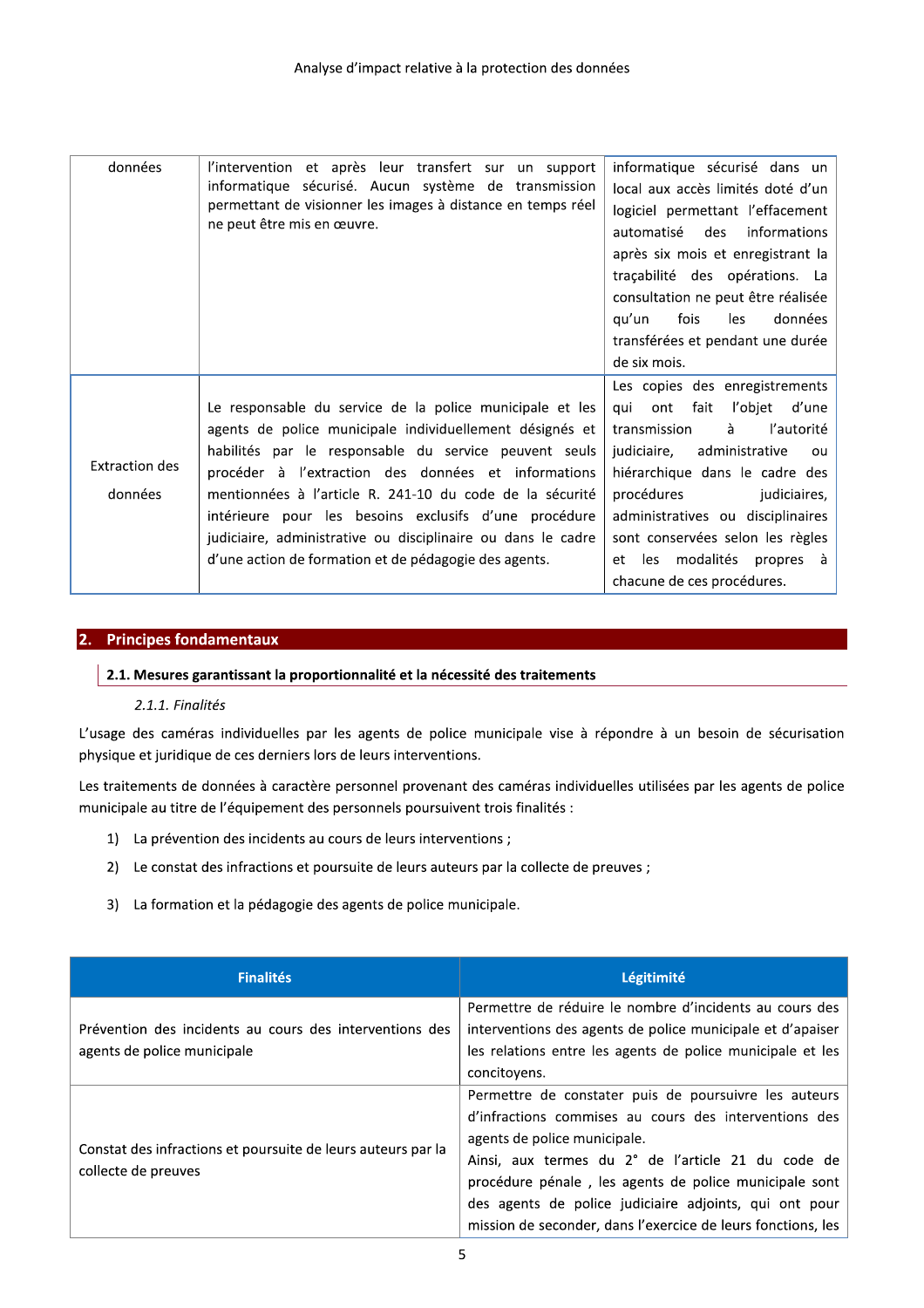|                                                        | officiers de police judiciaire, de rendre compte à leurs        |
|--------------------------------------------------------|-----------------------------------------------------------------|
|                                                        | chefs<br>hiérarchiques<br>de<br>crimes,<br>délits<br>tous<br>ou |
|                                                        | contraventions dont ils ont connaissance ainsi que de           |
|                                                        | constater les infractions à la loi pénale et de recueillir tous |
|                                                        | les renseignements en vue de découvrir les auteurs de ces       |
|                                                        | infractions. Récemment, la loi n°2018-703 du 3 août 2018        |
|                                                        | renforçant la lutte contre les violences sexuelles et sexistes  |
|                                                        | les a autorisés à constater les contraventions prévues à        |
|                                                        | l'article 621-1 du code pénal (outrage sexiste).                |
|                                                        | En application du deuxième alinéa de l'article L. 511-1 du      |
|                                                        | code de la sécurité intérieure, les agents de police            |
|                                                        | municipale peuvent verbaliser les contraventions aux            |
|                                                        | arrêtés de police du maire.                                     |
|                                                        | En outre, ce même article permet aux agents de police           |
|                                                        | municipale<br>de<br>constater<br>procès-verbaux<br>par<br>les   |
|                                                        | contraventions aux dispositions du code de la route dont la     |
|                                                        | liste est fixée par décret en Conseil d'État (R. 130-2 du       |
|                                                        | code de la route) ainsi que certaines contraventions            |
|                                                        | mentionnées au livre VI du code pénal dont la liste est         |
|                                                        | également fixée par décret en Conseil d'Etat (article R.15-     |
|                                                        | 33-29-3 du code de procédure pénale).                           |
|                                                        | Enfin, des textes spécifiques les rendent compétents pour       |
|                                                        | relever des infractions dans un certain nombre de               |
|                                                        | domaines (chiens dangereux, police de la conservation du        |
|                                                        | domaine routier, police de l'environnement, nuisances           |
|                                                        | sonores, accès aux parties communes d'immeuble à usage          |
|                                                        | d'habitation).                                                  |
|                                                        | Permettre une mise en situation des agents de police            |
| Formation et pédagogie des agents de police municipale | municipale afin de mieux appréhender les risques                |
|                                                        | encourus lors de leurs interventions.                           |
|                                                        | Les données utilisées pour ces finalités sont anonymisées.      |

#### 2.1.2. Fondement

Les traitements entrent dans le champ de la directive (UE) 2016/680 du 27 avril 2016, transposée au chapitre XIII [titre III] de la loi du 6 janvier 1978 susmentionnée, et se fondent sur les II et IV de l'article 26 [31] de la même loi. En effet, ces traitements ont une finalité de prévention, de recherche, de constatation ou de poursuite d'infractions pénales lors des interventions des agents de police municipale et sont mis en œuvre par des autorités compétentes pour le compte de l'Etat. Les traitements peuvent par ailleurs collecter des données de la nature de celles mentionnées au I de l'article 8 [6] de la même loi, qui peuvent être révélées dans les images et les sons captés.

#### 2.1.3. Minimisation des données

| Détail des données traitées     | <b>Catégories</b> | Justification du besoin et de la<br>pertinence des données | Mesures de minimisation                                               |
|---------------------------------|-------------------|------------------------------------------------------------|-----------------------------------------------------------------------|
| Images et sons captés par les   | Données           |                                                            | Données indispensables en cas de   - L'article L. 241-2 du code de la |
| caméras individuelles utilisées | sensibles         | judiciaire,<br>procédure                                   | sécurité<br>intérieure<br>pose le                                     |
| agents de police<br>par<br>les  |                   | administrative ou disciplinaire car                        | principe<br>leauel<br>selon                                           |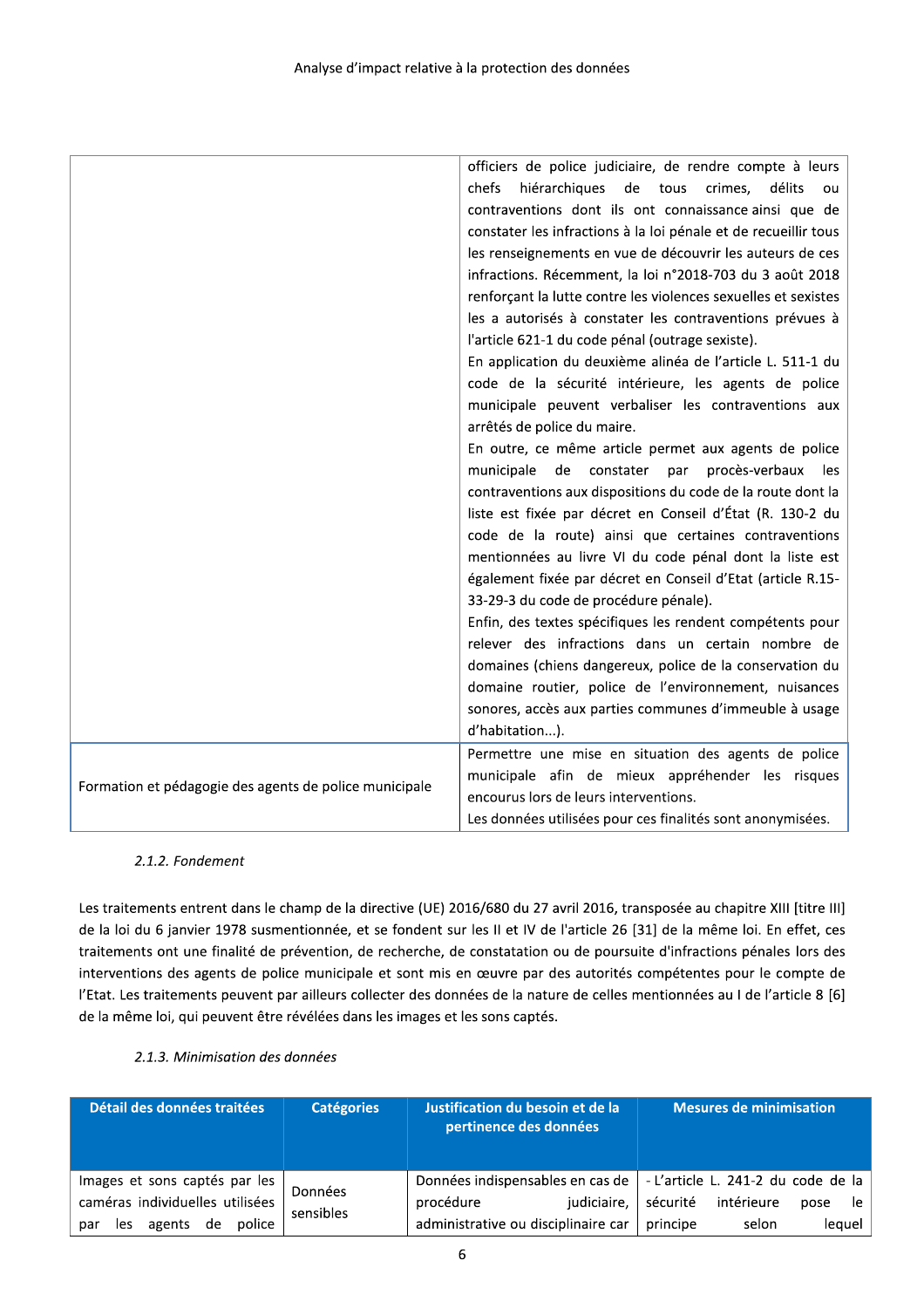| municipale<br>dans<br>les<br>circonstances et pour<br>les<br>finalités prévues à l'article<br>L. 241-2 du code de la sécurité<br>intérieure |                             | constitutives<br>d'éléments<br>de<br>preuves                                                                                                                      | l'enregistrement par le biais des<br>caméras individuelles n'est pas<br>permanent.<br>- Les personnes filmées sont<br>informées<br>préalablement<br>au                                                                  |
|---------------------------------------------------------------------------------------------------------------------------------------------|-----------------------------|-------------------------------------------------------------------------------------------------------------------------------------------------------------------|-------------------------------------------------------------------------------------------------------------------------------------------------------------------------------------------------------------------------|
|                                                                                                                                             |                             |                                                                                                                                                                   | déclenchement<br>de<br>l'enregistrement.                                                                                                                                                                                |
|                                                                                                                                             |                             |                                                                                                                                                                   | données<br>- Lorsque<br>ces<br>sont<br>utilisées à des fins pédagogiques<br>et de formation, elles font l'objet<br>d'une anonymisation.                                                                                 |
|                                                                                                                                             |                             |                                                                                                                                                                   | données<br>effacées<br>- Les<br>sont<br>automatiquement à l'expiration<br>d'un délai de six mois.                                                                                                                       |
|                                                                                                                                             |                             |                                                                                                                                                                   | - Il est interdit de sélectionner<br>les<br>traitements<br>dans<br>une<br>catégorie<br>particulière<br>de<br>personnes à partir des données<br>relevant du I de l'article 8 [6] de la<br>loi n° 78-17 du 6 janvier 1978 |
| plages<br>horaires<br>Jour<br>et<br>d'enregistrement                                                                                        | Données<br>non<br>sensibles | Données indispensables en cas de<br>procédure<br>judiciaire,<br>administrative<br>disciplinaire<br>ou<br>vérifier<br>date<br>la<br>pour<br>de<br>l'enregistrement |                                                                                                                                                                                                                         |
| Identification<br>de<br>l'agent<br>porteur de la caméra lors de<br>l'enregistrement des données                                             | Données<br>non<br>sensibles | Données indispensables en cas de<br>procédure<br>judiciaire,<br>administrative ou disciplinaire<br>pour vérifier la qualité de l'agent                            |                                                                                                                                                                                                                         |
| Lieu où ont été collectées les<br>données                                                                                                   | Données<br>non<br>sensibles | Données indispensables en cas de<br>procédure<br>judiciaire,<br>administrative ou disciplinaire<br>pour vérifier la location des faits                            |                                                                                                                                                                                                                         |

#### 2.1.4. Qualité des données

| Mesures pour la qualité des données | Modalités de mise en œuvre                                  |
|-------------------------------------|-------------------------------------------------------------|
|                                     | Les dispositifs techniques permettent d'empêcher les        |
|                                     | agents d'avoir accès aux enregistrements pris à l'aide de   |
|                                     | leur caméra et disponibles sur la mémoire interne de celle- |
| Intégrité des images et sons captés | ci. La consultation des enregistrements n'est possible      |
|                                     | qu'après transfert sur un support informatique sécurisé et  |
|                                     | par des personnes limitativement énumérées et habilitées.   |
|                                     | Ces garanties sont prévues aux articles L. 241-2, R. 241-11 |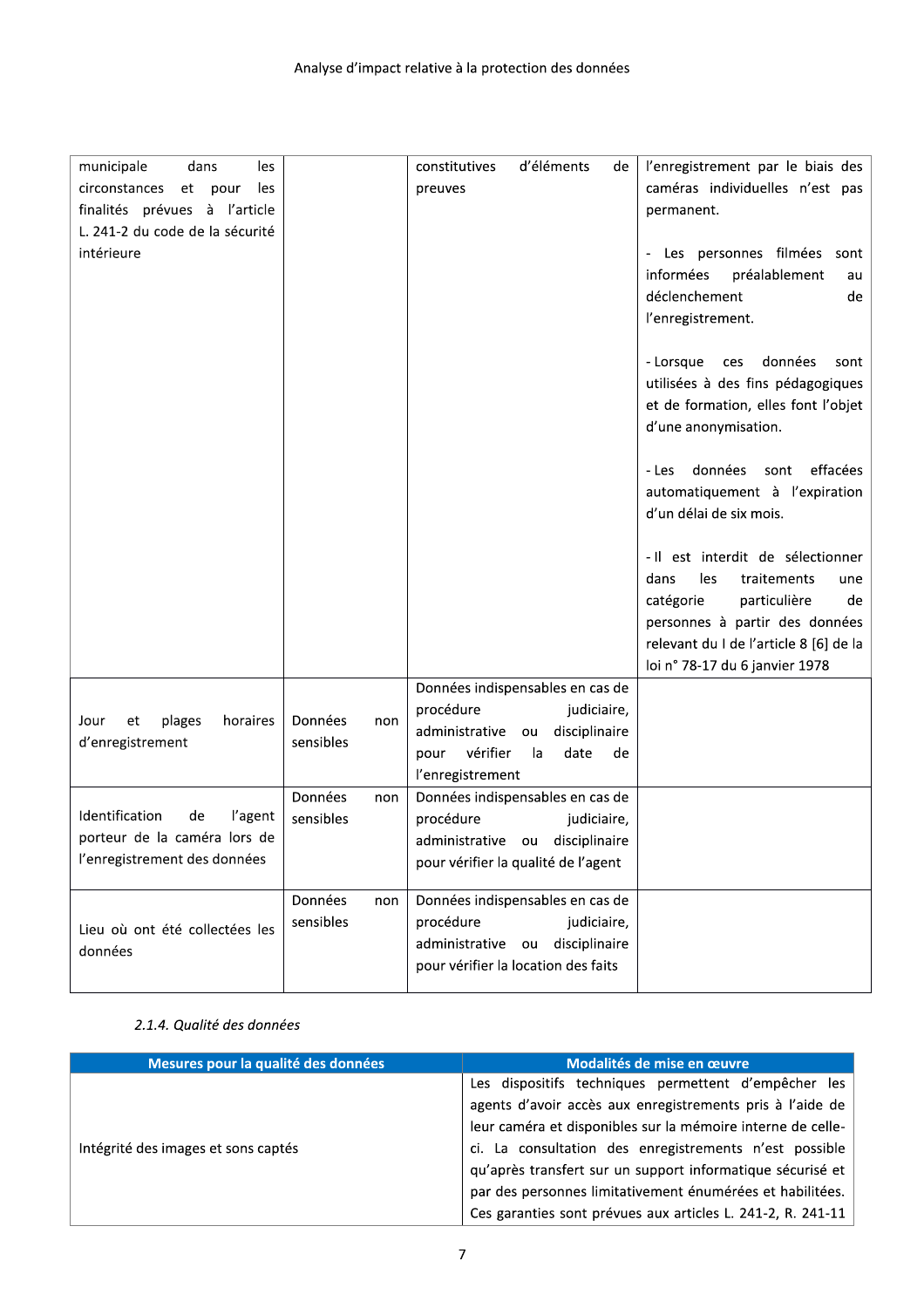|                                                                  | et R. 241-12 du code de la sécurité intérieure.              |
|------------------------------------------------------------------|--------------------------------------------------------------|
|                                                                  | Il n'est pas possible de procéder à une rectification        |
|                                                                  | matérielle des images et sons, garantissant leur intégrité.  |
| Horodatage et localisation des images et sons captés             | La date et les plages horaires de l'enregistrement sont      |
|                                                                  | générées automatiquement par la caméra et ne peuvent         |
|                                                                  | être modifiés.                                               |
| Veuillez ici adapter ces mentions en                             | Les caméras disposant d'un GPS permettent une                |
| fonction du choix effectué d'équiper ou non                      | géolocalisation automatique lors de l'enregistrement. Dans   |
| les agents de police municipale d'une                            | le cas où le choix technique de la commune se porterait sur  |
| caméra disposant d'un GPS                                        | des caméras n'intégrant pas un GPS, l'agent porteur de la    |
|                                                                  | caméra doit consigner le lieu où les données ont été         |
|                                                                  | collectées à son retour de service.                          |
|                                                                  | Les caméras peuvent être portées à l'épaule ou au niveau     |
| Port de la caméra au niveau du sternum afin de garantir          | de la poitrine. Lors de leur formation, les agents de police |
|                                                                  | municipale seront sensibilisés au fait que le port au niveau |
| une prise de vue grand angle et une stabilité des images         | du thorax est préférable en raison du champ de vision        |
|                                                                  | offert.                                                      |
|                                                                  | Même si toutes les caméras ne disposent pas de cette         |
| Qualité infrarouge pour l'enregistrement des images<br>nocturnes | option, qui relève d'un choix technique, il sera             |
|                                                                  | recommandé d'opter pour des caméras infrarouges.             |
|                                                                  |                                                              |

Veuillez ici préciser si vous avez<br>optéppourune.caméra.infrarouge

#### 2.1.5. Durées de conservation

| Types de données                                                                                                                                                                                  | Durée de<br>conservation                                                                                                                                                  | Justification de la durée de<br>conservation                                                                                                                                                                                                                                                                                                                      | Mécanisme de suppression<br>à la fin de la conservation                                                                                                            |
|---------------------------------------------------------------------------------------------------------------------------------------------------------------------------------------------------|---------------------------------------------------------------------------------------------------------------------------------------------------------------------------|-------------------------------------------------------------------------------------------------------------------------------------------------------------------------------------------------------------------------------------------------------------------------------------------------------------------------------------------------------------------|--------------------------------------------------------------------------------------------------------------------------------------------------------------------|
| Images<br>sons<br>et<br>captés<br>les<br>par<br>caméras<br>individuelles utilisées<br>par les agents de<br>police<br>municipale                                                                   | 6 mois à compter<br>du<br>jour<br>de<br>l'enregistrement                                                                                                                  | un temps suffisant<br>Laisser<br>aux<br>personnes filmées pour exercer, le<br>cas échéant, un recours donnant lieu<br>à<br>procédure<br>judiciaire,<br>une<br>administrative ou disciplinaire.                                                                                                                                                                    |                                                                                                                                                                    |
| dans<br>les<br>circonstances<br>et<br>finalités<br>les<br>pour<br>prévues à<br>l'article<br>L. 241-2 du code de<br>la sécurité intérieure<br>plages<br>Jour<br>et<br>horaires<br>d'enregistrement | des données.<br>Lorsque<br>les<br>données<br>été<br>ont<br>extraites<br>ou<br>transmises pour les<br>d'une<br>besoins<br>procédure<br>judiciaire,<br>administrative<br>ou | le<br>Permettre<br>traitement<br>des<br>enregistrements audiovisuels et la<br>prise de décision d'une éventuelle<br>extraction de données pour les<br>besoins d'une procédure judiciaire,<br>administrative ou disciplinaire.<br>Conservation nécessaire en cas de<br>poursuites dans le cadre d'une<br>procédure judiciaire, administrative<br>ou disciplinaire. | Au terme du délai de 6 mois,<br>les données sont effacées<br>automatiquement des<br>traitements.<br>Il s'agit d'une purge<br>définitive des données du<br>système. |
| Identification<br>de<br>l'agent porteur de la<br>caméra<br>lors<br>de<br>l'enregistrement des<br>données<br>оù<br>été<br>Lieu<br>ont                                                              | disciplinaire,<br>dans<br>le délai de six mois,<br>elles<br>sont<br>conservées<br>selon<br>les règles propres à<br>chacune<br>de<br>ces<br>procédures<br>par              | Conservation nécessaire en cas de<br>poursuites dans le cadre d'une<br>procédure judiciaire, administrative<br>ou disciplinaire.<br>Conservation nécessaire en cas de                                                                                                                                                                                             |                                                                                                                                                                    |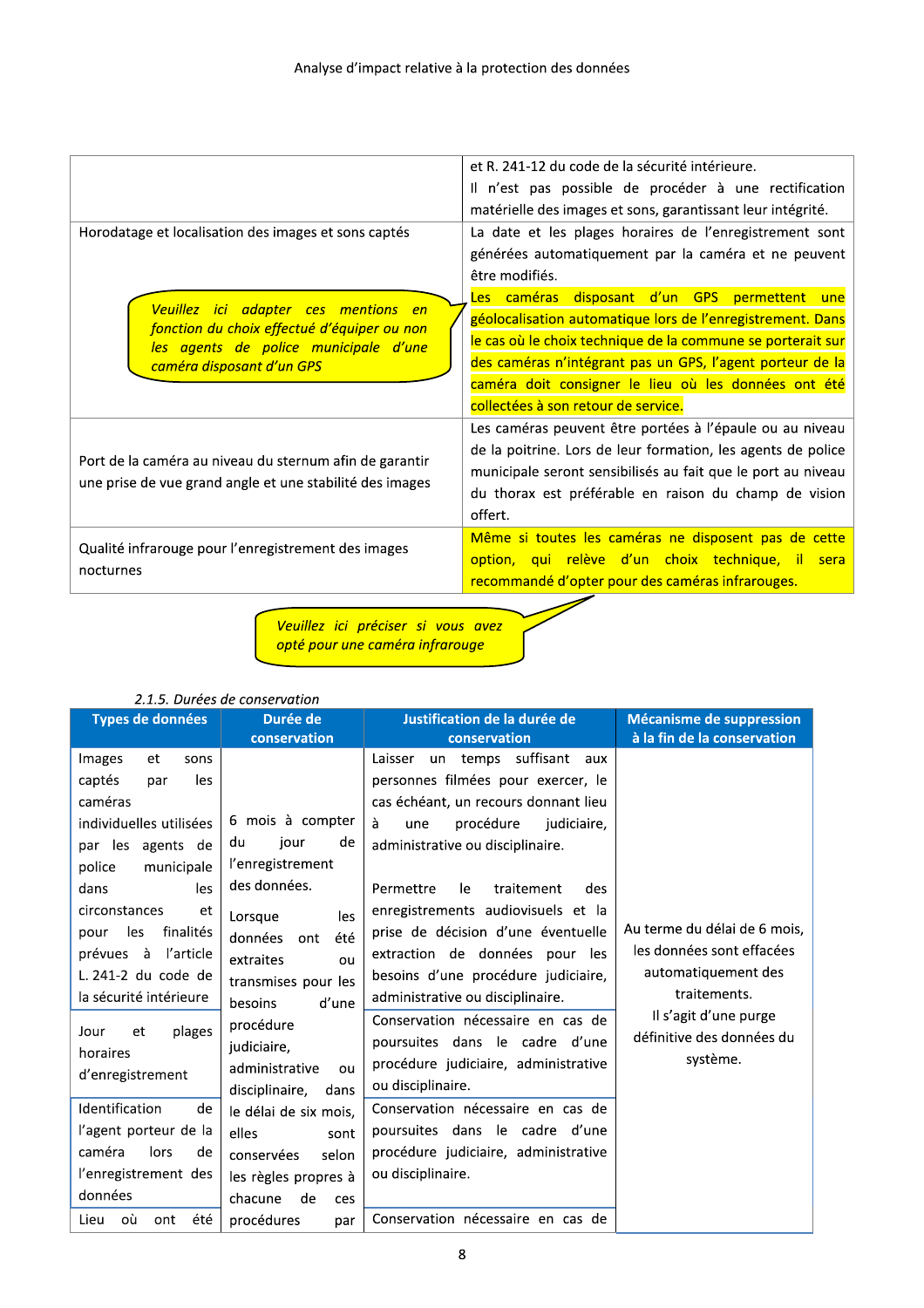| collectées |         | les   l'autorité qui en a la   poursuites dans le cadre d'une |  |
|------------|---------|---------------------------------------------------------------|--|
| données    | charge. | procédure judiciaire, administrative                          |  |
|            |         | ou disciplinaire.                                             |  |

#### 2.1.6. Evaluation des mesures

| Mesures garantissant la proportionnalité et<br>la nécessité du traitement                                                                                                                                                                                                                                                                                                                                                                                                                                           | Acceptable /<br>améliorable | Mesures correctives / préventives                                                                                                                                                                                                                           |
|---------------------------------------------------------------------------------------------------------------------------------------------------------------------------------------------------------------------------------------------------------------------------------------------------------------------------------------------------------------------------------------------------------------------------------------------------------------------------------------------------------------------|-----------------------------|-------------------------------------------------------------------------------------------------------------------------------------------------------------------------------------------------------------------------------------------------------------|
| Finalités : déterminées, explicites et légitimes<br>finalités<br>des<br>traitements<br>Les<br>sont<br>expressément définies à l'article L. 241-2 du<br>code de la sécurité intérieure.<br>Les données ne sont conservées qu'en vue de<br>exploitation dans le cadre d'une<br>leur<br>judiciaire,<br>procédure<br>administrative<br>ou<br>disciplinaire.                                                                                                                                                             | Acceptable                  |                                                                                                                                                                                                                                                             |
| Fondement<br>licéité<br>du<br>traitement,<br>$\ddot{\cdot}$<br>interdiction du détournement de finalité<br>Les traitements entrent dans le champ de la<br>directive (UE) 2016/680 du 27 avril 2016, des<br>Il et IV de l'article 26 [31] et du chapitre XIII<br>[titre III] de la loi n° 78-17 du 6 janvier 1978<br>relative à l'informatique, aux fichiers et aux<br>libertés                                                                                                                                      | Acceptable                  | Mesure préventive : un détournement des<br>finalités<br>des<br>enregistrements<br>des<br>et<br>traitements ou de l'utilisation des données<br>peut être sanctionné dans le cadre d'une<br>procédure<br>judiciaire,<br>administrative<br>ou<br>disciplinaire |
| Minimisation des données : adéquates,<br>pertinentes et limitées<br>L'article L. 241-2 du code de la sécurité<br>intérieure précise que les agents de police<br>municipale<br>peuvent<br>procéder<br>à<br>un<br>audiovisuel<br>enregistrement<br>uniquement<br>« lorsque se produit ou est susceptible de se<br>produire<br>incident<br>égard<br>eu<br>un<br>aux<br><i>l'intervention</i><br>circonstances<br>de<br>ou<br>au<br>comportement des personnes concernées ».<br>et l'enregistrement n'est pas permanent | Acceptable                  |                                                                                                                                                                                                                                                             |
| Qualité des données : exactes et tenues à jour                                                                                                                                                                                                                                                                                                                                                                                                                                                                      | Acceptable                  |                                                                                                                                                                                                                                                             |
| Durée de conservation : limitée à six mois                                                                                                                                                                                                                                                                                                                                                                                                                                                                          | Acceptable                  | données<br>préventive :<br>les<br>Mesure<br>sont<br>automatiquement et définitivement effacées<br>à l'expiration du délai de six mois                                                                                                                       |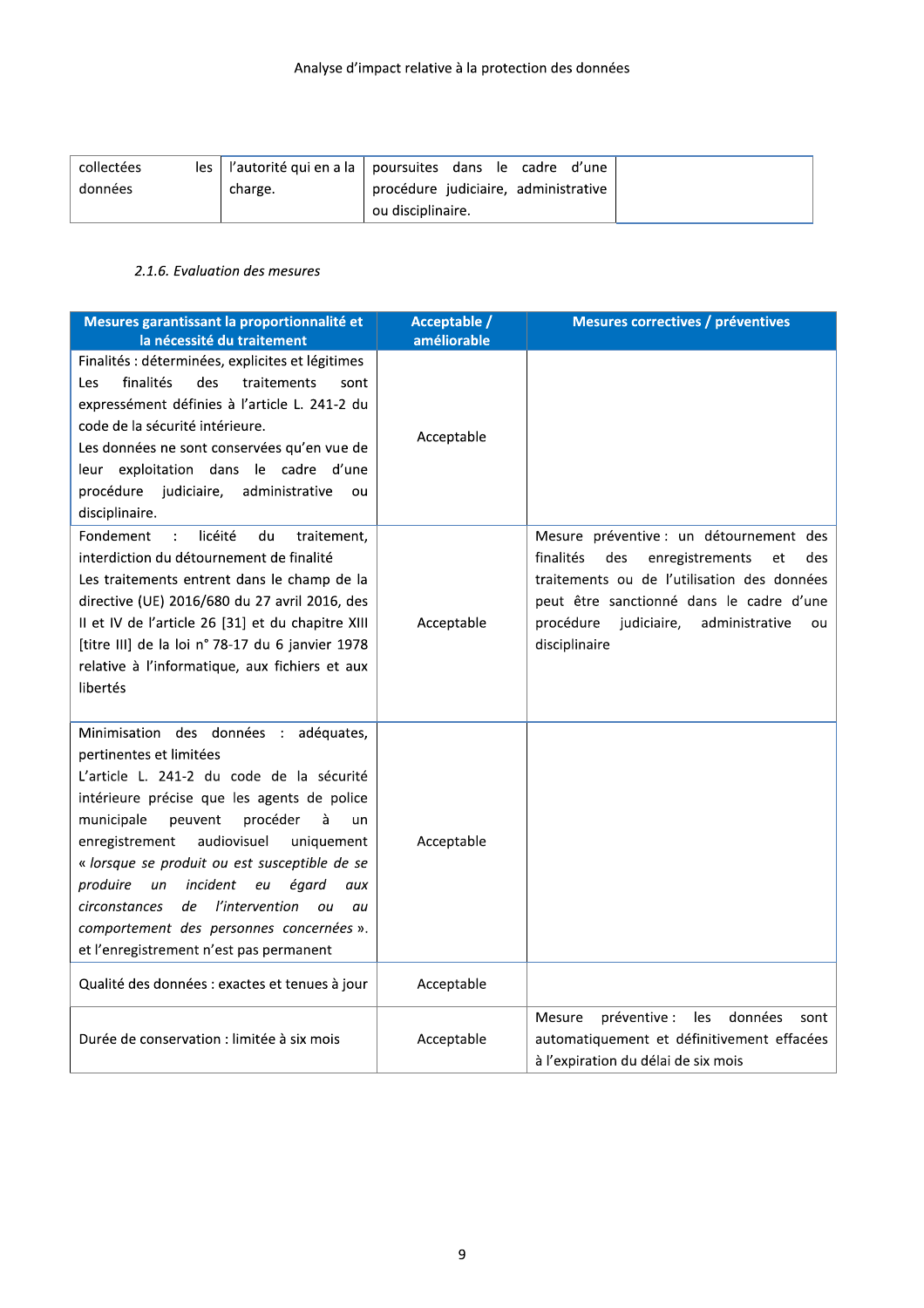#### 2.2. Évaluation des mesures protectrices des droits des personnes concernées

2.2.1. Mesures pour l'information des personnes

Les agents de police municipale utilisateurs des caméras mobiles sont informés de la législation applicable à ces dispositifs et formés à leur utilisation.

L'article L. 241-2 du code de la sécurité intérieure dispose que « les caméras sont portées de façon apparente par les agents. Un signal visuel spécifique indique si la caméra enregistre. Le déclenchement de l'enregistrement fait l'objet d'une information des personnes filmées, sauf si les circonstances l'interdisent. Une information générale du public sur l'emploi de ces caméras est organisée par le ministre de l'intérieur. »

L'article R. 241-15 du code de la sécurité intérieure prévoit que « l'information générale du public sur l'emploi des caméras individuelles par la commune est délivrée sur le site internet de la commune ou, à défaut, par voie d'affichage en mairie ».

Les informations prévues à l'article 70-18 [104] de la loi n° 78-17 du 6 janvier 1978 modifiée relative à l'informatique, aux fichiers et aux libertés sont mises à disposition par le maire ou l'ensemble des maires des communes lorsque les agents susceptibles d'être équipés de caméras mobiles sont employés par un établissement public de coopération intercommunale et mis à disposition de plusieurs communes.

| Mesures pour le droit à l'information           | Modalités de mise en œuvre et justifications                                |
|-------------------------------------------------|-----------------------------------------------------------------------------|
| Présentation des conditions d'utilisation       | Une information générale du public sur l'emploi de ces caméras est          |
| /confidentialité                                | organisée par le ministre de l'intérieur, conformément au quatrième         |
| Veuillez adapter les cinq mentions              | alinéa de l'article L. 241-2 du code de la sécurité intérieure. Cette       |
| du tableau en<br><i>précisant</i><br>les        | information rappelle le cadre juridique, les modalités d'utilisation des    |
| d'information<br>modalités<br>des               | caméras et de conservation des enregistrements ainsi que les droits         |
| personnes concernées : sur le site              | des personnes concernées.                                                   |
| internet de votre commune ou par                | Une information générale du public sur l'emploi des caméras                 |
| voie d'affichage en mairie                      | individuelles par la commune est délivrée sur le site internet de la        |
|                                                 | commune ou, à défaut, par voie d'affichage en mairie.                       |
| Possibilité<br>conditions<br>d'accéder<br>aux   | Sur le site internet du ministère de l'intérieur et sur le site internet de |
| d'utilisation/confidentialité                   | la commune ou, à défaut, par voie d'affichage en mairie.                    |
| Conditions lisibles et compréhensibles          | Ces informations figurent sur le site internet de chaque commune, ou        |
|                                                 | à défaut, par voie d'affichage en mairie                                    |
| Existence de clauses spécifiques au dispositif  | Non applicable                                                              |
| Présentation détaillée des finalités des        | Sur le site internet du ministère de l'intérieur et sur le site internet de |
| traitements de données (objectifs précis,       | la commune ou, à défaut, par voie d'affichage en mairie. Le dispositif      |
| croisements de données s'il y a lieu, etc.)     | ne comporte pas de croisement de données.                                   |
| détaillée<br>Présentation<br>données<br>des     | Les personnes concernées sont informées du déclenchement de                 |
| personnelles collectées                         | l'enregistrement sauf si les circonstances l'interdisent.                   |
|                                                 | La liste des données est communiquée sur le site internet de la             |
|                                                 | commune ou, à défaut, par voie d'affichage en mairie.                       |
| Présentation des éventuels accès à des          | Non applicable                                                              |
| identifiants de l'appareil, en précisant si ces |                                                                             |
| identifiants sont communiqués à des tiers       |                                                                             |
| Présentation des droits de la personne          | Sur le site internet du ministère de l'intérieur et sur le site internet de |
| (retrait<br>du<br>concernée<br>consentement,    | la commune ou, à défaut, par voie d'affichage en mairie.                    |
| suppression de données, etc.)                   |                                                                             |
| Information sur le mode de stockage sécurisé    | Non applicable                                                              |
| données,<br>des<br>notamment<br>en<br>cas       |                                                                             |
| d'externalisation                               |                                                                             |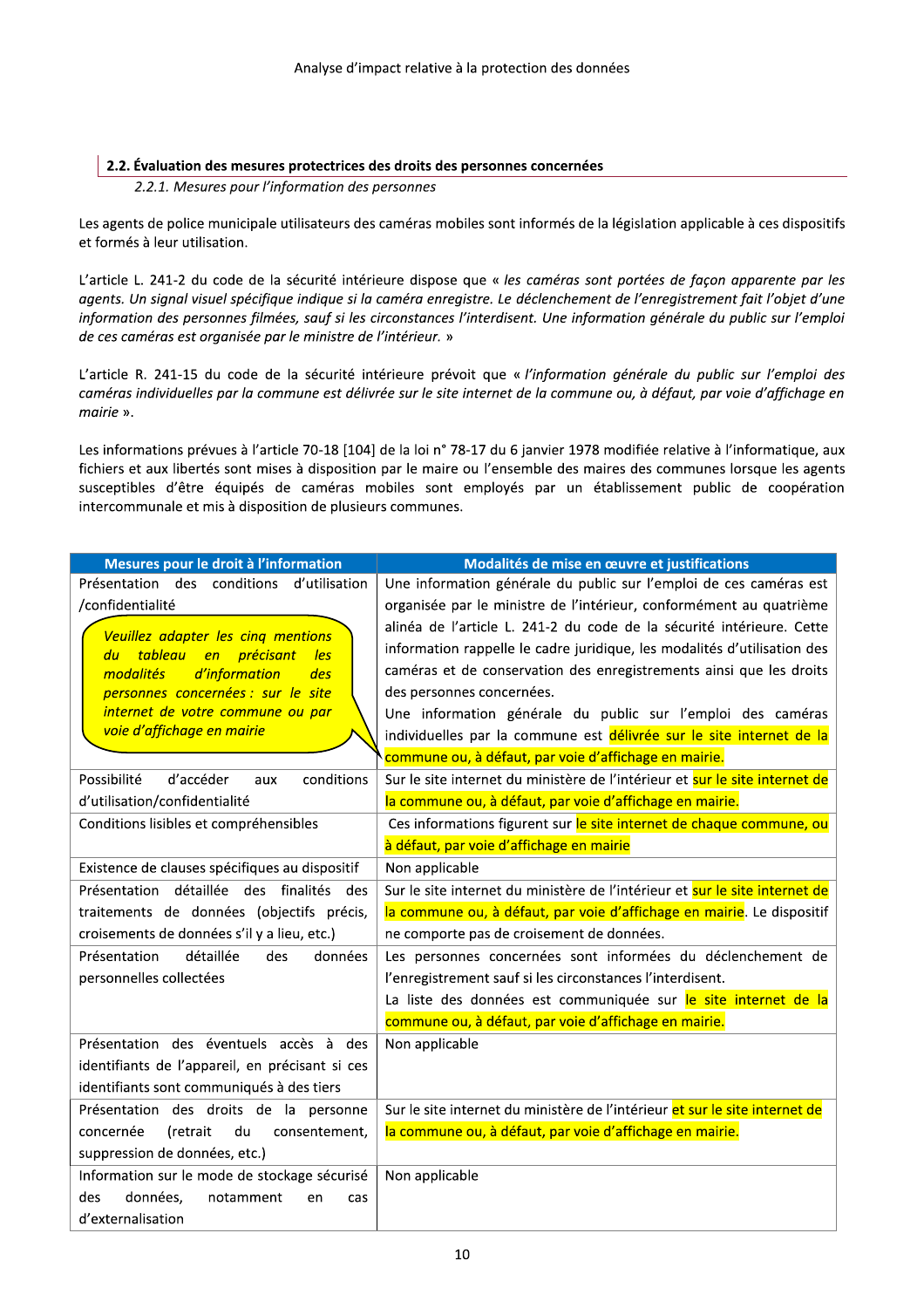| Modalités de contact de l'entreprise (identité |                                     |
|------------------------------------------------|-------------------------------------|
| et coordonnées) pour les questions de          |                                     |
| confidentialité                                | Non applicable                      |
| Le cas échéant, information de la personne     |                                     |
| concernée de tout changement concernant        | Ce cas ne devrait pas se présenter. |
| les données collectées, les finalités, les     |                                     |
| clauses de confidentialité                     |                                     |

#### 2.2.2. Mesures pour le recueil du consentement

Le consentement n'est pas applicable aux présents traitements qui relèvent de la directive (UE) 2016/680 du 27 avril 2016.

#### 2.2.3. Mesures pour les droits d'accès et à la portabilité

Le droit d'accès prévu à l'article 70-19 [105] de la loi n° 78-17 du 6 janvier 1978 modifiée relative à l'informatique, aux fichiers et aux libertés s'exerce directement auprès du maire ou de l'ensemble des maires des communes lorsque les agents susceptibles d'être équipés de caméras mobiles sont employés par un établissement public de coopération intercommunale et mis à disposition de plusieurs communes.

Afin d'éviter de gêner des enquêtes et des procédures administratives ou judiciaires et d'éviter de nuire à la prévention ou la détection d'infractions pénales, aux enquêtes, aux poursuites en la matière, le droit d'accès peut faire l'objet de restrictions en application du 2° du II et du III de l'article 70-21 [107] de la même loi.

La personne concernée par ces restrictions exerce son droit auprès de la Commission nationale de l'informatique et des libertés dans les conditions prévues à l'article 70-22 [108] de la même loi.

Le droit à la portabilité n'est pas applicable aux présents traitements qui relèvent de la directive (UE) 2016/680 du 27 avril 2016.

#### 2.2.4. Mesures pour les droits de rectification et d'effacement

Le droit de rectification n'est pas applicable aux traitements en ce qu'il constitue une formalité impossible. Les images et sons captés ne peuvent être matériellement rectifiés sauf à porter atteinte à leur intégrité. Les autres informations sont générées automatiquement par les caméras.

Le droit d'effacement prévu à l'article 70-20 [106] de la loi n° 78-17 du 6 janvier 1978 modifiée relative à l'informatique, aux fichiers et aux libertés s'exerce directement auprès du maire ou de l'ensemble des maires des communes lorsque les agents susceptibles d'être équipés de caméras mobiles sont employés par un établissement public de coopération intercommunale et mis à disposition de plusieurs communes.

Afin d'éviter de gêner des enquêtes et des procédures administratives ou judiciaires et d'éviter de nuire à la prévention ou la détection d'infractions pénales, aux enquêtes ou aux poursuites en la matière, le droit d'effacement peut faire l'objet de restrictions en application du 3° du II de l'article 70-21 [107] de la même loi.

La personne concernée par ces restrictions exerce son droit auprès de la Commission nationale de l'informatique et des libertés dans les conditions prévues à l'article 70-22 [108] de la même loi.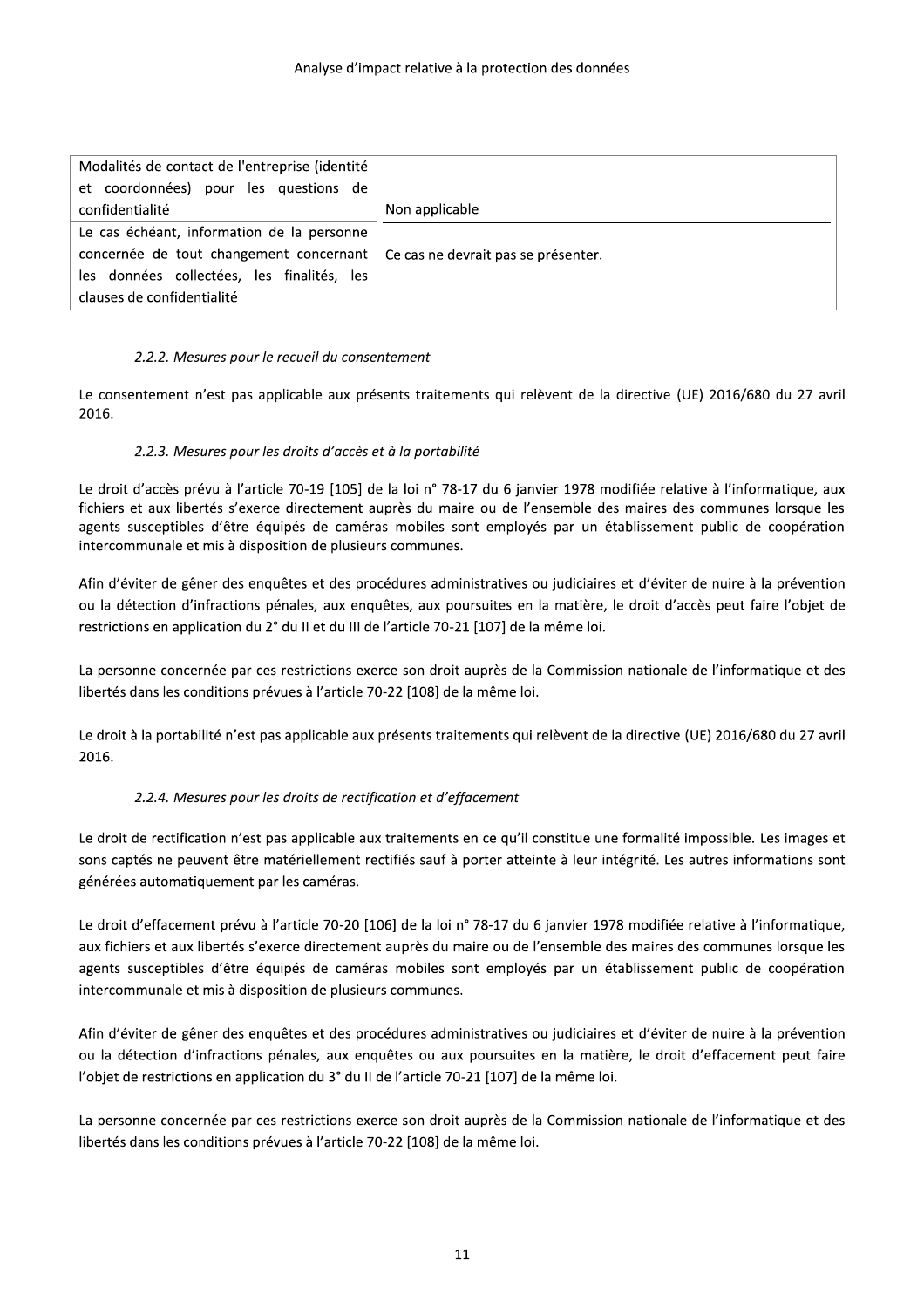#### 2.2.5. Mesures pour les droits de limitation du traitement et d'opposition

Le droit de limitation est garanti par les dispositions de l'article R. 241-13 du code de la sécurité intérieure qui prévoit que, lorsque les données ont, dans le délai de conservation de six mois, été extraites et transmises pour les besoins d'une procédure judiciaire, administrative ou disciplinaire, elles sont conservées selon les règles propres à chacune des procédures par l'autorité qui en a la charge.

Le droit d'opposition prévu à l'article 38 [110] de la loi n° 78-17 du 6 janvier 1978 modifiée, relative à l'informatique, aux fichiers et aux libertés ne s'applique pas en application du II de l'article R. 241-15 du code de la sécurité intérieure. Cette exclusion se justifie au regard des finalités des traitements.

> Veuillez ici adapter ces mentions en fonction de votre choix de recourir ou non à un sous-traitant. Dans l'hypothèse d'un hébergement en cloud, il convient également de préciser les mesures protectrices des droits des personnes.

#### 2.2.6. Mesures pour la sous-traitance

La plupart des communes n'ont pas recours à des sous-traitants pour la mise en place du support informatique sécurisé. Toutefois, certains prestataires peuvent proposer un hébergement en cloud. Dans ce cas, ces prestataires ont la qualité de sous-traitants soumis à un contrat qui prévoit que seule l'administration aura accès aux données.

#### 2.2.7. Mesures pour le transfert de données en dehors de l'Union européenne

Le traitement n'implique pas de transfert de données en dehors de l'Union européenne.

| <b>Mesures protectrices des</b><br>droits des personnes | <b>Acceptable / Améliorable ?</b>  | <b>Mesures correctives</b> |
|---------------------------------------------------------|------------------------------------|----------------------------|
| concernées                                              |                                    |                            |
| Information<br>des<br>personnes                         |                                    |                            |
| concernées (traitement loyal et                         |                                    |                            |
| transparent) : les caméras sont                         |                                    |                            |
| portées de façon apparente par                          |                                    |                            |
| les agents. Un signal visuel                            | Acceptable                         |                            |
| spécifique indique si la caméra                         |                                    |                            |
| enregistre. Les personnes sont                          |                                    |                            |
| informées<br>préalablement<br>du                        |                                    |                            |
| déclenchement<br>de                                     |                                    |                            |
| l'enregistrement.                                       |                                    |                            |
| Recueil du consentement : Le                            |                                    |                            |
| principe du consentement n'est                          |                                    |                            |
| applicable<br>les<br>pour<br>pas                        |                                    |                            |
| traitements qui relèvent<br>du                          | Non applicable                     |                            |
| champ de la directive<br>(UE)                           |                                    |                            |
| 2016/680 du 27 avril 2016                               |                                    |                            |
| Exercice des droits d'accès et à la                     |                                    |                            |
| portabilité : Le droit d'accès                          | Acceptable pour droit d'accès;     |                            |
| s'exerce directement auprès du                          | non applicable pour la portabilité |                            |
| maire ou de l'ensemble des                              |                                    |                            |

#### 2.2.8. Evaluation des mesures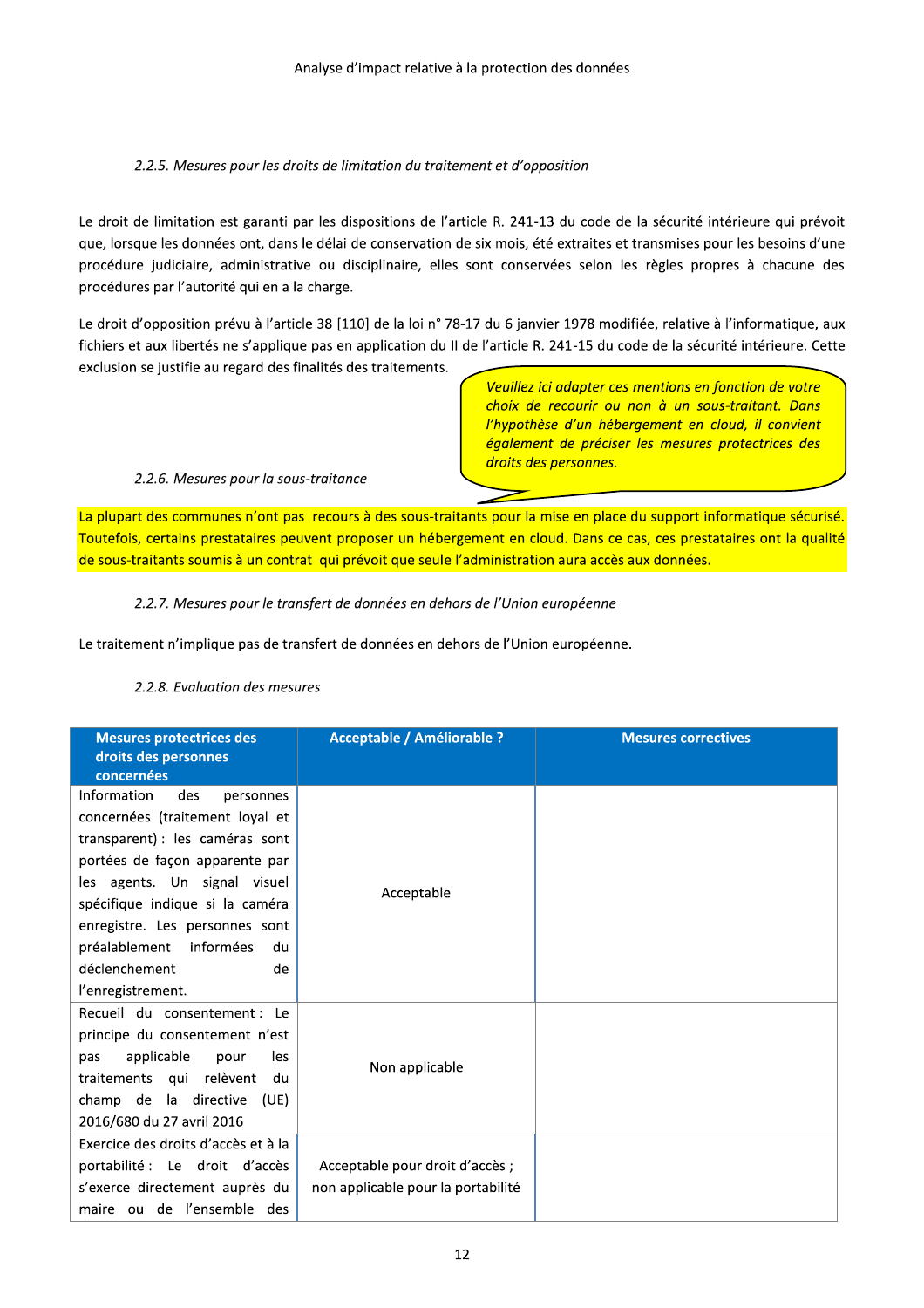| maires des communes lorsque<br>les agents susceptibles d'être<br>équipés de caméras mobiles sont<br>employés par un établissement<br>public<br>de<br>coopération<br>mis<br>intercommunale<br>à<br>et<br>disposition<br>de<br>plusieurs<br>Afin<br>d'éviter de<br>communes.<br>gêner des enquêtes et des<br>procédures administratives ou<br>judiciaires et d'éviter de nuire à<br>la prévention ou la détection<br>d'infractions<br>pénales,<br>aux<br>enquêtes ou aux poursuites en la<br>matière, le droit d'accès peut<br>faire l'objet de restrictions en<br>application du 2° du II et du III de<br>l'article 70-21 [107] de la même<br>loi.<br>Le droit à la portabilité n'est pas |                                                                               |  |
|------------------------------------------------------------------------------------------------------------------------------------------------------------------------------------------------------------------------------------------------------------------------------------------------------------------------------------------------------------------------------------------------------------------------------------------------------------------------------------------------------------------------------------------------------------------------------------------------------------------------------------------------------------------------------------------|-------------------------------------------------------------------------------|--|
| applicable aux traitements.                                                                                                                                                                                                                                                                                                                                                                                                                                                                                                                                                                                                                                                              |                                                                               |  |
| Exercice des droits de<br>rectification et d'effacement :<br>Le droit de rectification n'est pas<br>applicable aux traitements.<br>Le droit d'effacement prévu à<br>l'article 70-20 [106] de la loi<br>n° 78-17 du 6 janvier<br>1978<br>modifiée<br>relative<br>à<br>l'informatique, aux fichiers et<br>aux libertés s'exerce directement<br>auprès du maire<br>de<br>ou<br>l'ensemble<br>des<br>maires<br>des<br>communes lorsque les agents<br>susceptibles d'être équipés de<br>caméras mobiles sont employés<br>par un établissement public de<br>coopération intercommunale et<br>mis à disposition de plusieurs<br>communes.                                                       | Droit de rectification : non<br>applicable<br>Droit d'effacement : Acceptable |  |
| gêner des<br>d'éviter de<br>Afin<br>enquêtes et des<br>procédures<br>administratives ou judiciaires et<br>d'éviter de nuire à la prévention<br>la détection d'infractions<br>ou<br>pénales, aux enquêtes ouaux<br>poursuites en la matière, le droit                                                                                                                                                                                                                                                                                                                                                                                                                                     |                                                                               |  |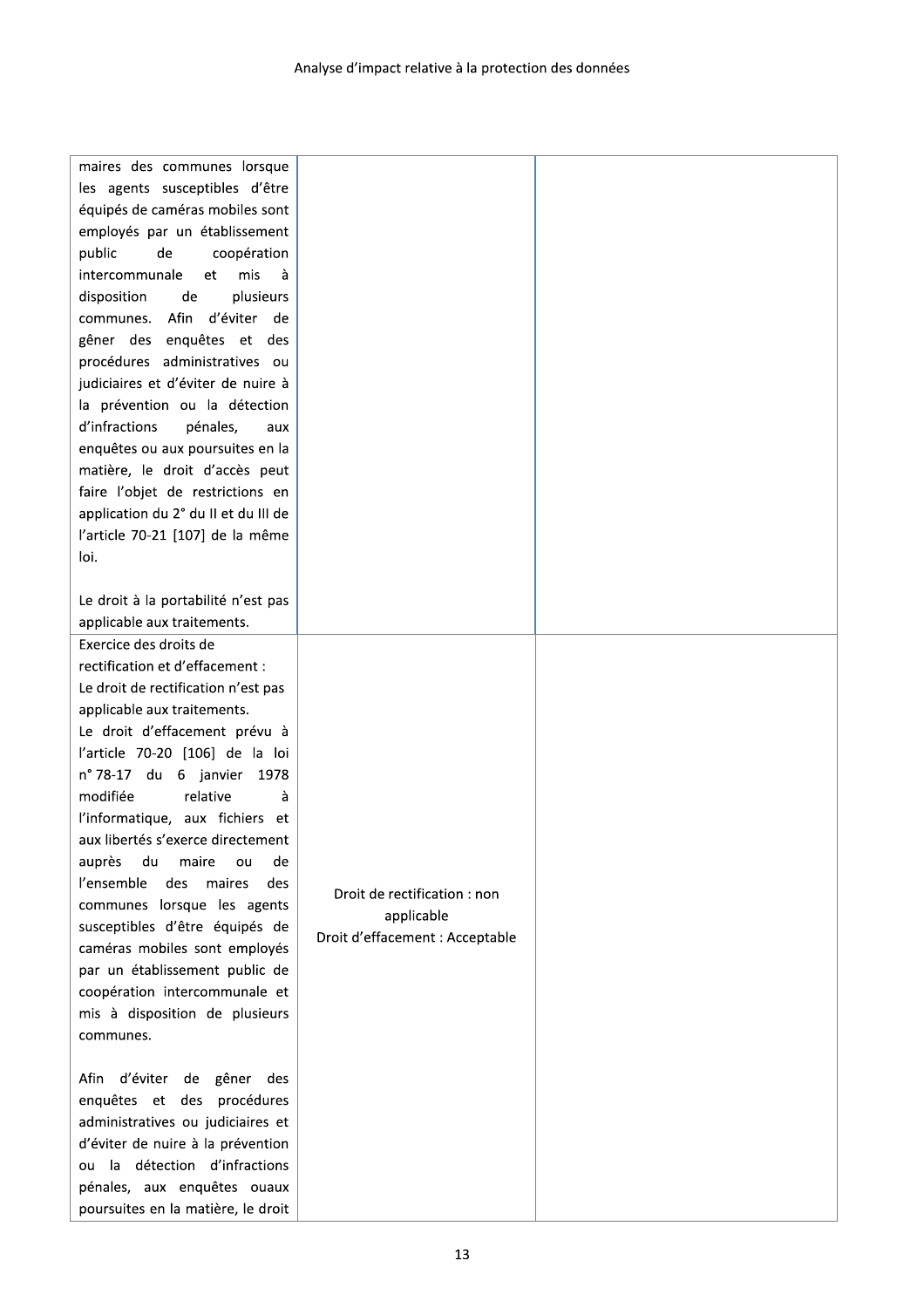| d'effacement peut faire l'objet               |                                  |                                                                                       |
|-----------------------------------------------|----------------------------------|---------------------------------------------------------------------------------------|
| de restrictions en application du             |                                  |                                                                                       |
| 3° du II de l'article 70-21 [107] de          |                                  |                                                                                       |
| la même loi.                                  |                                  |                                                                                       |
|                                               |                                  |                                                                                       |
| Exercice des droits de limitation             | Droit d'opposition est exclu ;   |                                                                                       |
| du traitement et d'opposition :               | droit de limitation : acceptable |                                                                                       |
| Le droit de limitation est garanti            |                                  |                                                                                       |
| par les dispositions de l'article R.          |                                  |                                                                                       |
| 241-13 du code de la sécurité                 |                                  |                                                                                       |
| intérieure<br>qui prévoit<br>que,             |                                  |                                                                                       |
| lorsque les données ont, dans le              |                                  |                                                                                       |
| délai de conservation de six                  |                                  |                                                                                       |
| mois, été extraites et transmises             |                                  |                                                                                       |
| pour les besoins d'une procédure              |                                  |                                                                                       |
| judiciaire,<br>administrative<br>ou           |                                  |                                                                                       |
| disciplinaire,<br>elles<br>sont               |                                  |                                                                                       |
| conservées selon les<br>règles                |                                  |                                                                                       |
| chacune<br>des<br>à<br>propres                |                                  |                                                                                       |
| procédures par l'autorité qui en              |                                  |                                                                                       |
| a la charge.                                  |                                  |                                                                                       |
| Le droit d'opposition prévu à                 |                                  |                                                                                       |
| l'article 38 [110] de la loi n° 78-           |                                  |                                                                                       |
| 17 du 6 janvier 1978 modifiée,                |                                  |                                                                                       |
| relative à l'informatique, aux                |                                  | En cas de recours à un sous-traitant pour                                             |
| fichiers et aux libertés<br>ne                |                                  | la mise en œuvre du traitement, veuillez                                              |
| s'applique pas en application du              |                                  | préciser le nom et les coordonnées de ce<br>dernier dans cette rubrique et évaluer la |
| Il de l'article R. 241-15 du code             | mesure                           |                                                                                       |
| de la sécurité intérieure.                    |                                  |                                                                                       |
| Sous-traitance<br><b>Example 2</b> Certains   |                                  |                                                                                       |
| prestataires peuvent proposer                 |                                  |                                                                                       |
| un hébergement en cloud. Dans                 |                                  |                                                                                       |
| ce cas, ces prestataires ont la               |                                  |                                                                                       |
| qualité de sous-traitant soumis à             |                                  |                                                                                       |
| un contrat qui prévoit que seule              |                                  |                                                                                       |
| l'administration a accès aux                  |                                  |                                                                                       |
| données.                                      |                                  |                                                                                       |
| Transferts<br>$\mathcal{L}$<br>respect<br>des |                                  |                                                                                       |
| obligations<br>matière<br>de<br>en            |                                  |                                                                                       |
| transfert de données en dehors                | Non applicable                   |                                                                                       |
| de l'Union européenne                         |                                  |                                                                                       |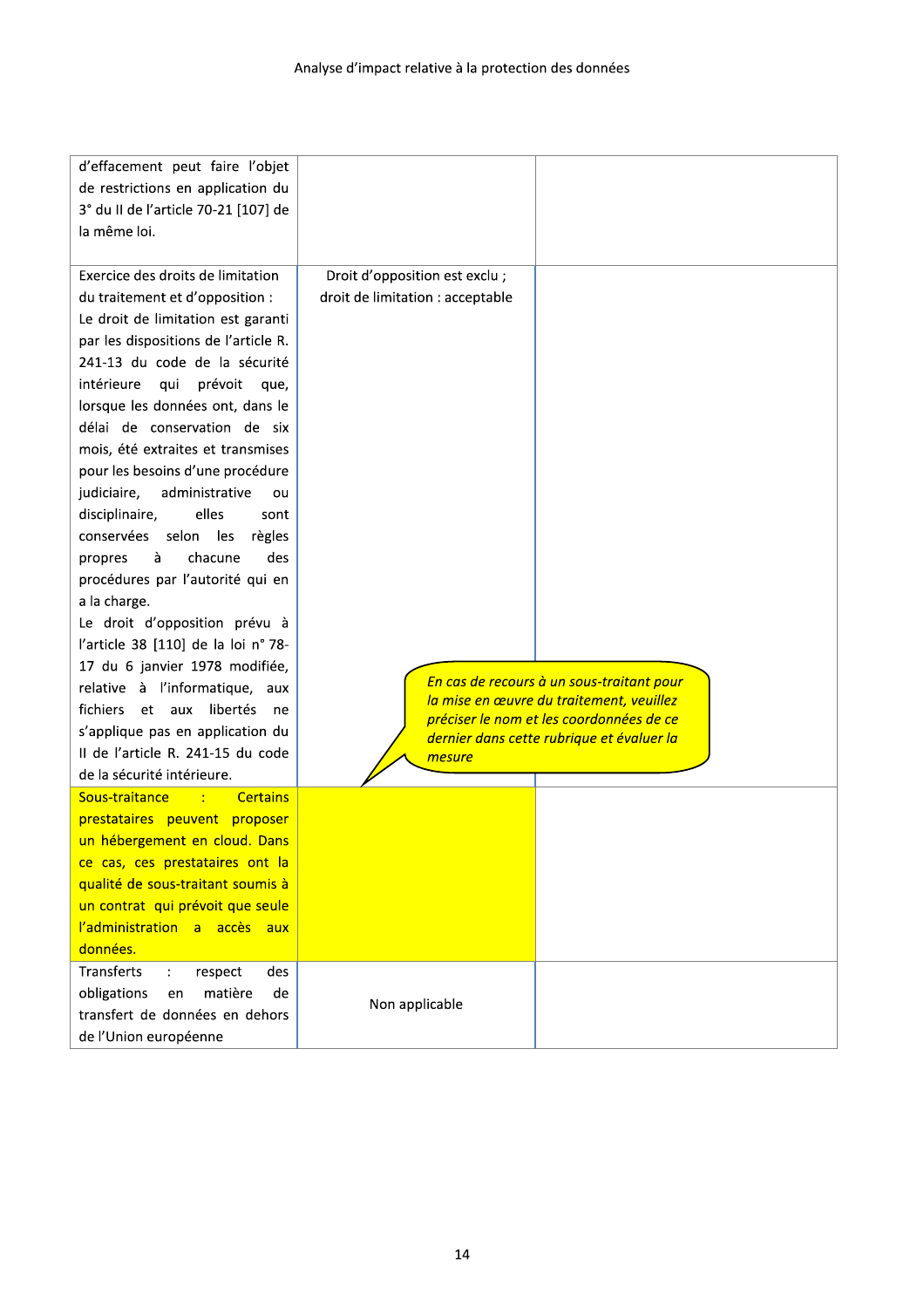#### 3. Etude des risques liés à la sécurité des données

#### $\vert$  3.1. Évaluation des mesures

#### 3.1.1. Mesures contribuant à traiter des risques liés à la sécurité des données

| <b>Mesures</b><br>générales de<br>sécurité | Modalités de mise en œuvre                                                                                                                                                                                                                                                                                                                                                                                                                  | Acceptable /<br>améliorable | <b>Mesures correctives</b> |
|--------------------------------------------|---------------------------------------------------------------------------------------------------------------------------------------------------------------------------------------------------------------------------------------------------------------------------------------------------------------------------------------------------------------------------------------------------------------------------------------------|-----------------------------|----------------------------|
| Chiffrement                                | systèmes<br>commercialisés<br>prévoient<br>Les<br>des<br>enregistrements cryptés sur le disque dur de la station. Il<br>existe plusieurs modes de cryptage en fonction du choix<br>effectué par les communes mais qui proposent tous a<br>minima un chiffrement. Seul l'administrateur du système<br>a les chefs du chiffrement pour les relectures et<br>extractions.<br>Veuillez adapter ces mentions en<br>précisant le mode de cryptage | Acceptable                  |                            |
| Protection des                             | Pour la grande majorité des communes utilisatrices de                                                                                                                                                                                                                                                                                                                                                                                       |                             |                            |
| sites web                                  | caméras mobiles, le support informatique sécurisé est                                                                                                                                                                                                                                                                                                                                                                                       |                             |                            |
|                                            | installé hors réseau Internet afin d'éviter tout piratage<br>des informations collectées                                                                                                                                                                                                                                                                                                                                                    |                             |                            |
|                                            | En cas d'hébergement cloud, les prestataires respectent                                                                                                                                                                                                                                                                                                                                                                                     |                             |                            |
|                                            | les recommandations de la CNIL sur le sujet.                                                                                                                                                                                                                                                                                                                                                                                                |                             |                            |
|                                            |                                                                                                                                                                                                                                                                                                                                                                                                                                             |                             |                            |
|                                            | Veuillez adapter ces mentions en précisant<br>si le support informatique sécurisé est<br>installé hors réseau ou en hébergement<br>cloud et évaluer la mesure                                                                                                                                                                                                                                                                               |                             |                            |
| Cloisonnement                              | Pour la grande majorité des communes utilisatrices de                                                                                                                                                                                                                                                                                                                                                                                       |                             |                            |
| des données (par                           | caméras mobiles, le support informatique sécurisé                                                                                                                                                                                                                                                                                                                                                                                           |                             |                            |
| rapport au reste                           | installé hors réseau Internet afin d'éviter tout piratage                                                                                                                                                                                                                                                                                                                                                                                   |                             |                            |
| du système                                 | des informations collectées                                                                                                                                                                                                                                                                                                                                                                                                                 |                             |                            |
| d'information)                             | Veuillez adapter ces mentions en précisant<br>si le support informatique sécurisé est<br>installé hors réseau Internet. Dans le cas<br>contraire, il convient de préciser les<br>modalités de mise en œuvre intégrant des<br>mesures de sécurité et évaluer la mesure                                                                                                                                                                       |                             |                            |
| Sécurité physique                          | locaux<br>où<br>sont<br>entreposés<br>Les<br>les<br>supports                                                                                                                                                                                                                                                                                                                                                                                | Acceptable                  |                            |
| <b>Veuillez</b>                            | informatiques sécurisés des services de police                                                                                                                                                                                                                                                                                                                                                                                              |                             |                            |
| sélectionner                               | municipale font l'objet d'un contrôle d'accès défini par<br>le maire (soit accès par badge, par code ou clé                                                                                                                                                                                                                                                                                                                                 |                             |                            |
| mode<br>le<br>d'accès                      | conservée par le responsable, soit local sous alarme).                                                                                                                                                                                                                                                                                                                                                                                      |                             |                            |
| choisi                                     | Les locaux ne sont accessibles qu'aux agents du service                                                                                                                                                                                                                                                                                                                                                                                     |                             |                            |
|                                            | de la police municipale qui y déposent leurs caméras                                                                                                                                                                                                                                                                                                                                                                                        |                             |                            |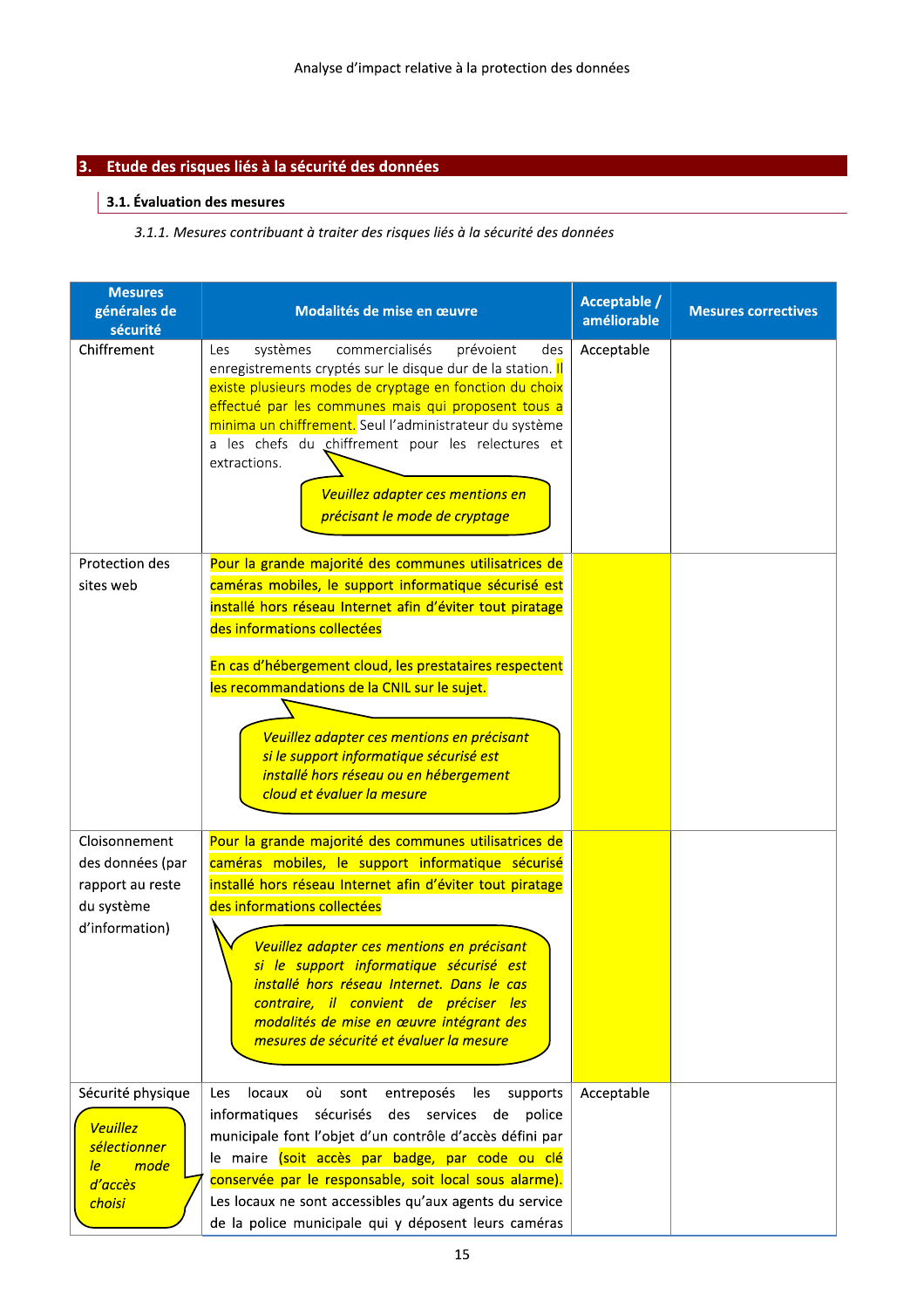|                                | après utilisation, et les personnes, assurant le cas<br>échéant la<br>maintenance, n'interviennent<br>qu'en<br>présence du responsable du service, désigné par le<br>maire.                                                                                                                                                                                                                                                                                                                                                                                                                                                                                                                                                                                                                                                                                                                                                                                                                                                                                                         |            |  |
|--------------------------------|-------------------------------------------------------------------------------------------------------------------------------------------------------------------------------------------------------------------------------------------------------------------------------------------------------------------------------------------------------------------------------------------------------------------------------------------------------------------------------------------------------------------------------------------------------------------------------------------------------------------------------------------------------------------------------------------------------------------------------------------------------------------------------------------------------------------------------------------------------------------------------------------------------------------------------------------------------------------------------------------------------------------------------------------------------------------------------------|------------|--|
| Contrôle des<br>accès logiques | Les systèmes de déchargement sont équipés d'un<br>logiciel d'administration et de recherche, prévoyant<br>deux profils :<br>- l'administrateur technique qui crée les profils des<br>utilisateurs « gestionnaires » désignés par le chef de<br>service et paramètre les durées de conservations des<br>enregistrements et des logs, par défaut respectivement<br>6 mois et 3 ans. Il peut effectuer les recherches dans les<br>logs (log = toute action effectuée sur les profils, les<br>enregistrements, les méta-données ou les logs eux-<br>mêmes).<br>le gestionnaire : il effectue des recherches<br>d'enregistrements sur la base des métadonnées<br>(numéro de la caméra et du porteur, horodatage et<br>données GPS), les consulte et les extrait dans le cadre<br>prévu par les textes. Toutes les actions du gestionnaire<br>sont enregistrées (logs).                                                                                                                                                                                                                   | Acceptable |  |
| Journalisation                 | Chaque opération de consultation, d'extraction et<br>données<br>fait<br>l'objet<br>d'effacement<br>de<br>d'un<br>enregistrement dans le traitement ou à défaut d'une<br>consignation dans un registre spécialement ouvert à cet<br>effet.<br>Veuillez sélectionner ici la<br><i>modalité</i><br>d'enregistrement des opérations<br><u>de</u><br>consultation, d'extraction et d'effacement<br>des données : par enregistrement dans le<br>traitement ou par consignation dans un<br>registre spécialement ouvert à cet effet<br>Cette consignation comprend :<br>Les matricules, nom, prénom et grade des<br>procédant<br>l'opération<br>agents<br>à<br>de<br>consultation, d'extraction et d'effacement ;<br>La date et l'heure de la consultation et de<br>l'extraction ainsi que le motif judiciaire,<br>administratif, disciplinaire ou pédagogique ;<br>Le service ou l'unité destinataire des données ;<br>L'identification<br>des<br>enregistrements<br>audiovisuels extraits et de la caméra dont ils<br>sont issus.<br>Ces informations sont conservées pendant trois ans. | Acceptable |  |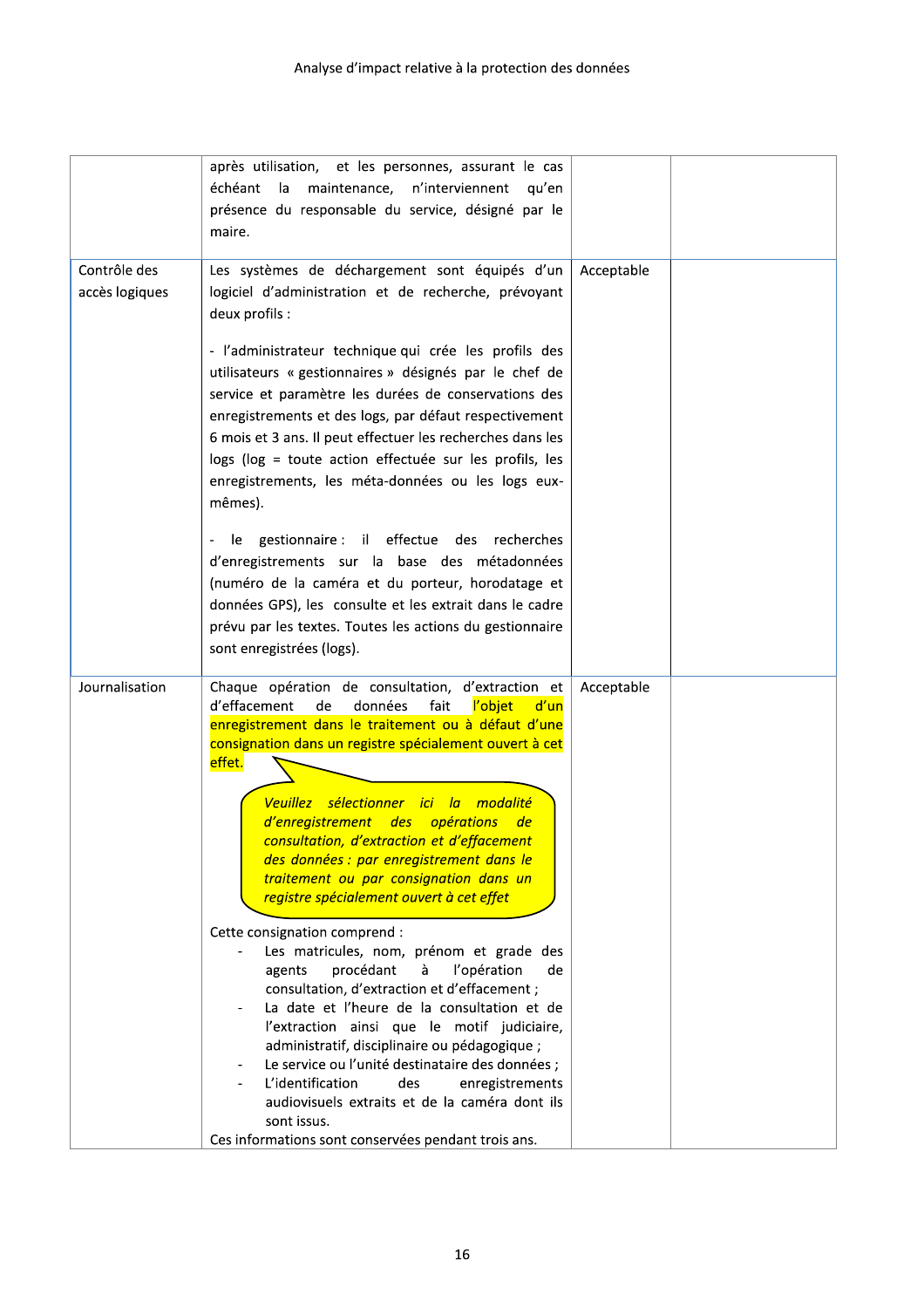#### 3.1.2. Mesures générales de sécurité

| <b>Mesures</b><br>générales de<br>sécurité           | Modalités de mise en œuvre                                                                                                                                                                                                                                                                                                                                                                                                                                                                                                                                                                                                                                                                                                                                                                                                                                           | Acceptable /<br>améliorable | <b>Mesures correctives</b>                                                      |
|------------------------------------------------------|----------------------------------------------------------------------------------------------------------------------------------------------------------------------------------------------------------------------------------------------------------------------------------------------------------------------------------------------------------------------------------------------------------------------------------------------------------------------------------------------------------------------------------------------------------------------------------------------------------------------------------------------------------------------------------------------------------------------------------------------------------------------------------------------------------------------------------------------------------------------|-----------------------------|---------------------------------------------------------------------------------|
| Sécurité de<br>l'exploitation                        | Les systèmes de déchargement sont équipés d'un<br>logiciel d'administration et de recherche, prévoyant<br>deux profils :<br>- l'administrateur technique qui crée les profils des<br>utilisateurs « gestionnaires » désignés par le chef de<br>service et paramètre les durées de conservations des<br>enregistrements et des logs, par défaut respectivement<br>6 mois et 3 ans. Il peut effectuer les recherches dans les<br>logs (log = toute action effectuée sur les profils, les<br>enregistrements, les méta-données ou les logs eux-<br>mêmes).<br>le gestionnaire : il effectue des<br>recherches<br>d'enregistrements sur la base des métadonnées<br>(numéro de la caméra et du porteur, horodatage et<br>données GPS), les consulte et les extrait dans le cadre<br>prévu par les textes. Toutes les actions du gestionnaire<br>sont enregistrées (logs). | Acceptable                  |                                                                                 |
| Lutte contre les<br>logiciels<br>malveillants        | La lutte contre les logiciels malveillants est garantie par<br>le dispositif du support informatique hors réseau et d'un<br>serveur dédié sécurisé.<br>Dans l'hypothèse d'une prestation d'hébergement en<br>cloud, le prestataire s'engage à garantir la confidentialité<br>et l'intégrité des images.<br>Veuillez adapter ces mentions en fonction<br>du choix opéré : installation hors réseau ou<br>en cloud et évaluer la mesure                                                                                                                                                                                                                                                                                                                                                                                                                                | Acceptable                  |                                                                                 |
| Mot de passe                                         | Mots de passe individualisés avec contrôle des logs de<br>connexion                                                                                                                                                                                                                                                                                                                                                                                                                                                                                                                                                                                                                                                                                                                                                                                                  | Améliorable                 | La doctrine de<br>- Ia<br>CNIL concernant les<br>mots de passe sera<br>diffusée |
| Sécurité des sites<br>web                            | Non applicable                                                                                                                                                                                                                                                                                                                                                                                                                                                                                                                                                                                                                                                                                                                                                                                                                                                       |                             |                                                                                 |
| Sauvegardes                                          | Programmation des conservations à six mois avec<br>effacement automatique à échéance                                                                                                                                                                                                                                                                                                                                                                                                                                                                                                                                                                                                                                                                                                                                                                                 | Acceptable                  |                                                                                 |
| Maintenance                                          | La maintenance est assurée par le fournisseur du<br>dispositif pour remise en service du système en cas de<br>panne, de dysfonctionnement des enregistrements.                                                                                                                                                                                                                                                                                                                                                                                                                                                                                                                                                                                                                                                                                                       | Améliorable                 |                                                                                 |
| Sécurité des<br>canaux<br>informatiques<br>(réseaux) | Il n'y a pas de raccordement réseau.<br>Dans l'hypothèse d'une prestation d'hébergement en<br>cloud, le prestataire s'engage à sécuriser les canaux<br>informatiques.<br>Veuillez adapter ces mentions en fonction<br>du choix opéré : installation hors réseau ou<br>en cloud et évaluer la mesure                                                                                                                                                                                                                                                                                                                                                                                                                                                                                                                                                                  |                             |                                                                                 |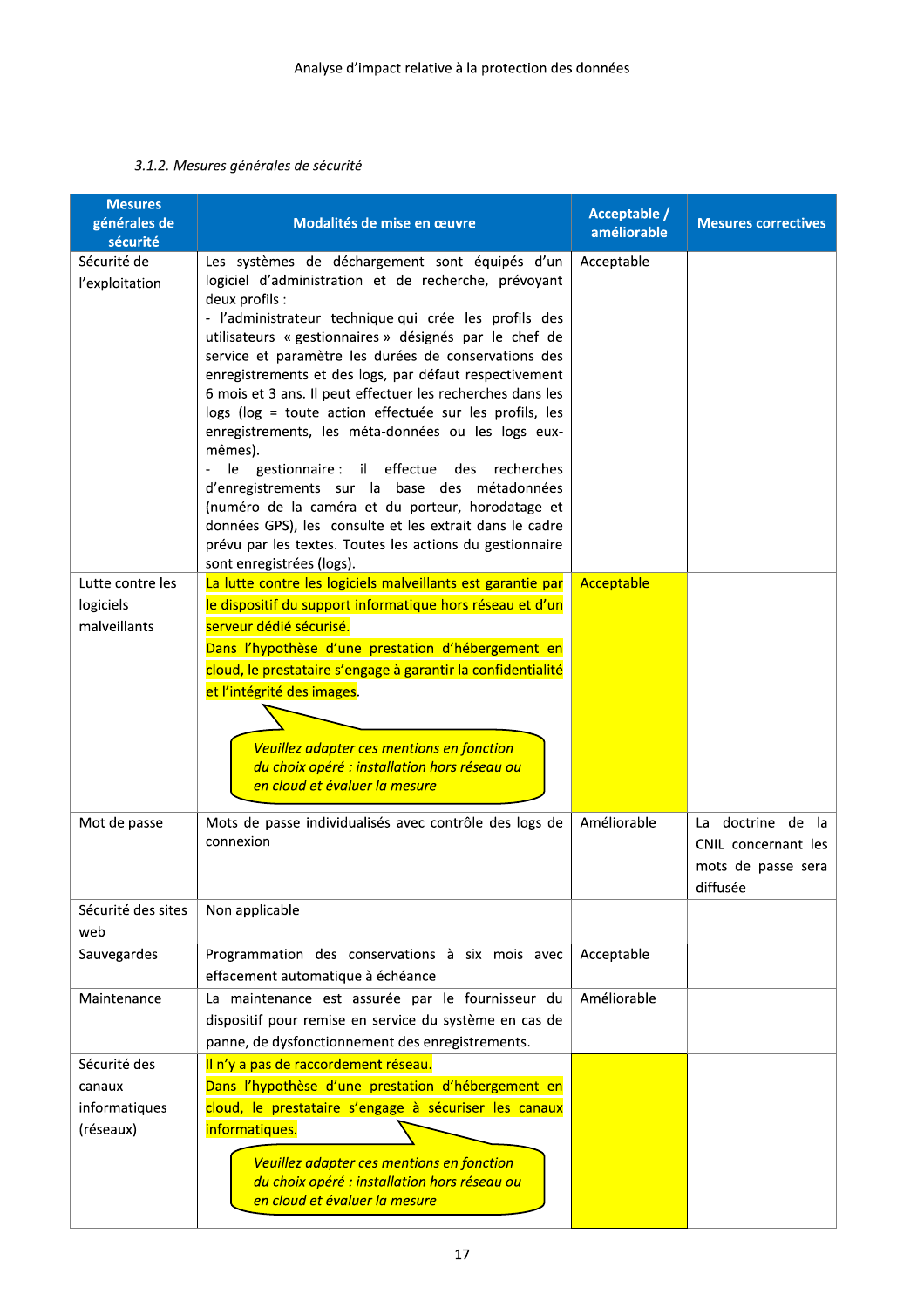| Surveillance      | Contrôle régulier par le responsable du journal                           | Acceptable |
|-------------------|---------------------------------------------------------------------------|------------|
|                   | automatique ou du registre                                                |            |
| Contrôle d'accès  | locaux<br>où<br>entreposés les<br>Les<br>sont<br>supports                 | Acceptable |
| physique          | informatiques sécurisés des services de police                            |            |
|                   | municipale font l'objet d'un contrôle d'accès défini par                  |            |
|                   | le maire (soit accès par badge, par code ou clé conservée                 |            |
| <b>Veuillez</b>   | par le responsable, soit local sous alarme). Les locaux ne                |            |
| sélectionner      | sont accessibles qu'aux agents du service de la police                    |            |
| mode<br>le        | municipale et les personnes, assurant le cas échéant la                   |            |
| d'accès<br>choisi | maintenance, n'interviennent qu'en présence du                            |            |
|                   | responsable du service, désigné par le maire.                             |            |
| Sécurité des      | Le serveur dédié est placé dans un local dédié sous                       | Acceptable |
| matériels         | contrôle d'accès physique.                                                |            |
| Éloignement des   | Le support informatique est installé hors réseau et les                   | Acceptable |
| sources de        | enregistrements sont cryptés sur le disque dur de la                      |            |
| risques           | station.                                                                  |            |
| Protection        | Les locaux des services de police municipale doivent                      |            |
| contre les        | prévoir des mesures de protections contre les risques.                    |            |
| sources de        |                                                                           |            |
| risques non       | <u>préciser </u><br><b>les</b><br><b>Veuillez</b><br>de<br><i>mesures</i> |            |
| humaines          | protection de vos locaux contre les                                       |            |
|                   | risques non humains (détecteur sismique,                                  |            |
|                   | incendie,) et évaluer la mesure                                           |            |

#### 3.1.3. Mesures organisationnelles (gouvernance)

| Mesures générales<br>de sécurité  | Modalités de mise en œuvre                                                                                                                                                                                                                                                                                                                                                                   | Acceptable /<br>améliorable | <b>Mesures correctives</b>                                                                                                                                                                                                                                                                                       |
|-----------------------------------|----------------------------------------------------------------------------------------------------------------------------------------------------------------------------------------------------------------------------------------------------------------------------------------------------------------------------------------------------------------------------------------------|-----------------------------|------------------------------------------------------------------------------------------------------------------------------------------------------------------------------------------------------------------------------------------------------------------------------------------------------------------|
| Organisation                      | Chaque responsable du service de police municipale<br>définit l'organisation :<br>- l'administrateur détermine les accès;<br>- il procède à un contrôle régulier des informations de<br>traçabilité;<br>- il s'assure de la conformité et de l'exécution du<br>contrat de maintenance.<br>Veuillez adapter ces mentions en<br>précisant l'organisation mise en place et<br>évaluer la mesure |                             | Le règlement intérieur<br>rappeler<br>peut<br>aux<br>agents les modalités<br>d'usage.<br>Il peut être procédé à<br>un contrôle ponctuel<br>les<br>services<br>par<br>d'inspection générale<br>l'Etat<br>dans<br>les<br>de<br>conditions prévues à<br>l'article L. 513-1 du<br>code de la sécurité<br>intérieure. |
| Politique (gestion<br>des règles) | Formation, charte informatique, doctrine d'emploi<br>Veuillez adapter ces mentions<br>en<br>précisant si une formation, charte<br>informatique ou doctrine d'emploi est ou<br>va être mise en place et évaluer la mesure                                                                                                                                                                     |                             |                                                                                                                                                                                                                                                                                                                  |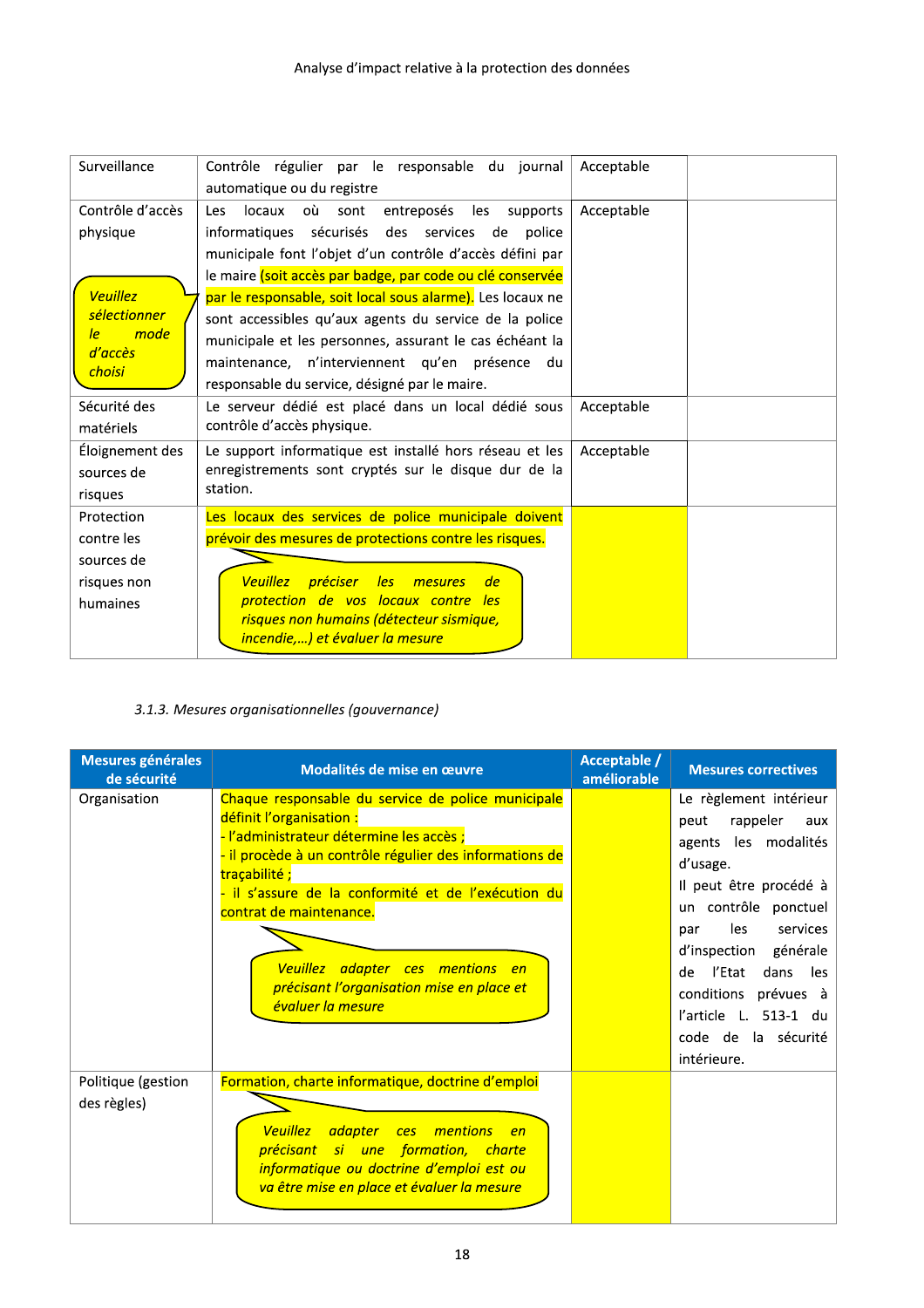| Gestion des risques                              | Traçabilité des connexions consultables sur le journal<br>automatique ou sur le registre                                                                                                                                                                                                                                                                                  | Acceptable |  |
|--------------------------------------------------|---------------------------------------------------------------------------------------------------------------------------------------------------------------------------------------------------------------------------------------------------------------------------------------------------------------------------------------------------------------------------|------------|--|
|                                                  | <b>Veuillez</b><br>adapter ces mentions<br>en<br>précisant ici si la traçabilité est effectuée<br>sur le journal automatique ou sur un<br><b>registre</b>                                                                                                                                                                                                                 |            |  |
| Gestion des projets                              | Le choix des dispositifs relève du responsable du<br>service de police municipale. Le représentant de l'Etat<br>vérifie, préalablement à l'autorisation, la conformité<br>du dispositif aux dispositions du code de la sécurité<br>intérieure.<br>Veuillez apporter des précisions sur la<br>justification du choix du dispositif et<br>évaluer la mesure                 |            |  |
| Gestion des<br>incidents et des<br>violations de | Enregistrement au journal de la défaillance constatée<br>et alerte les agents du dysfonctionnement constaté.                                                                                                                                                                                                                                                              |            |  |
| données                                          | Veuillez apporter des précisions sur la<br>procédure en cas d'incidents et évaluer la<br>mesure                                                                                                                                                                                                                                                                           |            |  |
| Gestion des<br>personnels                        | Les accès aux traitements sont restreints à un nombre<br>limité d'agents qui sont individuellement désignés. Les<br>agents sont formés aux usages et à l'emploi des<br>caméras individuelles du déclenchement au transfert<br>sur le support informatique sécurisé au retour du<br>service.<br>Veuillez apporter des précisions sur la<br>formation dispensée aux agents. | Acceptable |  |
| Relations avec les<br>tiers                      | Non applicable                                                                                                                                                                                                                                                                                                                                                            | Acceptable |  |
| Supervision                                      | traitement<br>Le<br>responsable<br>du<br>(généralement<br>l'administrateur qui crée les accès) veille par des<br>contrôles aux connexions afin de détecter des accès<br>anormaux mais aussi aux éventuels incidents (panne,<br>sauvegarde défaillante, respect des procédures de<br>déchargement).                                                                        | Acceptable |  |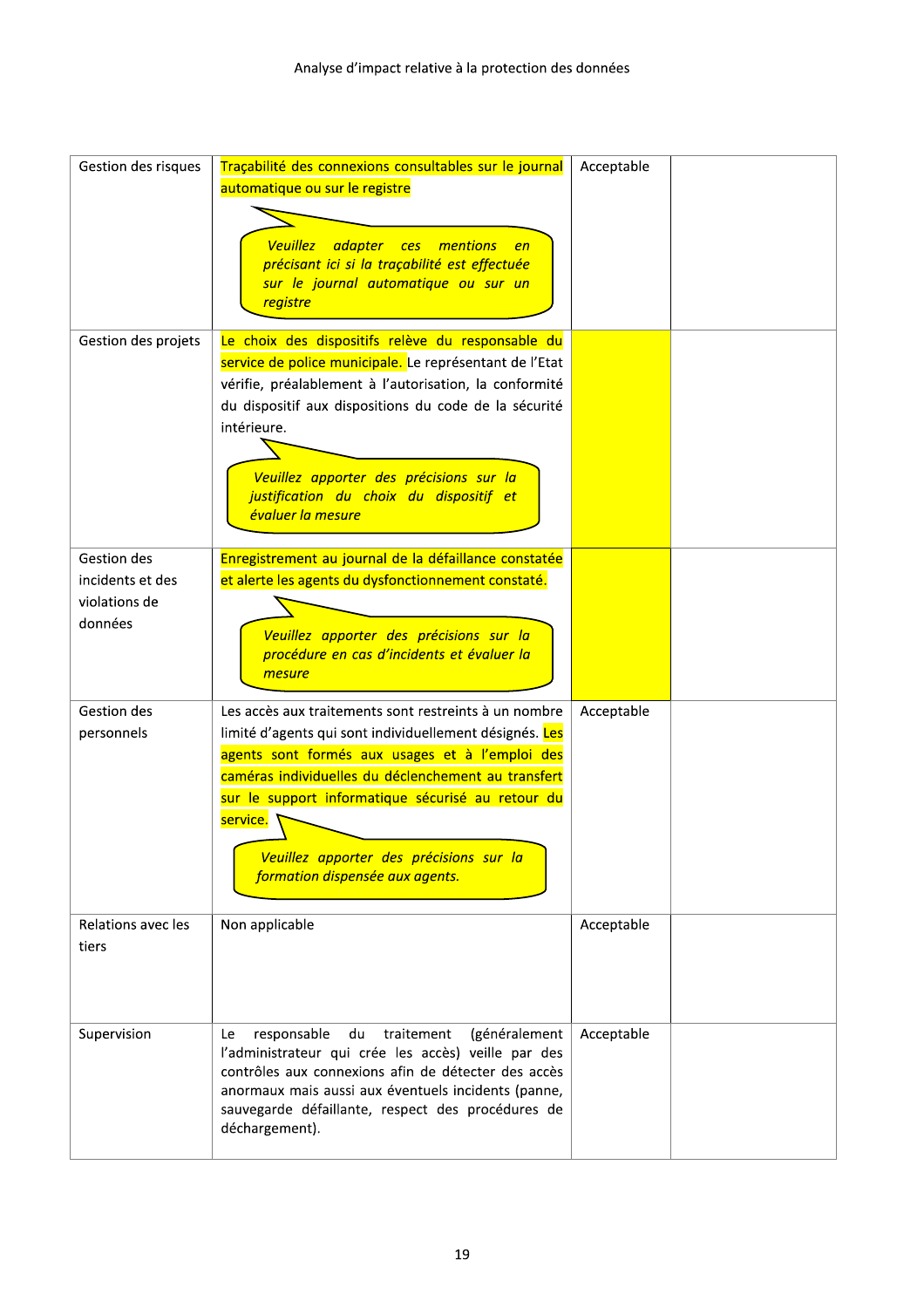# 3.2. Appréciation des risques : les atteintes potentielles aux droits et libertés

|                             | Description          | Lors de leurs interventions, en cas de déclenchement de l'enregistrement, les caméras individuelles peuvent<br>enregistrées toute image et son, aussi bien dans des lieux publics que privés.                      |
|-----------------------------|----------------------|--------------------------------------------------------------------------------------------------------------------------------------------------------------------------------------------------------------------|
| 3.2.1. Données essentielles | Données essentielles | agents de police municipale dans les circonstances et pour les<br>mages et sons captés par les caméras individuelles utilisées par les<br>finalités prévues à l'article L. 241-2 du code de la sécurité intérieure |

# J,  $\overline{a}$  $\ddot{\phantom{a}}$ l, "ע ני

|                                          | Vraisemblance                                                             | Limitée compte tenu des      | modalités de mise en œuvre qui                                        | responsabilisent les agents qui               | risquent une mise en cause, qui             | rappellent la politique des mots              | de passe et des sécurités       | physiques et numériques          |                              |                        |                                    |                       |                       |                            |                               |                        |            |  |
|------------------------------------------|---------------------------------------------------------------------------|------------------------------|-----------------------------------------------------------------------|-----------------------------------------------|---------------------------------------------|-----------------------------------------------|---------------------------------|----------------------------------|------------------------------|------------------------|------------------------------------|-----------------------|-----------------------|----------------------------|-------------------------------|------------------------|------------|--|
|                                          | Gravité                                                                   | Importante.                  | enregistrements                                                       | accès aux locaux, des permettent d'identifier | mots de passes avec des personnes physiques | mesures de contrôles et, le cas échéant, leur | $\frac{d}{d}$<br>associer       | $\overline{5}$<br>comportements. | accès illégitime pourrait    | avoir des conséquences | importantes pour la                | ಕ<br>personne filmée, | notamment atteinte au | droit au respect de la vie | privée, mais également        | pour l'agent de police | municipale |  |
|                                          | réduisant la gravité et<br><b>Principales mesures</b><br>la vraisemblance | Respect strict des règles    |                                                                       |                                               |                                             |                                               | des logs, et accès aux          | données cryptées par le          | administrateur<br>seul       | habilité.              |                                    |                       |                       |                            |                               |                        |            |  |
|                                          | Principaux impacts potentiels                                             | d'une<br>Conséquences        | communication d'informations <mark>de confidentialité des l</mark> es | sensibles (risque d'atteinte à la             | vie privée).                                |                                               | pressions sur la                | personne filmée ou sur l'agent   | porteur de la caméra         |                        | Discrédit de l'usage du dispositif | Perte de la confiance |                       | Accessoirement atteinte au | le cadre d'une<br>secret dans | procédure judiciaire   |            |  |
|                                          | Principales<br>menaces                                                    | $\frac{d}{ds}$<br>Effacement | données                                                               |                                               | et                                          | des<br>extraction                             | données collectées   Menaces et | en vue d'une                     | $\frac{1}{5}$<br>divulgation | d'une utilisation      | illégale                           |                       |                       |                            |                               |                        |            |  |
| 3.2.2. Analyse et estimation des risques | Principales<br>sources de<br>risques                                      | Usurpation ou                | divulgation de                                                        | mot de passe,                                 | Entourage d'un   Consultation               | agent                                         |                                 |                                  |                              |                        |                                    |                       |                       |                            |                               |                        |            |  |
|                                          | Risque                                                                    | Accès                        | à<br>illégitime                                                       | des données                                   |                                             |                                               |                                 |                                  |                              |                        |                                    |                       |                       |                            |                               |                        |            |  |

Veuillez préciser les mesures locales mises en œuvre aux fins de réduire le risque d'accès illégitime aux données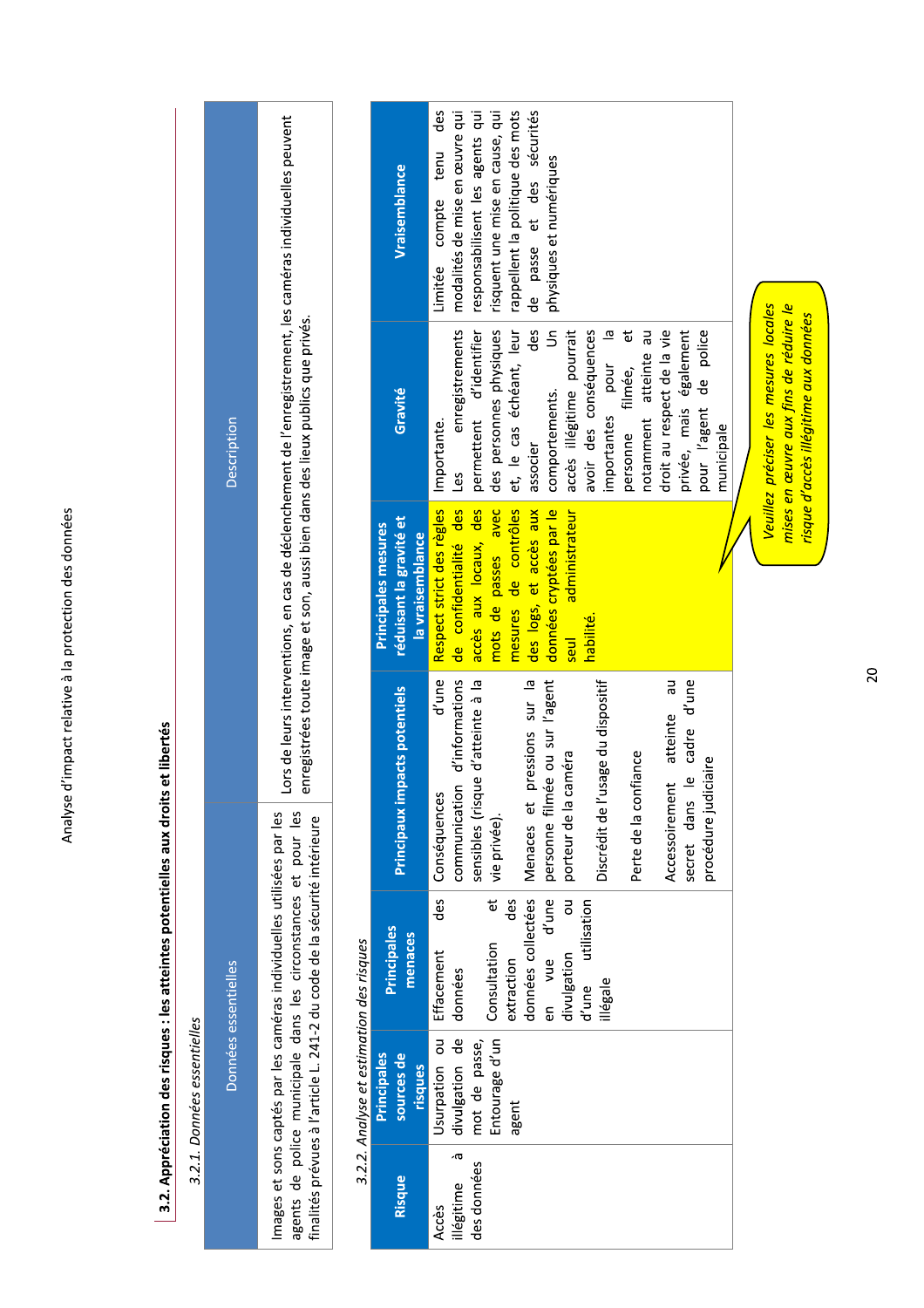| cloisonnement du système et<br>ਰ<br>ਹ<br>de son installation hors réseau<br>raison<br>en<br>Très limitée                                                                                                                                                                                                                                                                                                                                                                                                                 | 긍<br>ΰ<br>de son installation hors réseau<br>et de la sécurisation des locaux<br>cloisonnement du système<br>raison<br>ε<br>limitée                                                                                                                                                                                                                                                                                                                         |
|--------------------------------------------------------------------------------------------------------------------------------------------------------------------------------------------------------------------------------------------------------------------------------------------------------------------------------------------------------------------------------------------------------------------------------------------------------------------------------------------------------------------------|-------------------------------------------------------------------------------------------------------------------------------------------------------------------------------------------------------------------------------------------------------------------------------------------------------------------------------------------------------------------------------------------------------------------------------------------------------------|
| images et des sons captés<br>portant<br>Jne<br>pourrait<br>pourraient être extraits<br>et utilisés comme mode<br>absence d'obligation de<br>$\epsilon$<br>des<br>nécessairement<br>eq<br>enregistrement, ne serait<br>atteinte à l'intégrité de la<br>car<br>θIJ<br>pas de nature à vicier les<br>es enregistrements<br>de preuve. Toutefois,<br>nuire aux enquêtes<br>procédures engagées.<br>Une modification<br>-ত<br>$\overline{\text{car}}$<br>modification<br>détectée<br>procéder<br>donnée.<br>limitée<br>serait | données serait détectée<br>des<br>via les informations de<br>Les<br>ρe<br>et utilisés comme mode<br>absence d'obligation de<br>Jne<br>disparition des données<br>XIN<br>extraits<br>de preuve. Toutefois, en<br>$\Xi$<br>enregistrement, ne serait<br>pas de nature à vicier les<br>procédures engagées.<br>suppression<br>nuire<br>Car<br>être<br>à<br>enregistrements<br>pourraient<br>traçabilité.<br>enquêtes<br>procéder<br>pourrait<br>limitée<br>Une |
| utilisatrices des caméras<br>communes<br>implication des agents,<br>L'administrateur est en<br>Les procédures varient<br>toutefois en fonction<br>logs,<br>Procédures de contrôle,<br>charge de ces contrôles.<br>des<br>maintenance<br>contrôles<br>mobiles<br><b>des</b>                                                                                                                                                                                                                                               | <mark>e</mark><br>Maintenance, contrôles<br>communes<br>pour certaines<br>collectivités<br>réguliers du dispositif et<br>mettre en<br>Cela a notamment été<br>place une sauvegarde<br>distante des données.<br>expérimentation.<br>des connexions<br><b>Certaines</b><br>peuvent<br>grandes<br>le cas<br>lors                                                                                                                                               |
| d'exploiter les<br>et de les utiliser<br>que<br>d'une<br>ō<br>judiciaire,<br>non<br>les<br>de<br>réduire le risque de<br><b>en</b><br>tant<br>désirée des données<br>aux fins<br>cadre<br>préciser<br>mises<br>5g<br>administrative<br>modification<br>nformations<br>Impossibilité<br>disciplinaire<br>procédure<br>$\overline{\bullet}$<br><b>Veuillez</b><br>mesures<br>œuvre<br>preuves<br>dans                                                                                                                      | d'exploiter les<br>et de les utiliser<br>d'une<br>judiciaire,<br>ō<br>que<br>les<br>en<br>de<br>de<br>des<br>tant<br>cadre<br>risque<br>ceuvre aux fins<br>préciser<br>mises<br>θŨ<br>administrative<br>disparation<br>informations<br>Impossibilité<br>réduire le<br>disciplinaire<br>procédure<br>dans le<br>données<br>mesures<br><b>Veuillez</b><br>preuves                                                                                             |
| des<br>d'une<br>eq<br>allg<br>d'utiliser celles ci à<br>informations<br>Modification<br>permettant<br>procédure<br>collectées<br>l'appui                                                                                                                                                                                                                                                                                                                                                                                 | dysfonctionnement<br>de manipulation de<br>l'agent, problème<br>du stockage, erreur<br>de maintenance ou<br>défaillance<br>technique                                                                                                                                                                                                                                                                                                                        |
| $\overline{\mathbb{Q}}$<br>Introduction<br>système<br>dans                                                                                                                                                                                                                                                                                                                                                                                                                                                               | $\overline{\bullet}$<br>đ<br>d'hébergement<br>(cas<br>Et source non<br>force<br>conservation<br>Introduction<br>frauduleuse<br>inondation)<br>humaine<br>incendie,<br>majeure<br>système<br>usurpée<br>dans<br>Ъe<br>Ъe                                                                                                                                                                                                                                     |
| non désirées<br>Modification<br>de données                                                                                                                                                                                                                                                                                                                                                                                                                                                                               | Disparition de<br>données                                                                                                                                                                                                                                                                                                                                                                                                                                   |

Analyse d'impact relative à la protection des données

### $21$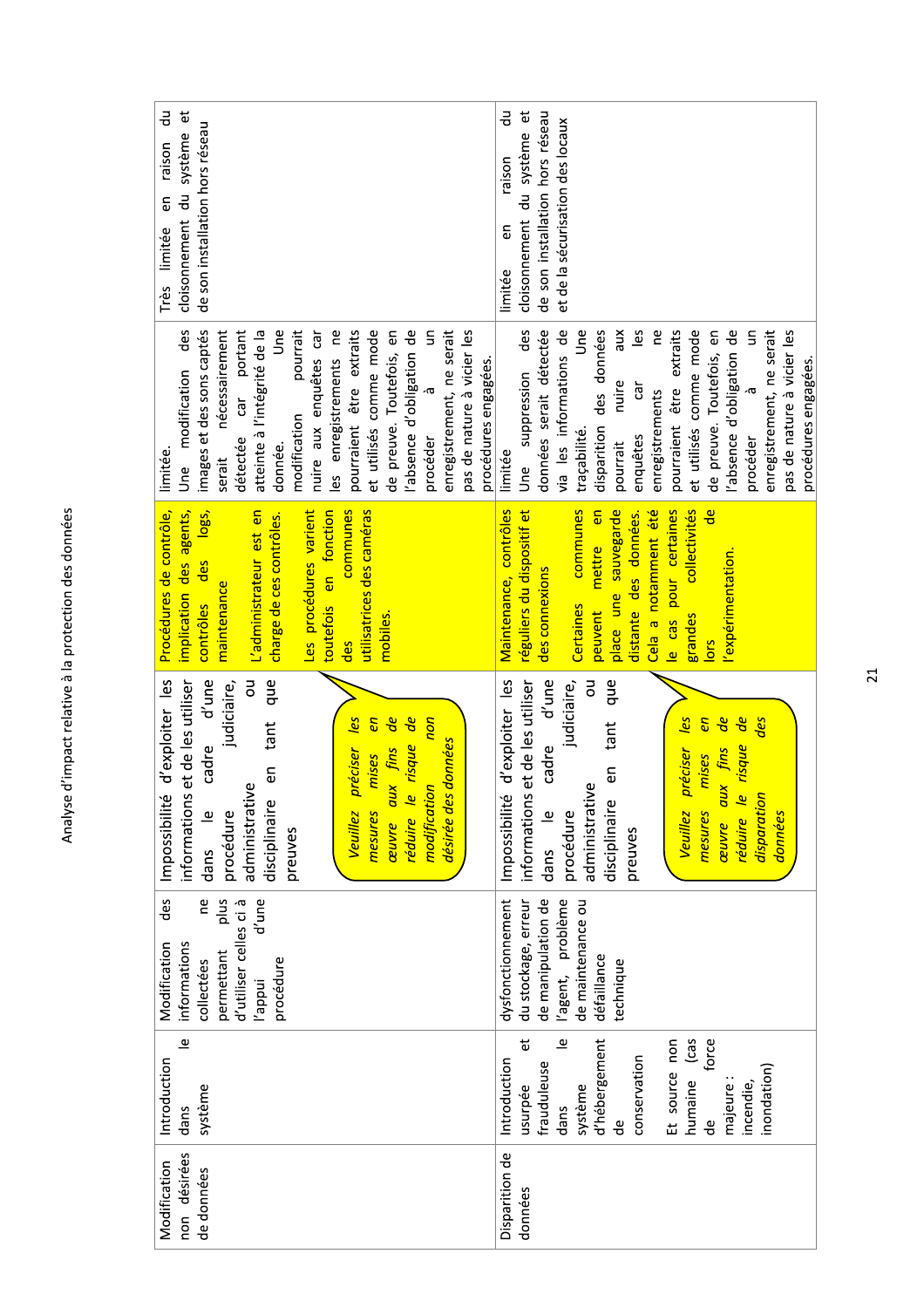| Analyse d'impact relative à la protection des données                                                      |                   |
|------------------------------------------------------------------------------------------------------------|-------------------|
| Validation de l'analyse d'impact                                                                           |                   |
| 4.1. Eléments utiles à la validation                                                                       |                   |
| 4.1.1. Synthèse relative à la conformité au RGPD                                                           |                   |
|                                                                                                            |                   |
| <b>Finalités</b>                                                                                           | <b>Evaluation</b> |
| Mesures garantissant la proportionnalité et la nécessité du traitement                                     |                   |
| Finalités : déterminées, explicites et légitimes                                                           | Acceptable        |
| Fondement : licéité du traitement, interdiction du détournement de finalité                                | Acceptable        |
| Minimisation des données : adéquates, pertinentes et limitées                                              | Acceptable        |
| Qualité des données : exactes et tenues à jour                                                             | Acceptable        |
| Durées de conservation : limitées                                                                          | Acceptable        |
| Mesures protectrices des droits des personnes des personnes concernées                                     |                   |
| Information des personnes concernées (traitement loyal et transparent)                                     | Acceptable        |
| Recueil du consentement                                                                                    | Non applicable    |
| Exercice des droits d'accès et à la portabilité                                                            | Acceptable        |
| Exercice des droits de rectification et d'effacement                                                       | Acceptable        |
| Exercice des droits de limitation du traitement et d'opposition                                            | Acceptable        |
| Sous-traitance : identifiée et contractualisée                                                             | Acceptable        |
| Transferts : respect des obligations en matière de transfert de données en dehors<br>de l'Union européenne | Non applicable    |

4.1.2. Synthèse relative à la conformité aux bonnes pratiques des mesures contribuant à traiter les risques liés à la sécurité des données

| <b>Finalités</b>                                                                    | <b>Evaluation</b> |  |  |
|-------------------------------------------------------------------------------------|-------------------|--|--|
| Mesures portant spécifiquement sur les données du traitement                        |                   |  |  |
| Chiffrement                                                                         | Acceptable        |  |  |
| Anonymisation                                                                       | Acceptable        |  |  |
| Cloisonnement des données (par rapport au reste du système d'information)           | Acceptable        |  |  |
| Contrôle des accès logiques des utilisateurs                                        | Acceptable        |  |  |
| Tracabilité (journalisation)                                                        | Acceptable        |  |  |
| Contrôle d'intégrité                                                                | Acceptable        |  |  |
| Archivage                                                                           | Acceptable        |  |  |
| Sécurité des documents papier                                                       | Non applicable    |  |  |
| Mesures générales de sécurité du système dans lequel le traitement est mis en œuvre |                   |  |  |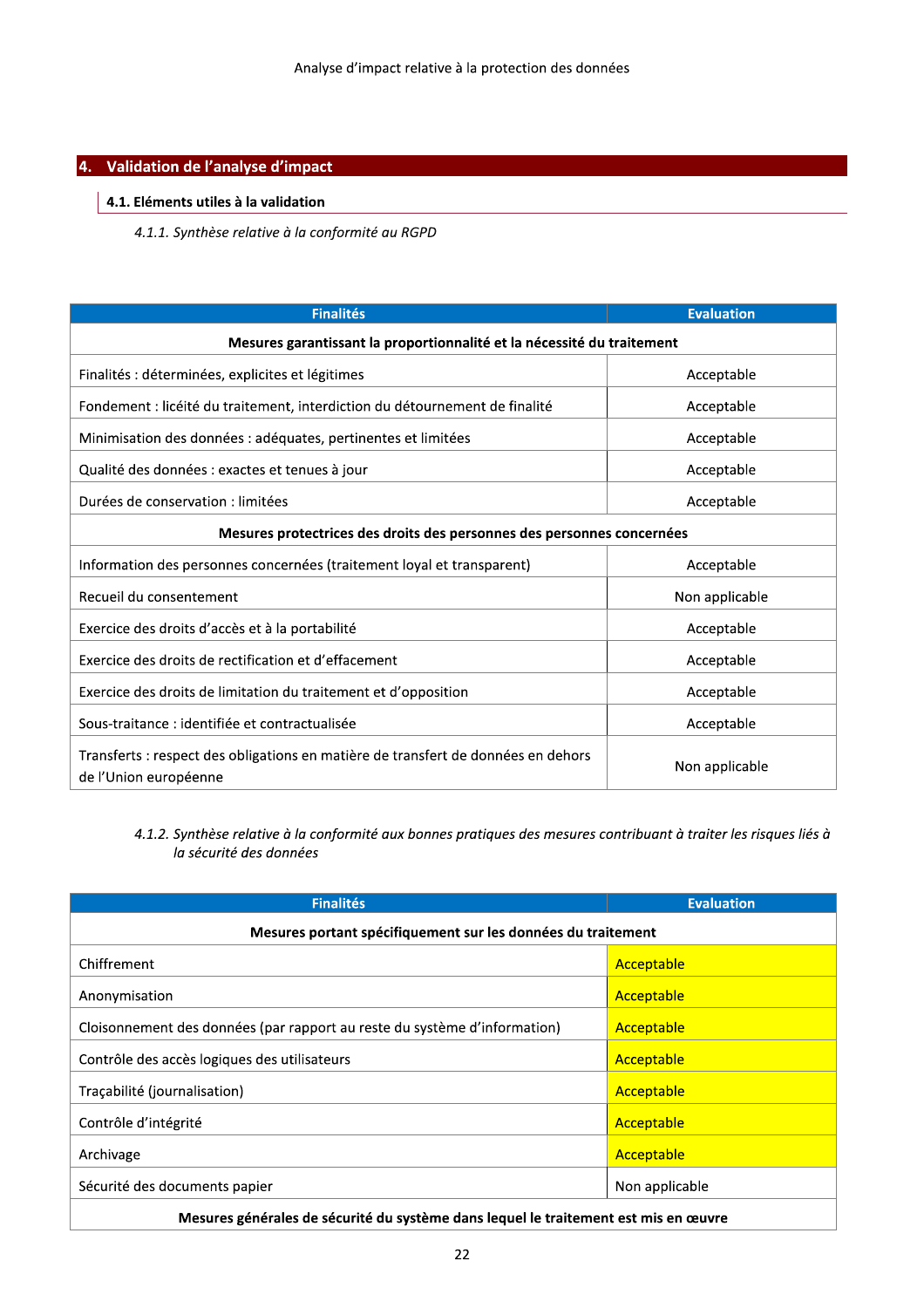| Sécurité de l'exploitation                            | Acceptable     |
|-------------------------------------------------------|----------------|
| Lutte contre les logiciels malveillants               | Acceptable     |
| Gestion des postes de travail                         | Améliorable    |
| Sécurité des sites web                                | Non applicable |
| Sauvegardes                                           | Acceptable     |
| Maintenance                                           | Améliorable    |
| Sécurité des canaux informatiques (réseaux)           | Non applicable |
| Surveillance                                          | Acceptable     |
| Contrôle d'accès physique                             | Acceptable     |
| Sécurité des matériels                                | Acceptable     |
| Éloignement des sources de risques                    | Acceptable     |
| Protection contre les sources de risques non humaines | Acceptable     |
| Mesures organisationnelles (gouvernance)              |                |
| Organisation                                          | Acceptable     |
| Politique (gestion des règles)                        | Acceptable     |
| Gestion des risques                                   | Acceptable     |
| Gestion des projets                                   | Acceptable     |
| Gestion des incidents et des violations de données    | Acceptable     |
| Gestion des personnels                                | Acceptable     |
| Relations avec les tiers                              | Non applicable |
| Supervision                                           | Acceptable     |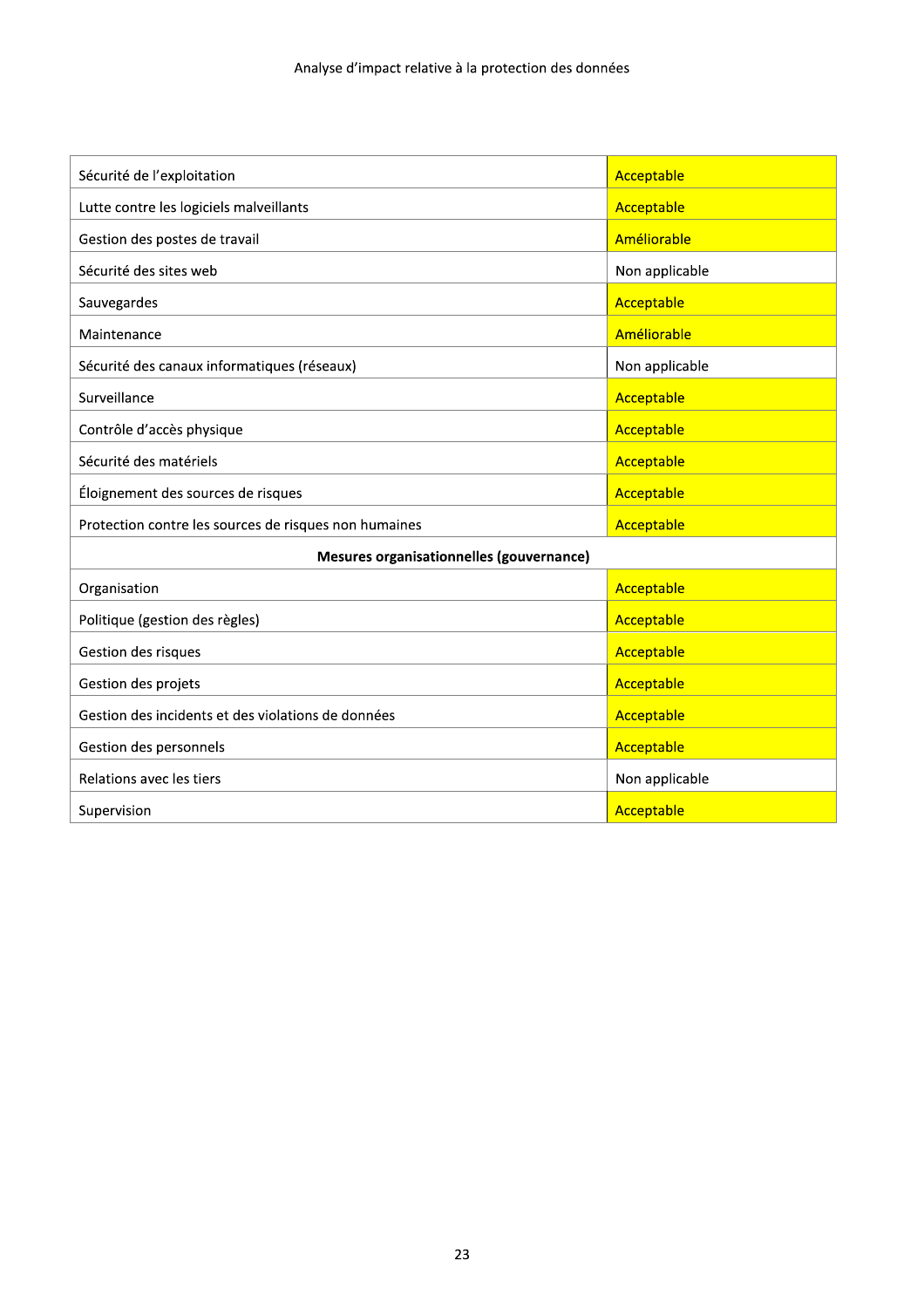

#### 4.1.3. Cartographie des risques liés à la sécurité des données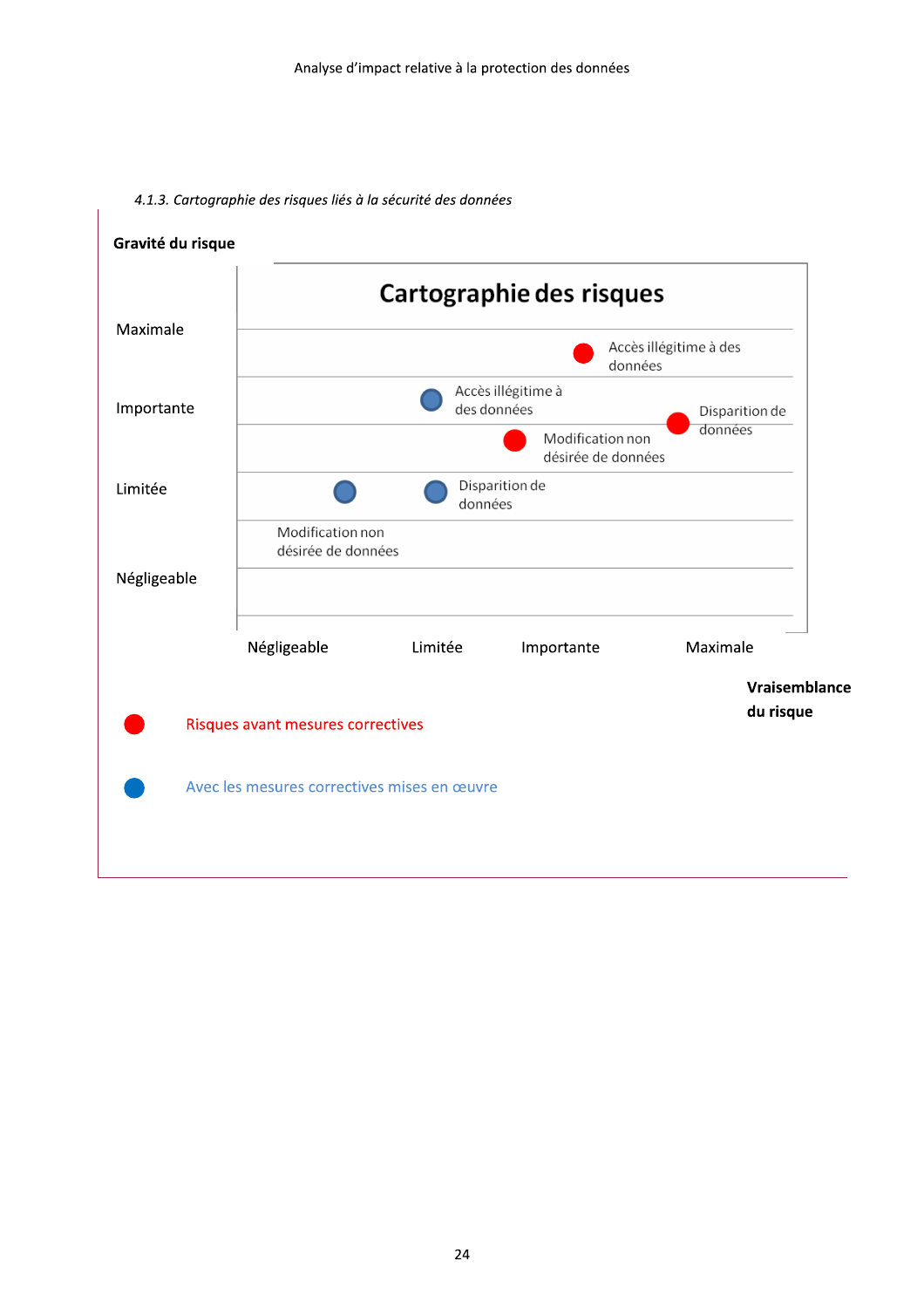Avis du délégué à la protection des données de la commune

Avis à compléter par le délégué à la protection des données désigné par le maire ou l'ensemble des maires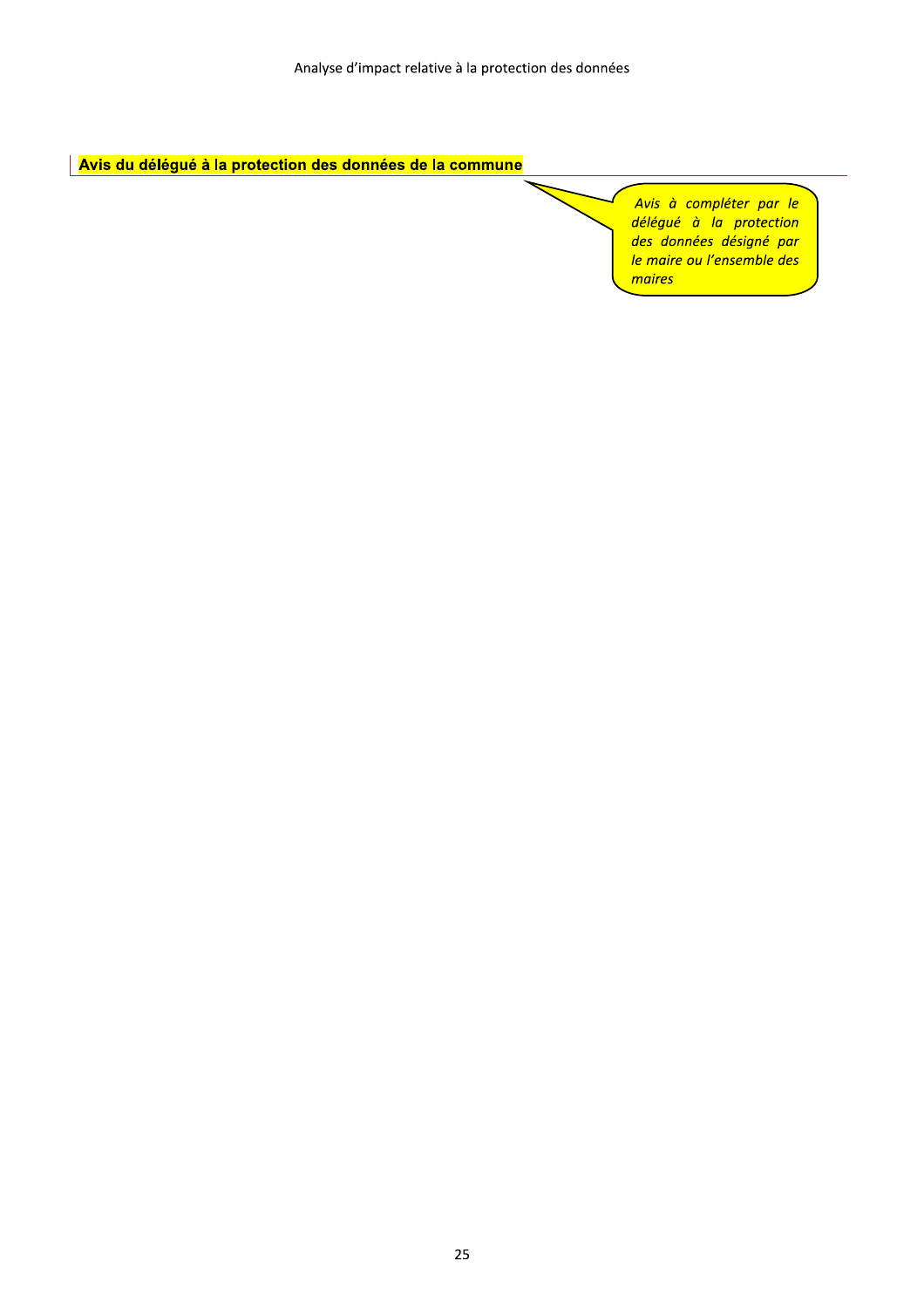#### 5. Annexes

Echelles d'analyse des risques :

- Echelle de gravité (cf. partie 5.1)  $\bullet$
- $\bullet$ Echelle de vraisemblance (cf. partie 5.2)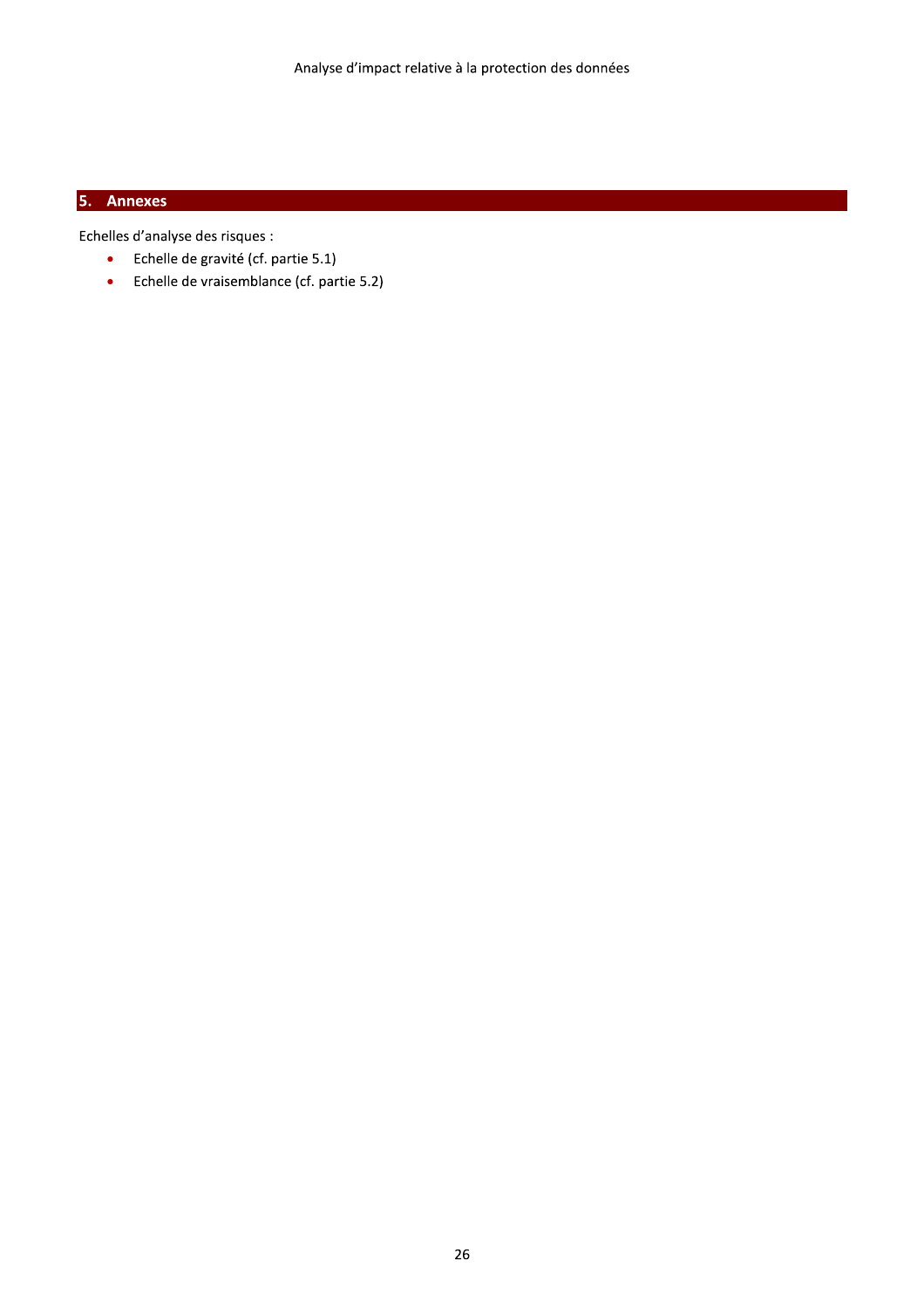| Exemples d'impacts<br>moraux                                  | du fait du refus d'accès à<br>Non-respect de la liberté<br>vie privée sans préjudice<br>Sentiment d'atteinte à la<br>contrôle de ses données<br>paramétrer ses données<br>un site commercial (ex :<br>rapport à l'information<br>d'aller et venir en ligne<br>alcool du fait d'un âge<br>Simple contrariété par<br>Perte de temps pour<br>reçue ou demandée<br>Peur de perdre le<br>réel ni objectif<br>commerciale)<br>(ex: intrusion<br>erroné) |
|---------------------------------------------------------------|---------------------------------------------------------------------------------------------------------------------------------------------------------------------------------------------------------------------------------------------------------------------------------------------------------------------------------------------------------------------------------------------------------------------------------------------------|
| Exemples d'impacts<br>matériels                               | produits de consommation courants<br>Réception de courriers non<br>publiées sur des sites Internet à des<br>fins de publicité ciblée (information<br>Réutilisation de données<br>Publicité ciblée pour des<br>des réseaux sociaux réutilisation<br>réitérer des démarches ou pour<br>Perte de temps pour<br>pour un mailing papier)<br>attendre de les réaliser<br>sollicités (ex.: spams)                                                        |
| d'impacts<br><b>corporels</b><br><b>Exemples</b>              | Absence de prise<br>adéquate d'une<br>personne sous<br>personne non<br>Maux de tête<br>autonome<br>en charge<br>passagers<br>(mineur,<br>tutelle)                                                                                                                                                                                                                                                                                                 |
| impacts (directs et indirects)<br>Descriptions génériques des | seront pas impactées ou pourraient<br>connaître quelques désagréments,<br>Les personnes concernées ne<br>qu'elles surmonteront sans<br>difficulté.                                                                                                                                                                                                                                                                                                |
| <b>Niveaux</b>                                                | Négligeable<br>$\ddot{ }$                                                                                                                                                                                                                                                                                                                                                                                                                         |

# **.**<br>| 5.1. Echelle de gravité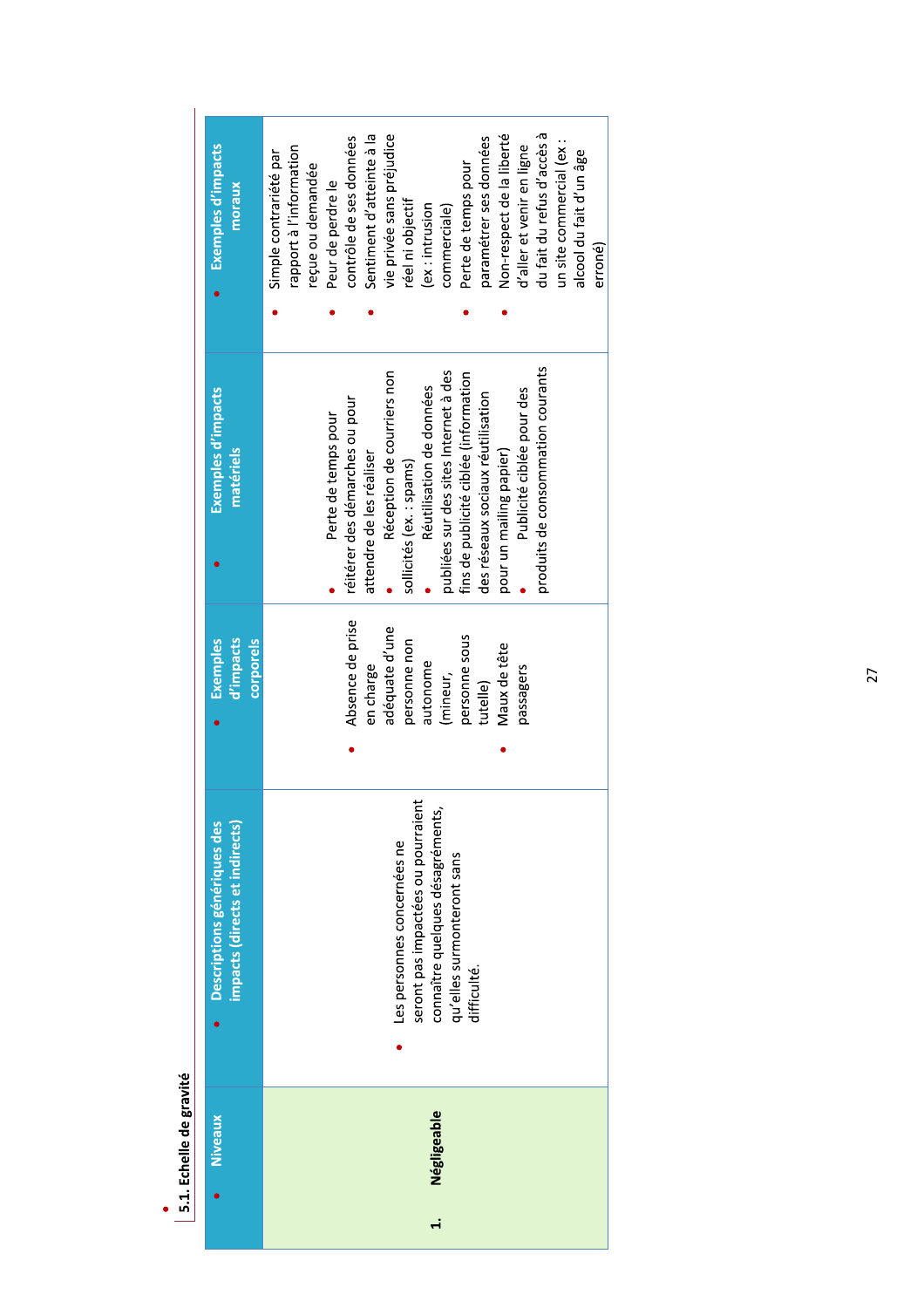| í<br>֞<br>֧֪֝֝ <b>֧</b> |
|-------------------------|
| こくて くくこ<br>こくすいこ        |
| l                       |
| .<br>.<br>.             |
|                         |
| :<br>:                  |

|                                                                                                                                                                                                                                        | (whistleblowing, réseaux<br>diffamation, réputation)<br>Affection psychologique<br>mineure mais objective<br>Refus de continuer à<br>utiliser les systèmes<br>d'information<br>sociaux)                                        | mage, réputation ternie,<br>perte de reconnaissance)<br>Sentiment d'atteinte à la<br>Difficultés relationnelles<br>professionnel (ex.:<br>avec l'entourage<br>personnel ou                               | vie privée sans préjudice<br>ntimidation sur les<br>éseaux sociaux<br>rrémédiable                                                                                                                                          |                                                                                                                                                                                                   |
|----------------------------------------------------------------------------------------------------------------------------------------------------------------------------------------------------------------------------------------|--------------------------------------------------------------------------------------------------------------------------------------------------------------------------------------------------------------------------------|----------------------------------------------------------------------------------------------------------------------------------------------------------------------------------------------------------|----------------------------------------------------------------------------------------------------------------------------------------------------------------------------------------------------------------------------|---------------------------------------------------------------------------------------------------------------------------------------------------------------------------------------------------|
|                                                                                                                                                                                                                                        |                                                                                                                                                                                                                                |                                                                                                                                                                                                          |                                                                                                                                                                                                                            |                                                                                                                                                                                                   |
| erronée), frais supplémentaires (ex.:<br>Refus d'accès à des services<br>Paiements non prévus (ex.<br>agios, frais d'avocat), défauts de<br>amendes attribuées de manière<br>administratifs ou prestations<br>commerciales<br>paiement | Promotion professionnelle<br>perdues (ex. : annulation de loisirs,<br>Compte à des services en<br>d'achats, de vacances, fermeture<br>Opportunités de confort<br>ligne bloqué (ex. : jeux,<br>d'un compte en ligne)<br>manquée | nuire à la réputation des personnes<br>augmentation du prix d'assurance)<br>ciblés non sollicités susceptible de<br>Élévation de coûts (ex. :<br>Réception de courriers<br>administration)<br>concernées | (ex. : poste antérieurement occupé)<br>Données non mises à jour<br>erronées créant par exemple des<br>dysfonctionnements de comptes<br>Traitement de données<br>d'organismes sociaux, etc.)<br>(bancaires, clients, auprès | un aspect vie privée que la personne<br>Profilage imprécis ou abusif<br>Publicité ciblée en ligne sur<br>souhaitait garder confidentiel (ex<br>publicité grossesse, traitement<br>pharmaceutique) |
|                                                                                                                                                                                                                                        | physique mineure<br>bénigne suite au<br>non-respect de<br>ex.: maladie<br>indications)<br>Affection<br>contre-                                                                                                                 | préjudice minime<br>Absence de prise<br>mais réel (ex<br>Diffamation<br>causant un<br>en charge<br>handicap)                                                                                             | des représailles<br>donnant lieu à<br>physiques ou<br>psychiques                                                                                                                                                           |                                                                                                                                                                                                   |
|                                                                                                                                                                                                                                        | Les personnes concernées                                                                                                                                                                                                       | ΘS<br>désagréments significatifs, qu'ell<br>pourront surmonter malgré<br>pourraient connaître des<br>quelques difficultés                                                                                |                                                                                                                                                                                                                            |                                                                                                                                                                                                   |
|                                                                                                                                                                                                                                        |                                                                                                                                                                                                                                | Limitée<br>$\ddot{\sim}$                                                                                                                                                                                 |                                                                                                                                                                                                                            |                                                                                                                                                                                                   |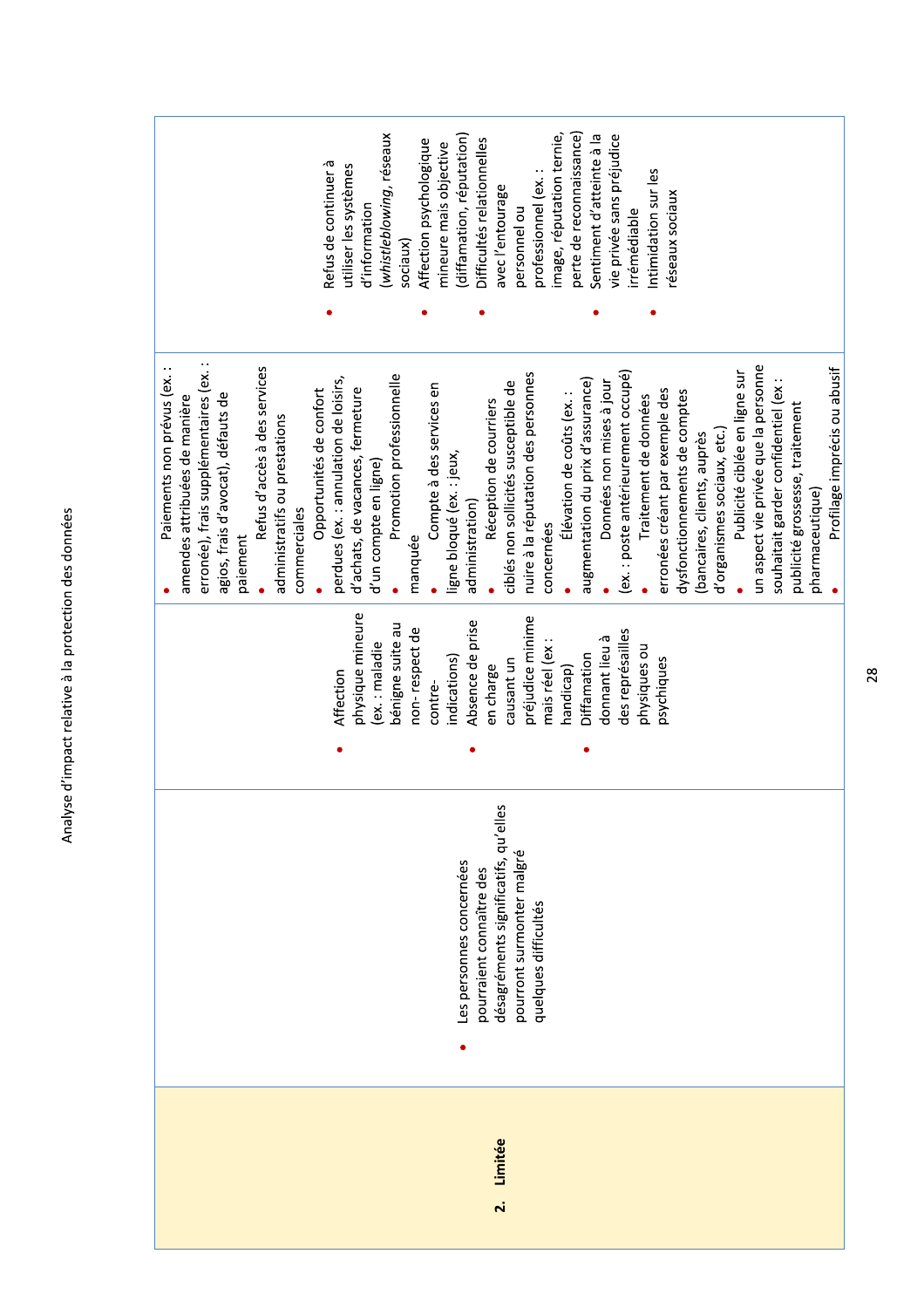T

Analyse d'impact relative à la protection des données

I

29